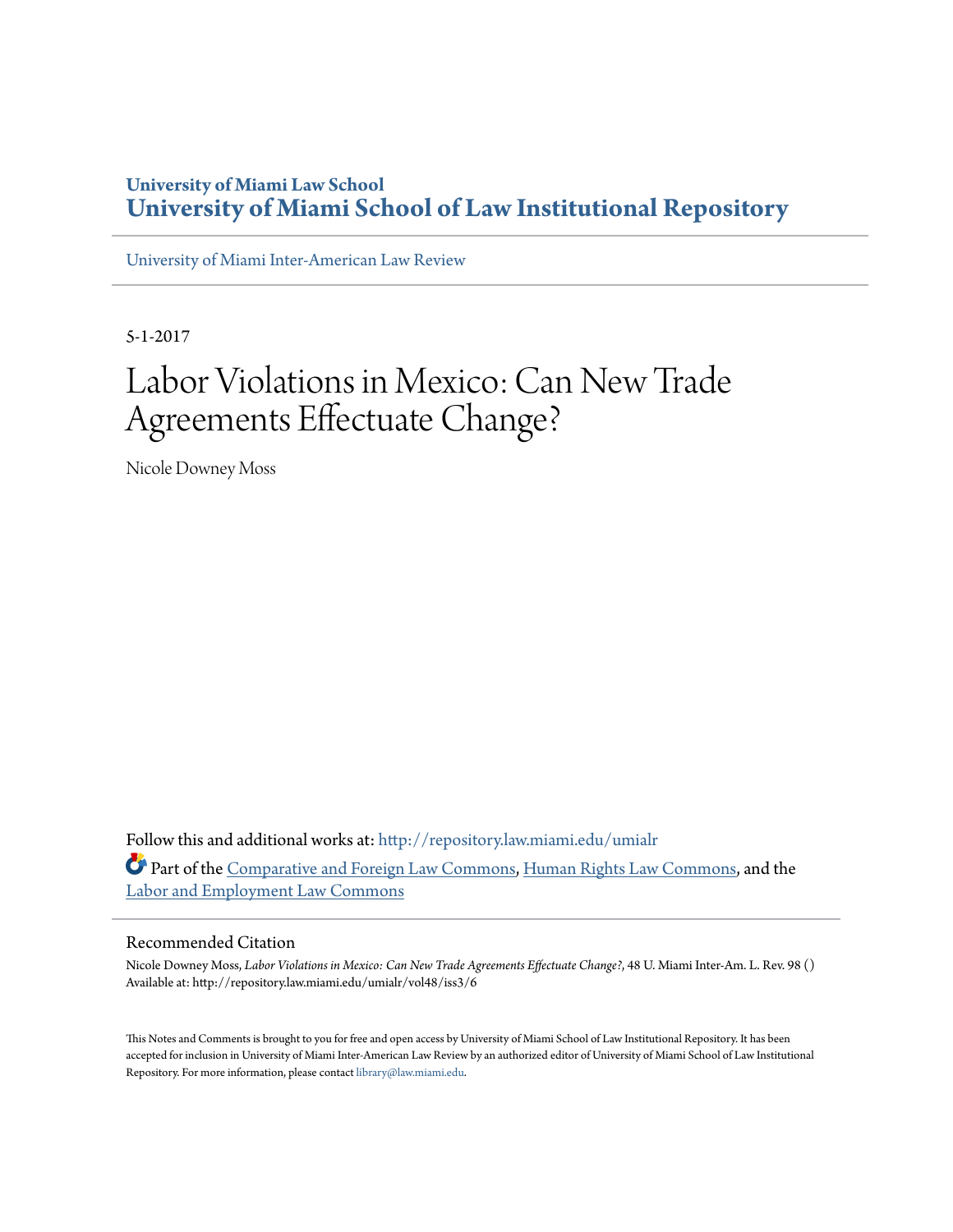## **Labor Violations in Mexico: Can New Trade Agreements Effectuate Change?**

Nicole Downey Moss\*

*Child labor and forced labor remain pervasive problems on Mexican farms. Millions of workers on these farms are forced to work and live in inhumane conditions, only to leave the season's harvest just as poor as they were before. To date, human rights and labor treaties and agreements that Mexico is party to have failed to protect workers. In early 2016, however, negotiations on the Trans-Pacific Partnership ("TPP") concluded and, if ratified, the party-countries claim that the TPP will hold Mexico to higher standards than previously faced because the TPP will link labor rights with trade law. However, this was the hope when Mexico, Canada, and the United States placed the North American Free Trade Agreement ("NAFTA") into force as well. This article will therefore analyze whether the TPP is indeed an improvement on NAFTA and, if so, whether the TPP will work to effectively enforce Mexican labor rights. This article begins with a look at the violations occurring on the farms, followed by a summary of the international human rights laws, international labor laws, and international trade laws that Mexico is already party to. The article also includes an indepth summary of the labor side-agreement to NAFTA, the* 

<u>.</u>

<sup>\*</sup> Nicole Downey Moss received her B.S. in Psychology from the University of Central Florida in 2014 and will graduate from the University of Miami School of Law in 2017. Nicole serves as the Student Writing Editor for the 2016 Inter-American Law Review candidates. I would like to thank Professor Stephen Schnably for his support and guidance throughout the entire drafting process of this article, as well as the staff of the *Inter-American Law Review* for their hard work in the editing of this Note. This article is dedicated to my ever-supporting parents, Dave and Julie Downey, and my loving husband, Alex Moss.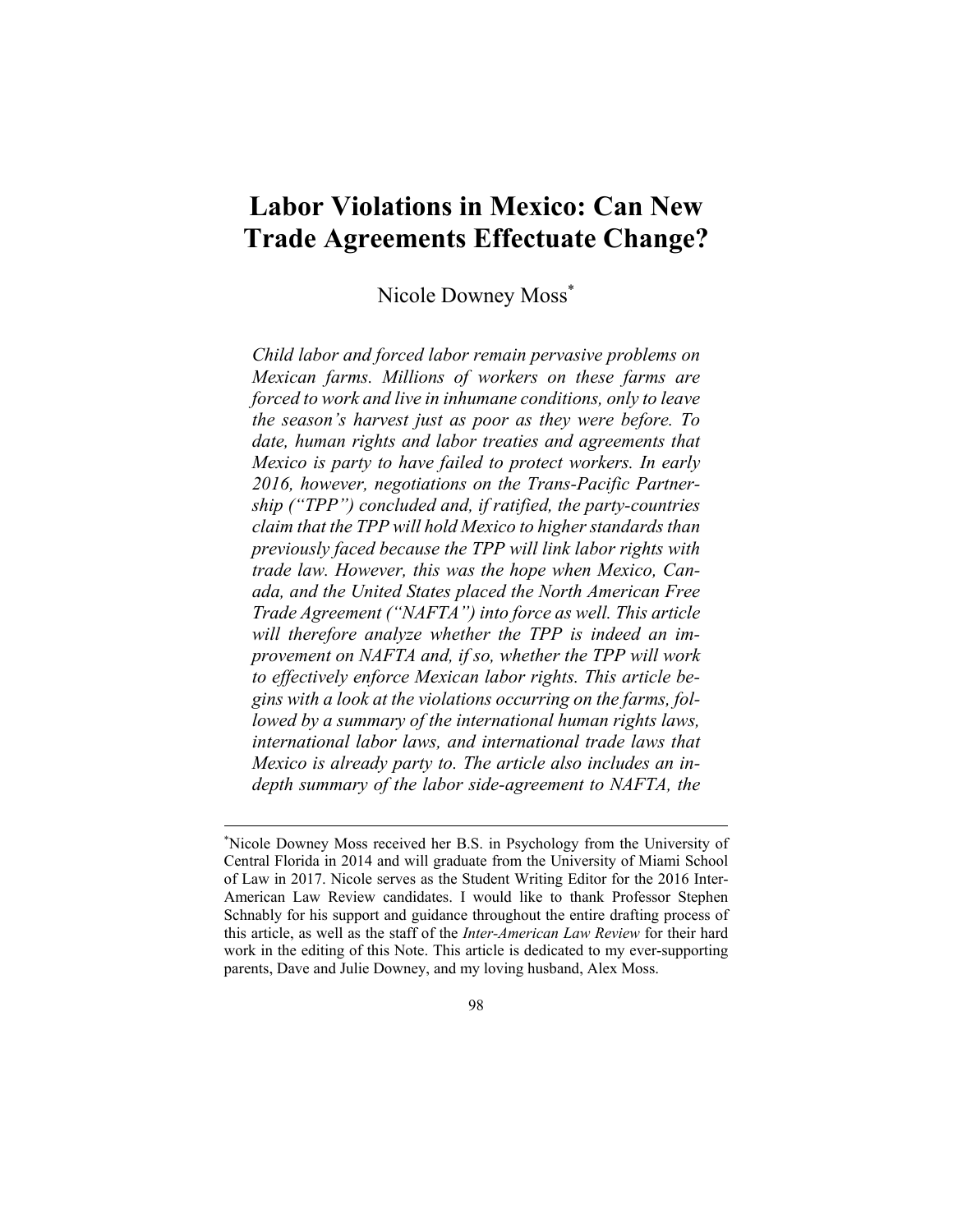*North American Agreement on Labor Cooperation and how this side agreement compares to the TPP. Lastly, this article examines additional efforts that may be made to uphold labor rights on Mexican farms, including a bottom-up approach that involves both laborers and consumers. Accordingly, this article concludes that the TPP does represent a significant improvement on NAFTA, though it remains to be seen whether this improvement will itself be enough to effectuate change in Mexico.* 

| L                                             |                                                      |  |  |
|-----------------------------------------------|------------------------------------------------------|--|--|
| H.                                            |                                                      |  |  |
|                                               | A. Falling Into the Trap: How and Why Laborers Begin |  |  |
|                                               |                                                      |  |  |
|                                               |                                                      |  |  |
|                                               | III. SUMMARY OF INTERNATIONAL AGREEMENTS             |  |  |
|                                               | AND ORGANIZATIONS AFFECTING LABOR                    |  |  |
|                                               |                                                      |  |  |
|                                               |                                                      |  |  |
|                                               |                                                      |  |  |
|                                               |                                                      |  |  |
|                                               | IV. A COMPARATIVE ANALYSIS OF NAFTA AND THE          |  |  |
|                                               |                                                      |  |  |
|                                               | A. The North American Free Trade Agreement112        |  |  |
|                                               | a. North American Agreement on Labor Cooperation113  |  |  |
|                                               | b. Dispute Resolution under the NAALC115             |  |  |
|                                               | c. Post-Consultation Dispute Resolution for Groups 2 |  |  |
|                                               | and $3$                                              |  |  |
|                                               |                                                      |  |  |
|                                               | a. Dispute Resolution under the TPP 121              |  |  |
|                                               |                                                      |  |  |
|                                               |                                                      |  |  |
|                                               |                                                      |  |  |
|                                               |                                                      |  |  |
|                                               | D. Does One Agreement Supersede the Other? 127       |  |  |
|                                               |                                                      |  |  |
| V. ADDITIONAL RECOMMENDATIONS 134             |                                                      |  |  |
| Generating Pressure from the "Supply Side"134 |                                                      |  |  |
|                                               |                                                      |  |  |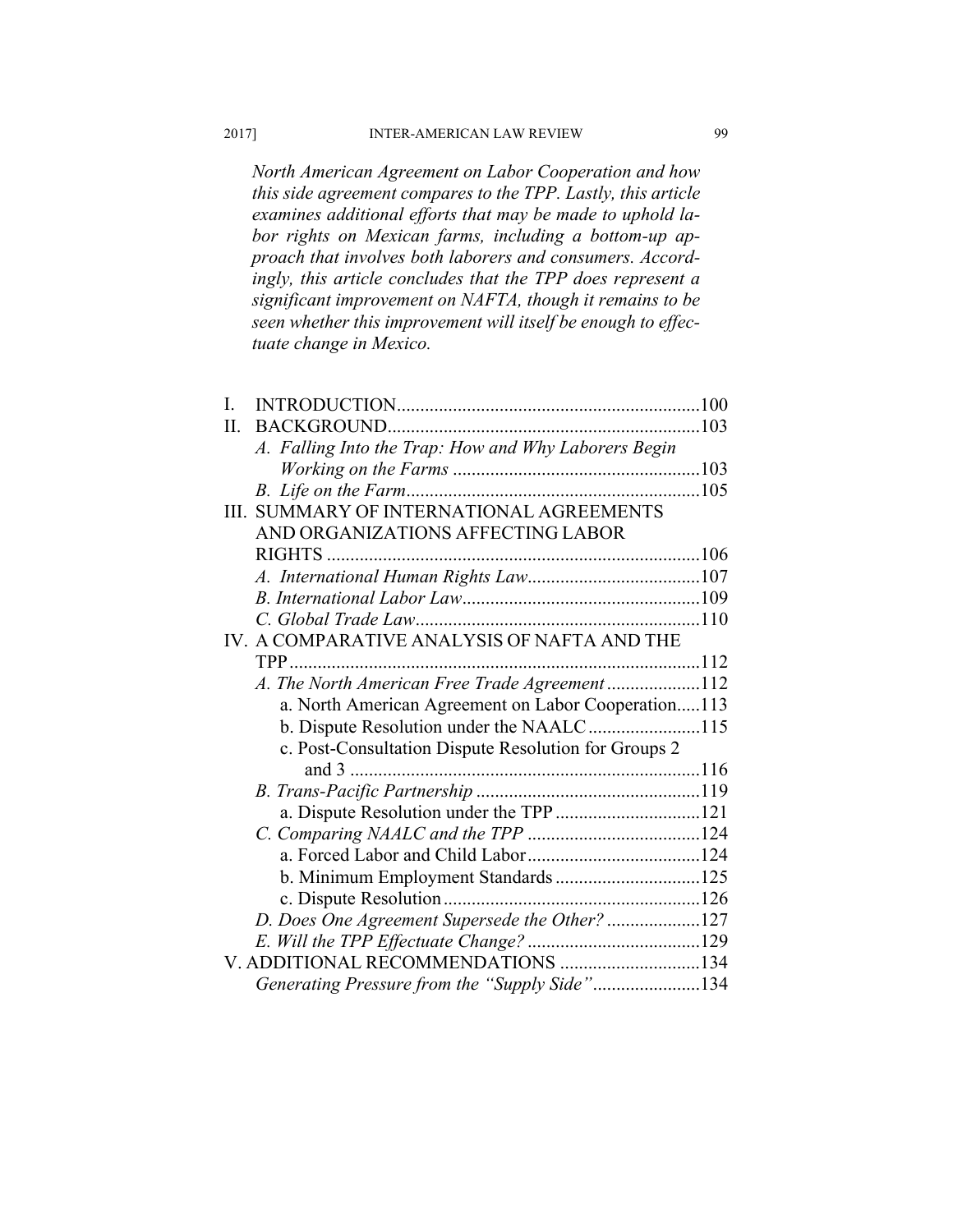| 100 | <b>INTER-AMERICAN LAW REVIEW</b> | [Vol. $48:3$ ] |
|-----|----------------------------------|----------------|
|     |                                  |                |

| Generating Pressure from the "Demand Side"137 |  |
|-----------------------------------------------|--|
|                                               |  |

#### I. INTRODUCTION

When walking into a local supermarket and seeing a wide selection of fresh fruits and vegetables, it is nearly impossible to imagine what the "Made in Mexico" sticker on many of those products entails. Though recent investigations have helped to increase awareness, <sup>1</sup> the average consumer typically would not be able to tell that their store-bought vegetables were picked by a poor Mexican farmworker, who lives in a rat-infested camp, making just \$8 to \$12 dollars a day, and being beaten if he tries to escape.<sup>2</sup> Sifting through red peppers, in search of the best ones, one likewise would not be aware that they were picked by small children, who were pulled out of school and trying to harvest enough to ensure that they would not die of starvation.<sup>3</sup> The United States and Mexico have recently announced collaborative plans to increase the safety of the food we eat.<sup>4</sup> However, the current multilateral agreements concerning the labor rights of those harvesting that food do little, if anything, to protect the workers responsible for the production of our food.

Mexico's Constitution recognizes basic labor rights.<sup>5</sup> Additionally, Mexico is a party to North America Free Trade Agreement

 $\frac{1}{1}$  Richard Marosi, *Hardship on Mexico's Farms, a Bounty for U.S. Tables*, LOS ANGELES TIMES (Dec. 7, 2014), http://graphics.latimes.com/product-of-mexico-camps [hereinafter *Hardship on Mexico's Farms*]. 2

<sup>&</sup>lt;sup>2</sup> *Id.* (stating "[m]any farm laborers are essentially trapped for months at a time in rat-infested camps, often without beds and sometimes without functioning toilets or a reliable water supply.").

Richard Marosi, *In Mexico's Fields, Children Toil to Harvest Crops That Make it to American Tables*, LOS ANGELES TIMES (Dec. 14, 2014), http://graphic s.latimes.com/product-of-mexico-children/ [hereinafter *In Mexico's Fields*]. 4

<sup>&</sup>lt;sup>4</sup> See FDA Builds Closer Ties with Mexico, U.S. FOOD & DRUG ADMIN. (Oct. 16, 2014), http://www.fda.gov/ForConsumers/ConsumerUpdates/ucm418741.ht m.  $\frac{5}{5}$ 

*See* Constitución Politica De Los Estados Unidos Mexicanos [C.P.], art. 123, Diario Oficial de la Federación [DOF], 05-02-1917, últimas reformas DOF 2015 (Mex.).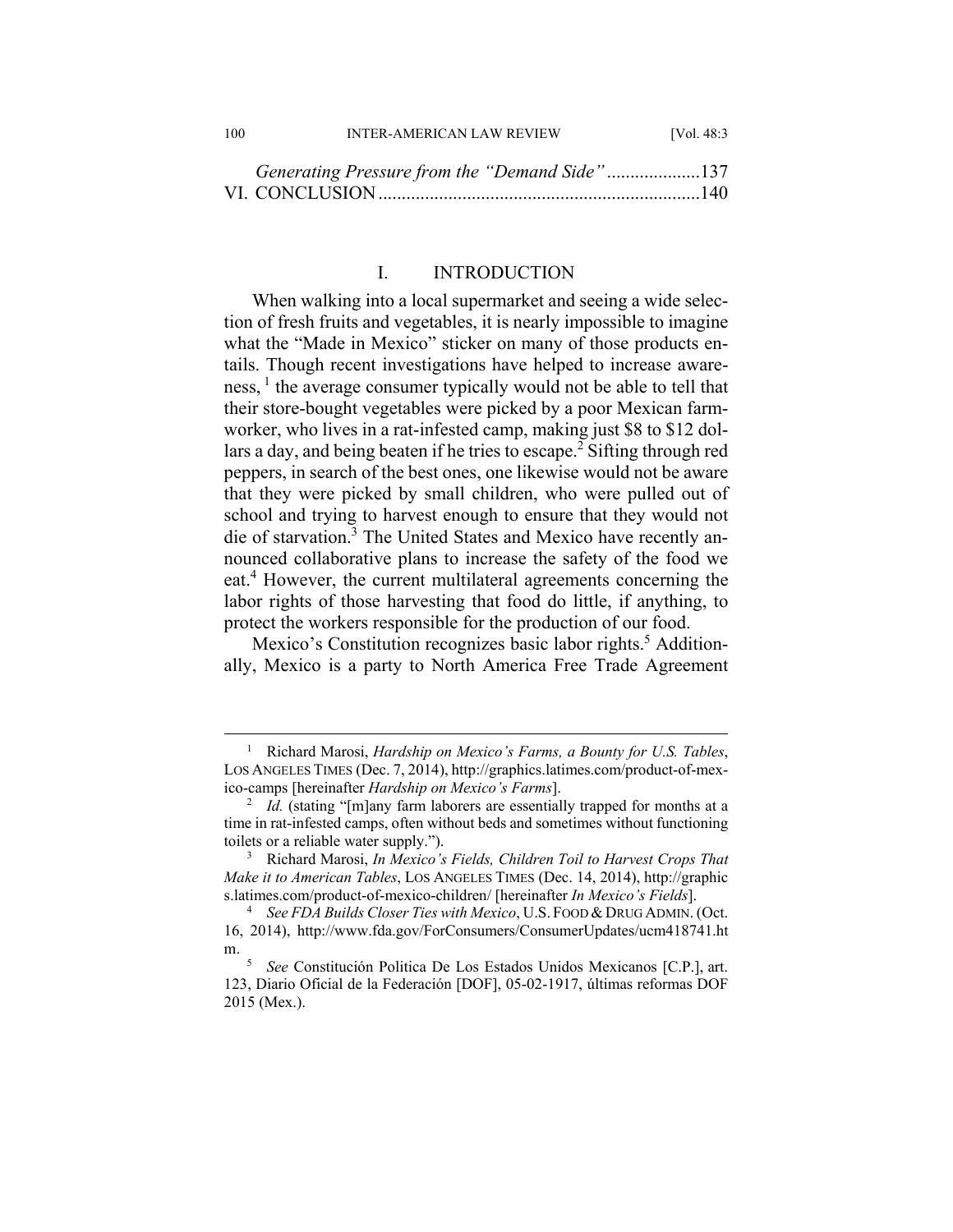(NAFTA), which, in part, seeks to enforce basic labor rights.<sup>6</sup> However, the Mexican government has proven unable, or unwilling, to enforce the Constitution's rights, $7$  and the agreements that the country is party to lack sufficient enforcement mechanisms.<sup>8</sup> This may soon change, however, if the Trans-Pacific Partnership (TPP) goes into effect.<sup>9</sup> The United States government has claimed that, if this agreement is ratified, labor rights in Mexico, and in other partycountries, will be revitalized.<sup>10</sup>

The TPP is a proposed multilateral agreement between the United States and twelve other countries, including Mexico.<sup>11</sup> The TPP requires parties to implement and enforce fundamental labor rights recognized by the International Labour Organization (ILO), a specialized agency of the United Nations that is devoted to promoting labor rights.<sup>12</sup> These rights include the elimination of forced la $bor<sup>13</sup>$  and the abolition of child labor.<sup>14</sup> The TPP also requires parties

 For instance, agreements put forth by one of the most established organizations for labor rights, the International Labor Organization, "has no sanctioning power or other means of enforcing its standards." *See* Lance A. Compa, *The First NAFTA Labor Cases: A New International Labor Rights Regime Takes Shape*, 3 U.S.-MEX. L.J. 159, 160 (1995).

 *See Text of the Trans-Pacific Partnership*, N.Z. FOREIGN AFFAIRS & TRADE (Jan. 26, 2016), https://www.mfat.govt.nz/en/about-us/who-we-are/treaties/trans-pacific-partnership-agreement-tpp/text-of-the-trans-pacific-partnership [hereinafter TPP]. 10 Vivian Dong, *Enforcing Labor Standards Under The Trans-Pacific Part-*

*nership*, ONLABOR (Feb. 29, 2016), https://onlabor.org/2016/02/29/enforcing-labor-standards-under-the-trans-pacific-partnership/ (quoting the U.S. Trade Representative as stating the TPP has "the strongest protections for workers of any trade agreement in history"). 11 *TPP: What is it and why does it matter?*, BBC (Jan. 27, 2017), http://www

.bbc.com/news/business-32498715. 12 Trans-Pacific Partnership art.19.3(1), *available at* https://www.mfat.govt

.nz/assets/\_securedfiles/Trans-Pacific-Partnership/Text/19.-Labour-Chapter.pdf (last visited Mar. 8, 2017). 13 *Id.* at art. 19.3(1)(b). 14 *Id*. at art. 19.3(1)(c).

 $\overline{\phantom{0}}$  *See* North American Free Trade Agreement, U.S.-Can.-Mex., Dec. 8, 1992, 32 I.L.M. 289 (1993). 7

BUREAU OF INT'L LABOR AFFAIRS, U.S. DEP'T OF LABOR, LIST OF GOODS PRODUCED BY CHILD LABOR OR FORCED LABOR 5 (Dec. 1, 2014), *available at* htt p://www.dol.gov/ilab/reports/pdf/TVPRA\_Report2014.pdf (finding that at least nine products produced in Mexico were produced by child labor) [hereinafter LIST OF GOODS PRODUCED BY CHILD LABOR OR FORCED LABOR].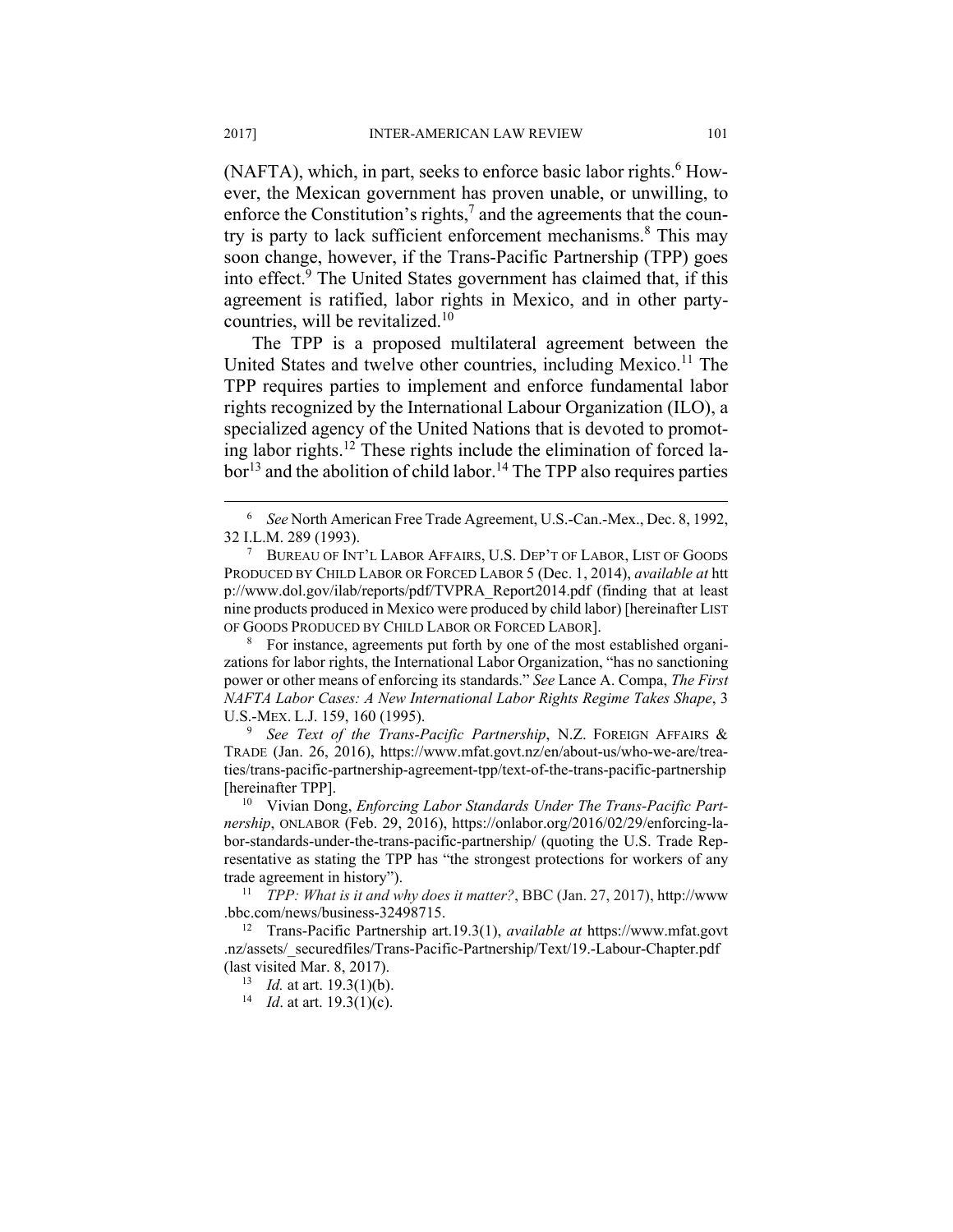to commit to have laws governing standards such as minimum wage and hours of work.<sup>15</sup> In the event of a violation of a labor provision, the TPP includes dispute settlement procedures, including possible trade sanctions.16Additionally, under the TPP, the United States has negotiated bilateral implementation plans to ensure that specific countries are conforming to the agreement's commitments.17 These plans currently involve Vietnam, Malaysia, and Brunei Darussalam;<sup>18</sup> however, a parallel plan is currently being negotiated with Mexico.<sup>19</sup>

This article will address Mexican farmworkers' current lack of labor rights through a comparative analysis of the mechanisms, in the form of trade agreements, purportedly in place to counteract these issues. Part II of this article will explain how the workers fall into this exploitation and will address their grievances. Part III will analyze the relevant existing international law, including international human rights law, labor law, and global trade law. This section will also briefly address the dispute resolution mechanisms in place within the current agreements in order to provide a background on how they compare to the mechanisms within the TPP. Part IV of this piece will thoroughly analyze the effect of trade liberalization, in the form of NAFTA and the TPP, on the rights of Mexican farmworkers and the enforcement mechanisms in place to ensure that the workers' rights are protected. Finally, Part V will address recommendations for future improvement of these working conditions as well as the third-party mechanisms available to enforce abidance with basic labor rights.

<sup>15</sup> *Id*. at art. 19.3(2). 16 *See generally* Trans-Pacific Partnership art.28, *available at* https://www.m fat.govt.nz/assets/\_securedfiles/Trans-Pacific-Partnership/Text/28.-Dispute-Settlement-Chapter.pdf (last visited Mar. 8, 2017). 17 *Summary of the Trans-Pacific Partnership*, OAS (Oct. 5, 2015), http://ww

w.sice.oas.org/TPD/TPP/Negotiations/Summary\_TPP\_October\_2015\_e.pdf.<br><sup>18</sup> *Id. The Trans-Pacific Partnershin* TPP MADE IN AMERICA https://ustr.org/

<sup>19</sup> *The Trans-Pacific Partnership*, TPP MADE IN AMERICA, https://ustr.gov/s ites/default/files/TPP-Protecting-Workers-Fact-Sheet.pdf (last visited Mar. 31, 2017).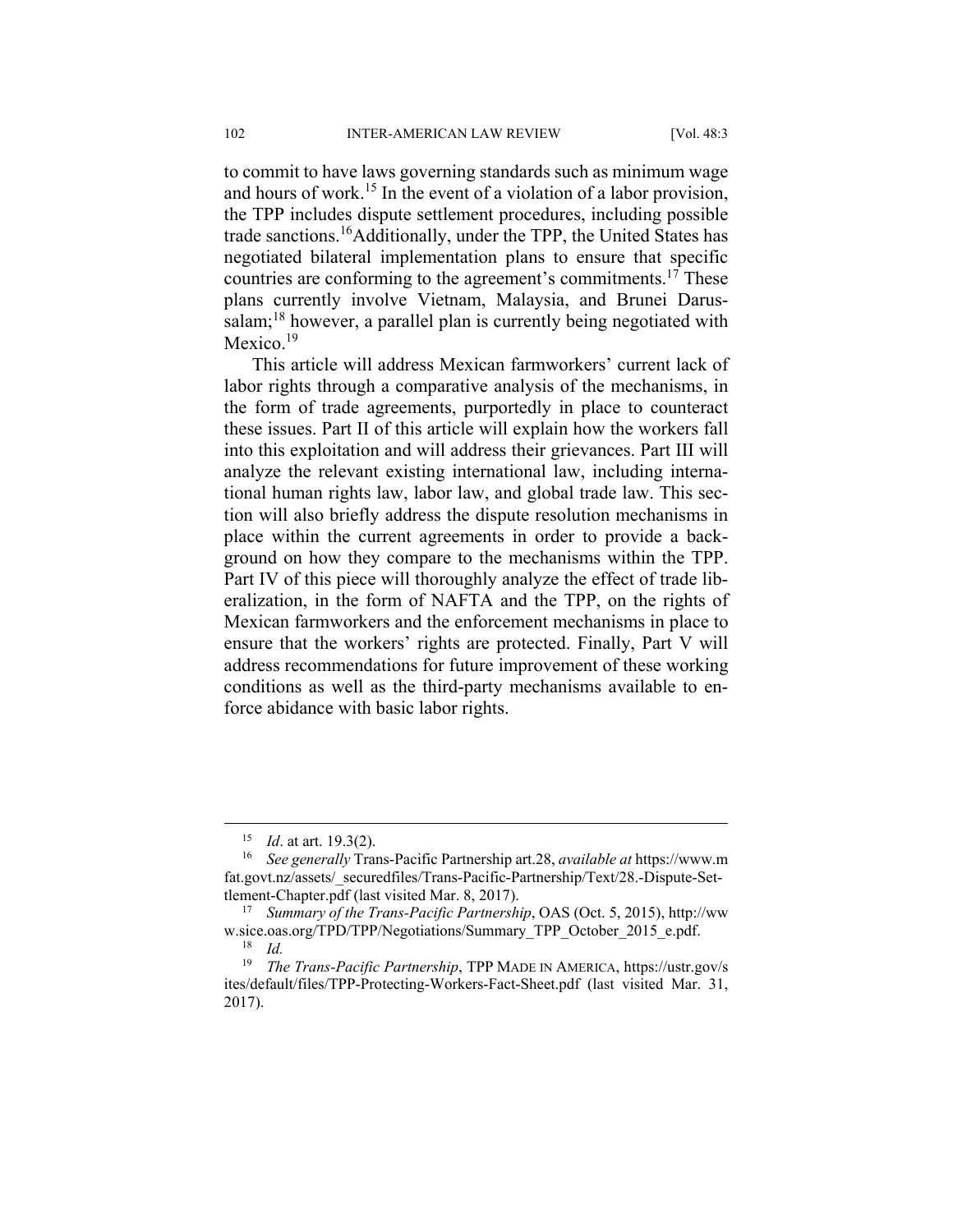#### II. BACKGROUND

#### *A. Falling Into the Trap: How and Why Laborers Begin Working on the Farms*

As of 2012, there were almost 168 million children involved in child labor<sup>20</sup> and 20.9 million persons involved in forced labor.<sup>21</sup> Additionally, in 2014, more than 59 types of agricultural goods (fruits and vegetables) were produced by child labor, meaning produced by children under the age of  $15.<sup>22</sup>$  Furthermore, over 27 types of agricultural goods were also produced using forced labor.<sup>23</sup> In Mexico specifically, foods such as chili peppers, cucumbers, eggplants, green beans, and tomatoes have been identified as having been produced using child or forced labor.<sup>24</sup> While exact percentages of goods produced using these types of labor are not available, the United States Department of Labor stated that these findings reflected "significant incidences of child labor or forced labor" occurring worldwide.25

Approximately 14.3 percent of Mexico's population (an estimated 17 million individuals) is employed in agriculture.<sup>26</sup> Of those 17 million individuals, three million engage in internal migrant farm work.<sup>27</sup> These workers leave impoverished communities in indigenous Mexican states, such as Oaxaca, Hidalgo, and Veracruz, to seek an escape from poverty.<sup>28</sup> The workers are enticed to join labor

*Mobility in Mexico*, INTER-AM.COMM'N H.R., Report No. 48/13, OEA/Ser.L/V/II ¶ 69, (Dec. 30, 2013), http://www.oas.org/en/iachr/migrants/docs/pdf/Report-Migrants-Mexico-2013.pdf. [hereinafter *Human Rights of Migrants Report*] 28 *Id.*

 <sup>20</sup> LIST OF GOODS PRODUCED BY CHILD LABOR OR FORCED LABOR, *supra*  note 7, at 1.<br><sup>21</sup> *Questions and Answers on Forced Labour*, INTERNATIONAL LABOUR

ORGANIZATION (June 1, 2012), http://www.ilo.org/global/about-the-ilo/newsroom/news/WCMS\_181922/lang--en/index.htm. 22 LIST OF GOODS PRODUCED BY CHILD LABOR OR FORCED LABOR, *supra* 

note 7, at 6.<br><sup>23</sup> *Id.*<br><sup>24</sup> *Id.* at 5.

<sup>&</sup>lt;sup>25</sup> Id. at 20.<br><sup>26</sup> Mexico: National Socio-Demographic Profile, ECONOMIC COMM'N OF LATIN AMERICA & THE CARIBBEAN, (2017), http://interwp.cepal.org/cepalstat/P erfil\_Nacional\_Social.html?pais=MEX&idioma=english. 27 *Human Rights of Migrants and Other Persons in the Context of Human*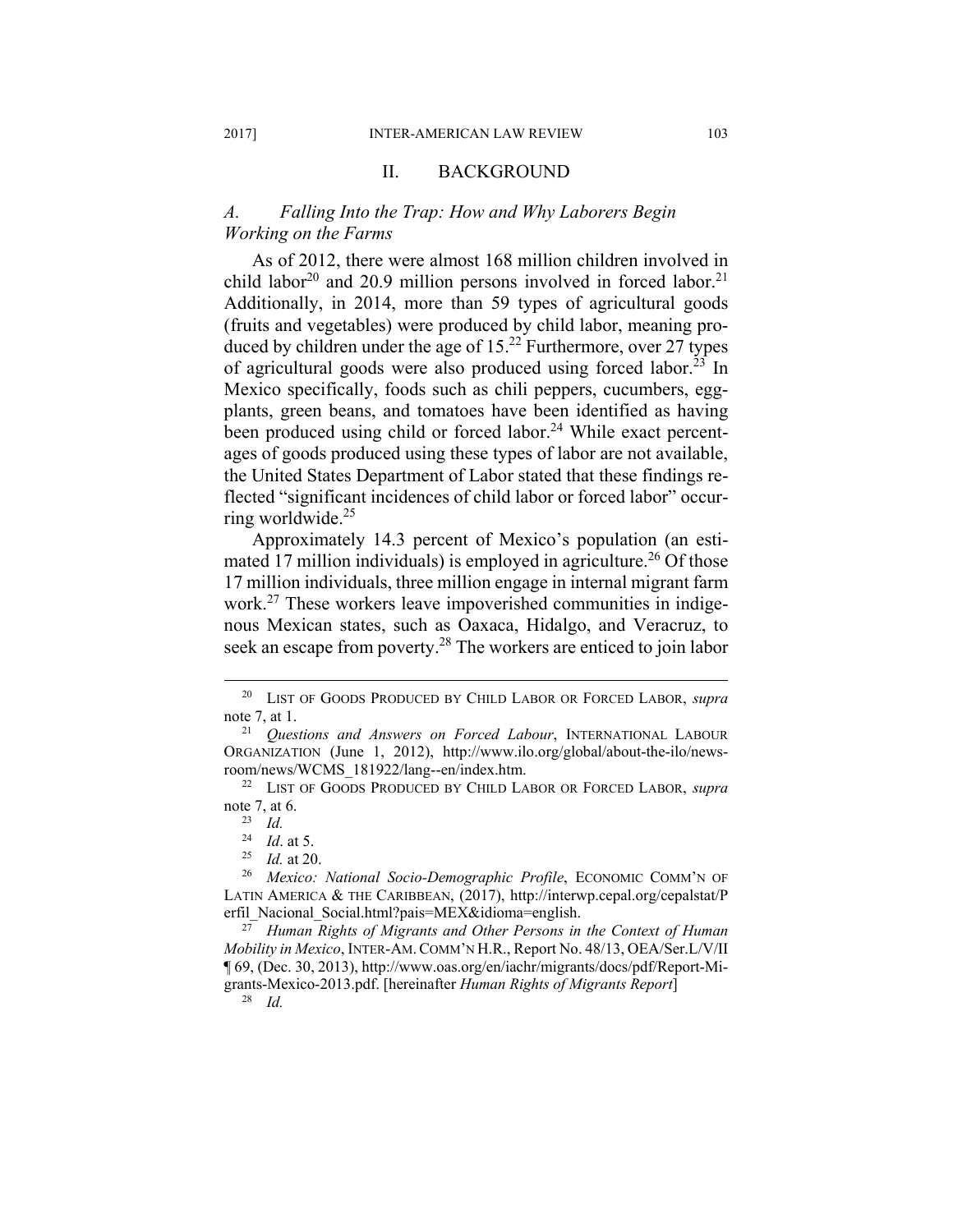camps through endless advertisements, blaring through storefront speakers, portraying favorable conditions such as three free meals and 100 pesos per day, as well as a solid roof over their head.<sup>29</sup> Desperate to improve their current conditions, men, women, and children gather outside and meet with a labor contractor, who transports them to the farms where they will live for the next few months.<sup>30</sup> In addition to the three million workers who have already internally migrated to labor on farms, it is estimated that approximately  $150,000^{31}$  new, hopeful workers make this dangerous trip<sup>32</sup> every harvest season, traveling by bus, train, or even walking.<sup>33</sup> Once they arrive at the farms, the workers quickly realize that surviving the treacherous journey was just the beginning.

In Mexico, farms using these exploitative forms of labor export their products to major American brands, such as Whole Foods and Wal-Mart.<sup>34</sup> For instance, the farm Agricola San Emilio, in Sinaloa, exports to Andrew & Williamson, an American distribution company located in San Diego.<sup>35</sup> The distribution company then provides tomatoes to Darden Restaurants, the owner of popular restaurants such as Olive Garden and Longhorn Steakhouse, and to Wal-Mart.<sup>36</sup> Workers at the Agricola San Emilio farm are awoken every day at 3 a.m. to begin their work. They grab coffee, a biscuit, and a few tortillas and head to the fields.<sup>37</sup> They receive two other small meals per day: a bowl of soup for lunch and another bowl for dinner.<sup>38</sup> At 9 p.m., the workers retreat to their shacks to sleep.<sup>39</sup> The next morning, the routine begins again.

<sup>&</sup>lt;sup>29</sup> Hardship on Mexico's Farms, *supra* note 1.<br><sup>30</sup> Hardship on Mexico's Farms, *supra* note 1.<br><sup>31</sup> Human Rights of Migrants Report, *supra* note 27 ¶ 89 ("The trip via the freight train through Mexico is so dangerous that migrants . . . commonly refer to it as '*La Bestia*' or 'The Death Train,' because of the danger of falling from or being run over by the train.").<br><sup>33</sup> *Hardship on Mexico's Farms*, *supra* note 1 ("Earlier this year, 25 farm-

workers walked 20 miles across a Baja California desert after a contractor left them on the roadside, short of their destination.").<br> $\frac{34}{35}$  *Id.* 

 $rac{35}{36}$  *Id.* 

 $rac{36}{37}$  *Id.* 

 $rac{37}{38}$  *Id.* 

<sup>38</sup> *Hardship on Mexico's Farms*, *supra* note 1. 39 *Id*.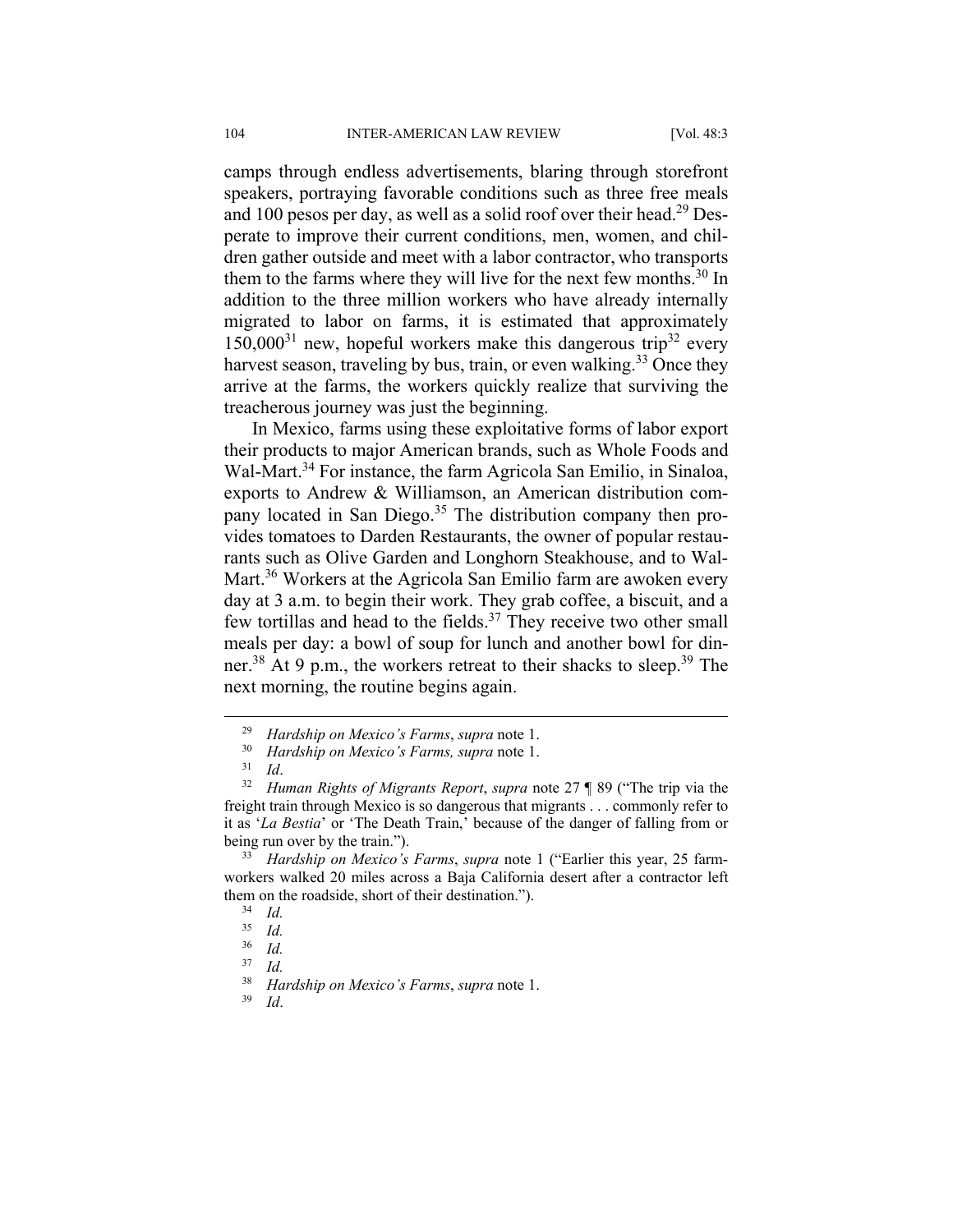#### *B. Life on the Farm40*

The difference between treatments of produce versus the treatments of workers on the farm is unmistakable. In order to ensure the best harvest, farms conduct mandatory classes on proper picking and require workers to keep their hands sanitized and fingernails trimmed.41 The workers doing this work leave their families and homes to live in shed-like rooms with concrete floors.<sup>42</sup> They typically have no beds or other furniture and resort to sleeping on pieces of cardboard.43 The workers in the camps share these rooms with four to six strangers, using tarps as partitions.<sup>44</sup> The quarters are often rat infested, and mothers must construct makeshift cribs out of netting to protect their babies from scorpions.<sup>45</sup> Women face the risk of sexual assault or violence on a daily basis.46 Children work long hours picking crops, such as short pepper plants, which are "perfectly suited to child pickers."47 If the workers try to leave the camp, they may be captured and beaten by the bosses or threatened with death.48

Furthermore, wages are significantly less than required by Mexican federal labor law.49 Sometimes they are paid in the form of vouchers redeemable only at the company store.<sup>50</sup> The wage of 100

 $40\degree$  To be clear, it would be presumptive to claim that these conditions persist at every farm in Mexico. However, 15 out of 30 mega-farms surveyed in a recent investigation were shown to use forced labor, while hundreds of small to mid-size farms were shown to use child labor. *See Hardship on Mexico's Farms*, *supra*  note 1; *see also In Mexico's Fields*, *supra* note 3.<br>
<sup>41</sup> *Hardship on Mexico's Farms*, *supra* note 1.<br>
<sup>42</sup> *Id.*<br>
<sup>43</sup> *Id.* 

<sup>44</sup> *Id*. 45 *See In Mexico's Fields*, *supra* note 3.

<sup>46</sup> *Human Rights of Migrants Report*, *supra* note 27, ¶¶ 209-1090. 47 *In Mexico's Fields*, *supra* note 3. 48 *Id.*

<sup>49</sup> *Salarios Mínimos Generales Por Área Geográfica*, SECRETARÍA DEL TRABAJO Y PREVISIÓN SOCIAL, http://www.conasami.gob.mx/pdf/salario\_minimo/2016/salarios\_area\_geo\_2016.pdf (last visited Mar. 8, 2017). 50 Greg Asbed, *Massive Mexican Slavery Operation Underscores Need for* 

*Market Consequences for Human Rights Violations*, HUFFINGTON POST (July 1, 2013), www.huffingtonpost.com/greg-asbed/massive-mexican-slavery-o\_b\_352 8340.html.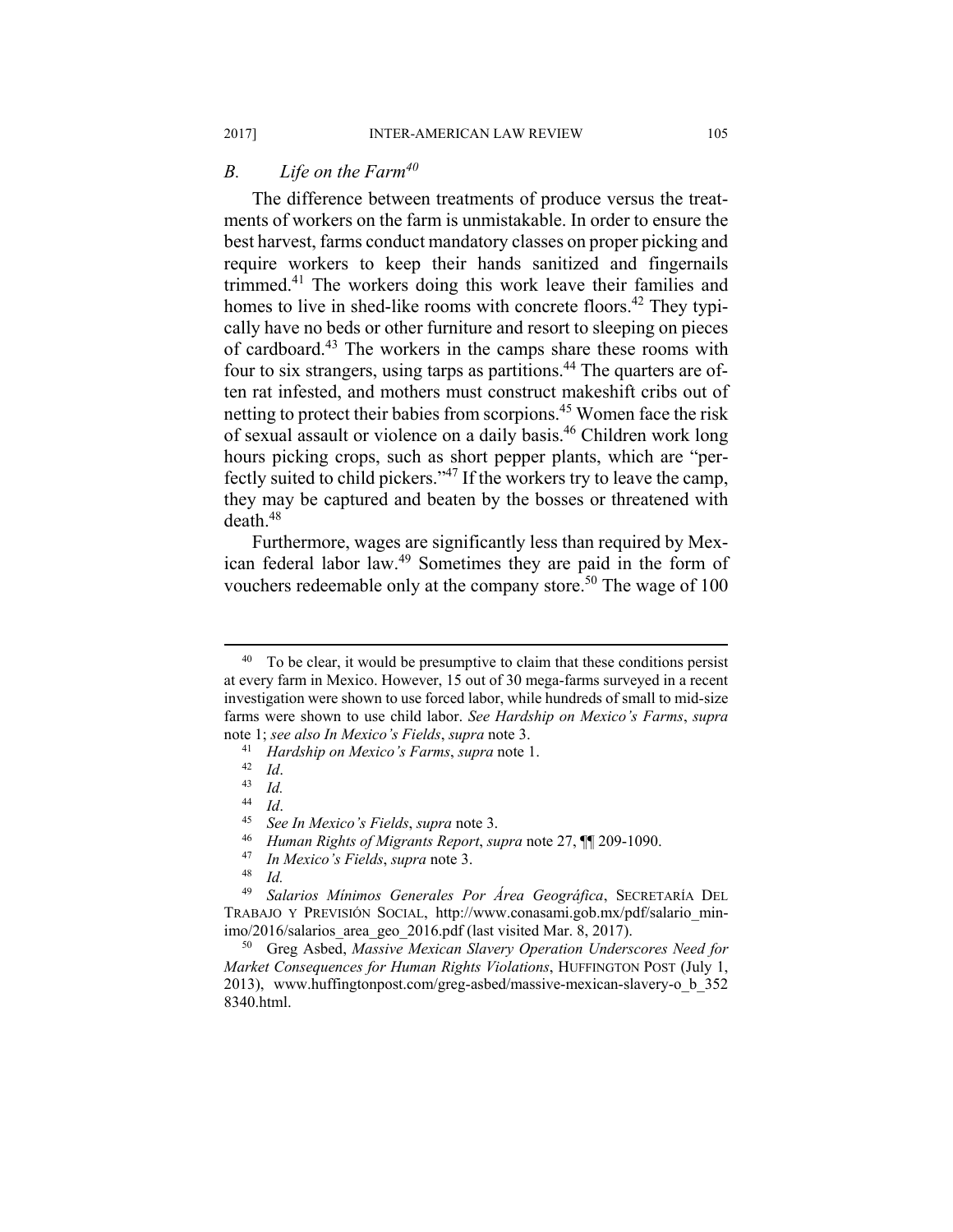pesos a day that the labor contractor promised the workers is revealed to be obtainable only if certain quotas are met.<sup>51</sup> For the elderly or young, these quotas are often impossible to meet.<sup>52</sup> Additionally, when the harvesting season nears its end, workers at every age struggle to make a decent wage.<sup>53</sup> Wages are often illegally withheld until the end of the farmworker's contract in order to ensure that he or she does not leave without the entire crop field being harvested.<sup>54</sup> Without any money, the worker is often left indebted to the farm's store, which is usually the only place where they can purchase necessities such as water, toilet paper, and food.55 Because the farm storeowners do not place price tags on any products, the storeowners are free to decide the price of the item, sometimes charging double of what the stores in town charge.<sup>56</sup>

#### III. SUMMARY OF INTERNATIONAL AGREEMENTS AND ORGANIZATIONS AFFECTING LABOR RIGHTS

In order to best understand the impact of the Trans-Pacific Partnership on the labor and human rights sector, it is necessary to first analyze the existing law in these fields. Overall, the present treaties and laws have been largely unhelpful to promote labor and human rights in impoverished countries, such as Mexico, as a result of lack of enforcement mechanisms. This section will analyze the current international human rights laws, international labor laws, and then the existing global trade law in order to obtain a background on the importance of the Trans-Pacific Partnership.

 <sup>51</sup> Richard Marosi, *Desperate Workers on a Mexican Mega-Farm:* "*They Treated Us Like Slaves*," LOS ANGELES TIMES (Dec. 10, 2014), http://graphics.lat imes.com/product-of-mexico-labor/.<br><sup>52</sup> *Id.*<br><sup>54</sup> *Hardship on Mexico's Farms, supra* note 1.<br><sup>55</sup> See Richard Marosi, *Company Stores Trap Mexican Farmworkers in a Cy-*

*cle of Debt*, LOS ANGELES TIMES (Dec. 12, 2014), http://graphics.latimes.com/p roduct-of-mexico-stores/. 56 *Id*.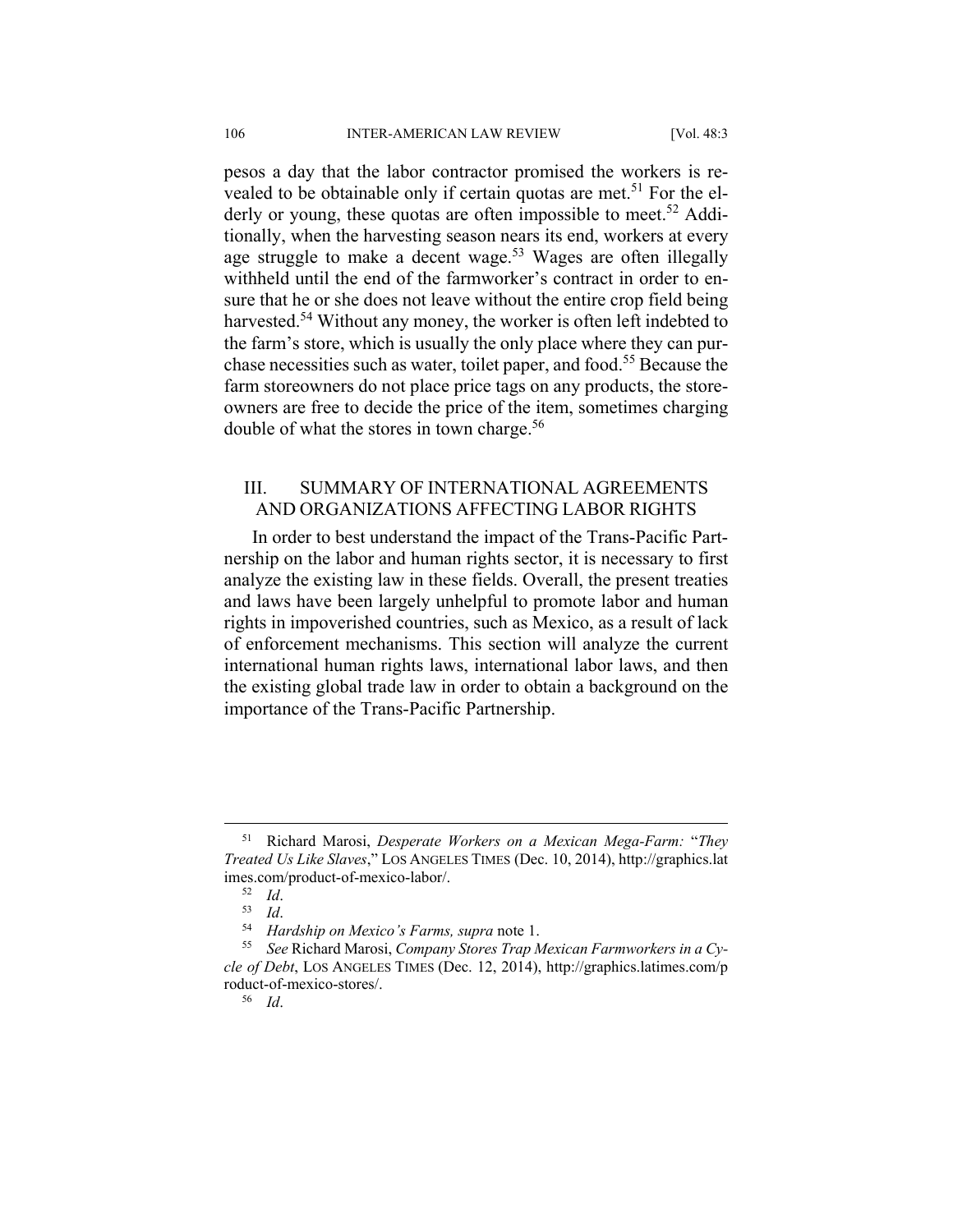#### *A. International Human Rights Law*

Following World War II, the international community began to focus on upholding international human rights.57 In 1959, the Organization of American States (OAS) created the Inter-American Commission on Human Rights (IACHR) to be the monitoring body for human rights.<sup>58</sup> The IACHR "is a principal and autonomous organ of the Organization of American States (OAS) whose mission is to promote and protect human rights in the American hemisphere."<sup>59</sup> The IACHR works to further these ideals by examining complaints or petitions regarding specific cases of human rights violations and then publishing reports on these cases.<sup>60</sup> In addition, the IACHR conducts visits to countries to investigate human rights violation allegations and makes recommendations to OAS memberstates regarding measures they should take to better protect human rights. $61$ 

Mexico is also party to a number of human rights conventions, such as the Convention Against Torture and Other Cruel Inhuman or Degrading Treatment or Punishment, International Covenant on Civil and Political Rights, and International Convention on the Protection of the Rights of All Migrant Workers and Members of Their Families.<sup>62</sup> However, human rights conventions largely rely on selfreporting and generally lack enforcement mechanisms. For instance, under the Convention on the Rights of the Child, a ratifying party must agree to "make the principles and provisions of the convention widely known, by appropriate and active means.<sup>563</sup> This Convention

 <sup>57</sup> Yvonne M. Dutton, *Commitment to International Human Rights Treaties: The Role of Enforcement Mechanisms*, 34 U. PA. J. INT'L L. 1, 3 (2012).<br><sup>58</sup> *What is the IACHR?*, INTER-AMERICAN COMM'N ON HUMAN RIGHTS, http

<sup>://</sup>www.oas.org/en/iachr/mandate/what.asp (last visited Mar. 30, 2016). 59 *Id.* 

 $\begin{array}{cc} 60 & Id. \\ 61 & Id. \end{array}$ 

<sup>61</sup> *Id.* 

<sup>62</sup> *See Ratification Status for Mexico*, UNITED NATIONS HUMAN RIGHTS OFFICE OF THE HIGH COMMISSIONER, http://tbinternet.ohchr.org/\_layouts/Treaty BodyExternal/Treaty.aspx?CountryID=112&Lang=EN (last visited Mar. 8, 2017). 63 United Nations Convention on the Rights of the Child art. 42, Nov. 20,

<sup>1989, 28</sup> I.L.M. 1448.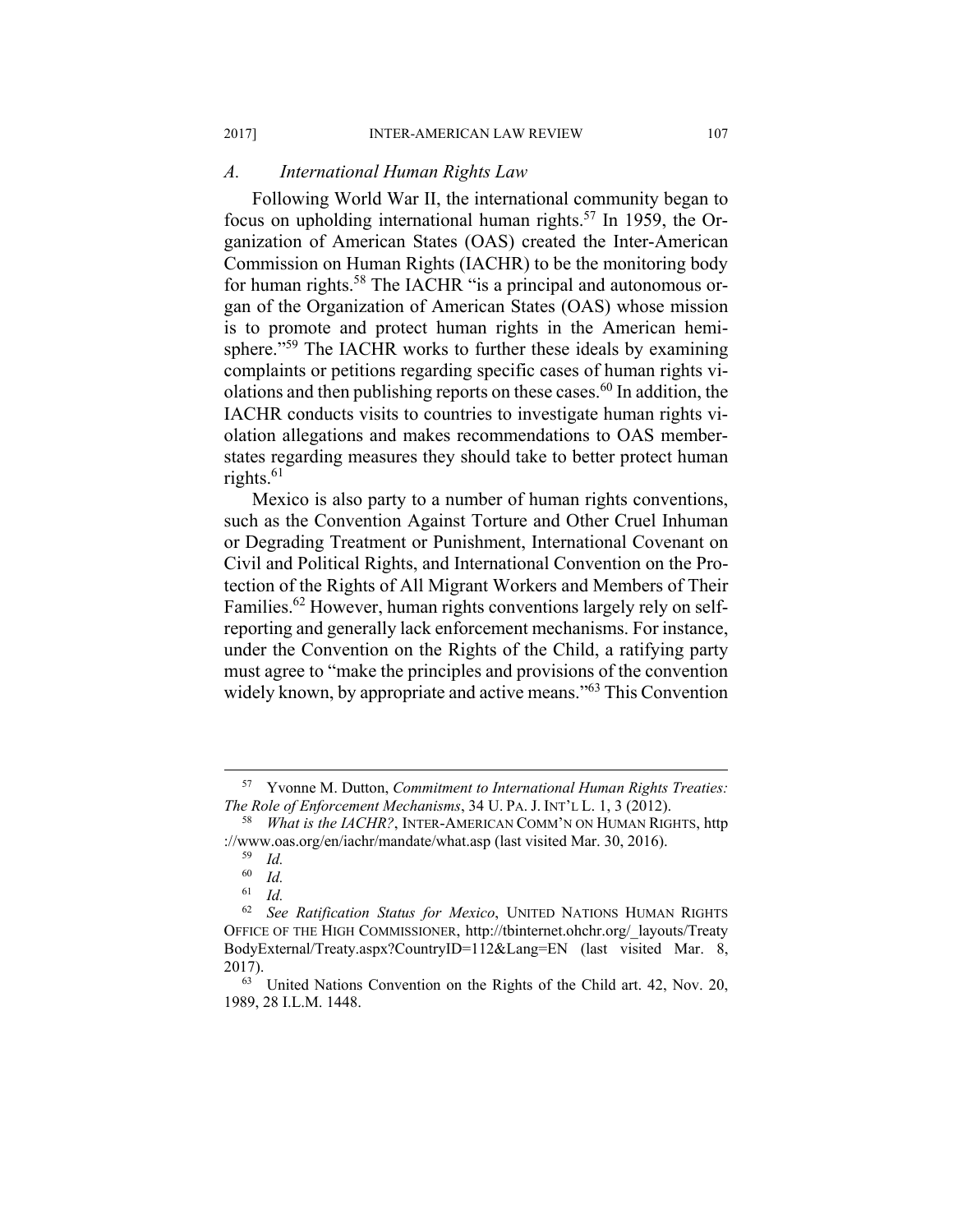also establishes a committee<sup> $64$ </sup> to which the parties will submit reports on measures they have taken to ensure the agreement is adopted in their country.<sup>65</sup> However, there is nothing in the provisions of this Convention that addresses what occurs if the parties fail to report or fail to uphold the agreement's standards.

Additionally, in 1981, Mexico ratified the American Convention on Human Rights, which states that human rights include the rights to humane treatment<sup>66</sup> and freedom from slavery.<sup>67</sup> This agreement requires parties to adopt legislation necessary to uphold the agreement's provisions.<sup>68</sup> The American Convention on Human Rights also established the Inter-American Court of Human Rights.<sup>69</sup> The Inter-American Court of Human Rights consists of seven elected judges who have the power to rule that a country violated the American Convention on Human Rights.<sup>70</sup> However, while the Inter-American Court of Human Rights represents a promising instrument, there are few to no mechanisms to ensure that parties are upholding the judgment.<sup>71</sup>

Many human rights agreements simply reflect unfulfilled promises that countries make and often lack the requisite enforcement mechanisms to rectify violations of human rights. Part of the reason some countries ratify these treaties may be because they realize that the cost of committing is low and the consequences of noncompliance are insignificant.<sup>72</sup> Though some states may treat the minimal enforcement mechanisms as a credible threat, because of the multitude of countries that do not, many human rights conventions fall short of their intended goals.

<sup>64</sup> *Id.* at art. 43. 65 *Id.* at art. 44. 66 Organization of American States, American Convention on Human Rights art. 5, Nov. 22, 1969, O.A.S.T.S. No. 36, 1144 U.N.T.S. 123.<br>
<sup>67</sup> Id. at art. 6.<br>
<sup>68</sup> Id. at art. 2.<br>
<sup>69</sup> Id. at ch. VIII.<br>
<sup>70</sup> Id. at art. 52<br>
<sup>71</sup> Morse H. Tan, *Upholding Human Rights in the Hemisphere: Casting Dow* 

*Impunity Through the Inter-American Court of Human Rights*, 43 TEX. INT'L L.J. 243, 282 (2008). 72 Dutton, *supra* note 57, at 5.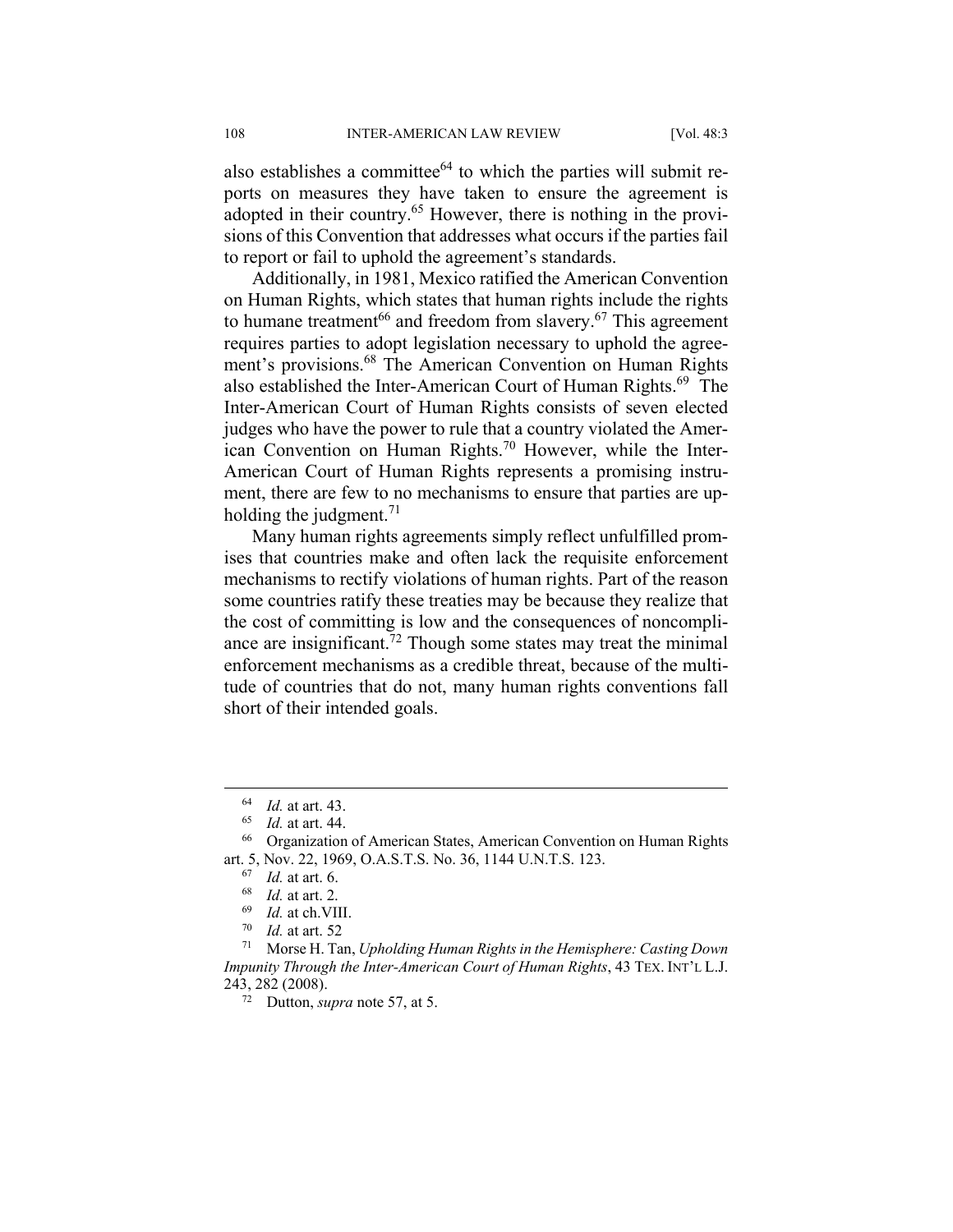#### *B. International Labor Law*

International Labor Organization (ILO) is at the forefront of workers' rights. The ILO was founded in 1919 and seeks to give an equal voice to workers, to promote rights at work, and to enhance social protection.<sup>73</sup> The ILO has founded a number of conventions since its inception, including the Abolition of Forced Labour Convention<sup>74</sup> and Workmen's Compensation (Agriculture) Convention.75 Mexico ratified the former on June 1, 1959 and the latter on November 1, 1937.<sup>76</sup> These conventions reiterate the ILO's labor rights77 and include mechanisms for handling complaints against parties.78 However, like the human rights agreements, the ILO has no sanctioning power or any other mechanism for enforcing its standards.<sup>79</sup> Instead, violations of ILO conventions may only be remedied through party-to-party dialogue, embarrassing publicity, or other forms of social responsibility and moral forces to persuade the party-violator to rectify the situation. $80$ 

Much like human rights law, international labor laws lack sufficient enforcement mechanisms to bind parties to the agreements. The ILO wholly relies on "the power of persistent persuasion and the mobilization of shame against governments that fail to live up to

culture) Convention, 1921, Feb. 26, 1923, *available at* http://www.ilo.org/dyn/no

rmlex/en/f?p=NORMLEXPUB:12100:0::NO::P12100\_ILO\_CODE:C012. 76 *Ratifications for Mexico*, INTERNATIONAL LABOUR ORGANIZATION, http://www.ilo.org/dyn/normlex/en/f?p=1000:11200:0::NO:11200:P11200\_CO UNTRY\_ID:102764 (last visited Nov. 16, 2015). 77 *See generally* International Labour Organization, Abolition of Forced La-

bor Convention 1957, Preamble, Jan. 17, 1959, *available at* http://www.ilo.org/d yn/normlex/en/f?p=1000:12100:0::NO::P12100\_ILO\_CODE:C105; *see generally*; International Labour Organization, Workmen's Compensation (Agriculture) Convention, 1921, Preamble, Feb. 26, 1923, *available at* http://www.ilo.org/dyn/ normlex/en/f?p=NORMLEXPUB:12100:0::NO::P12100\_ILO\_CODE:C012. 78 *Applying and Promoting International Labour*, INTERNATIONAL LABOUR

ORGANIZATION, http://www.ilo.org/global/standards/applying-and-promoting-int ernational-labour-standards/lang--en/index.htm (last visited Mar. 8, 2017).<br><sup>79</sup> Compa, *supra* note 8, at 160.<br><sup>80</sup> *Id*.

 <sup>73</sup> *About the ILO*, INTERNATIONAL LABOUR ORGANIZATION, http://www. ilo.org/global/about-the-ilo/lang--en/index.htm (last visited Nov. 16, 2015). 74 *See* International Labour Organization, Abolition of Forced Labor Conven-

tion 1957, Jan. 17, 1959, *available at* http://www.ilo.org/dyn/normlex/en/f?p=10 00:12100:0::NO::P12100\_ILO\_CODE:C105. 75 *See* International Labour Organization, Workmen's Compensation (Agri-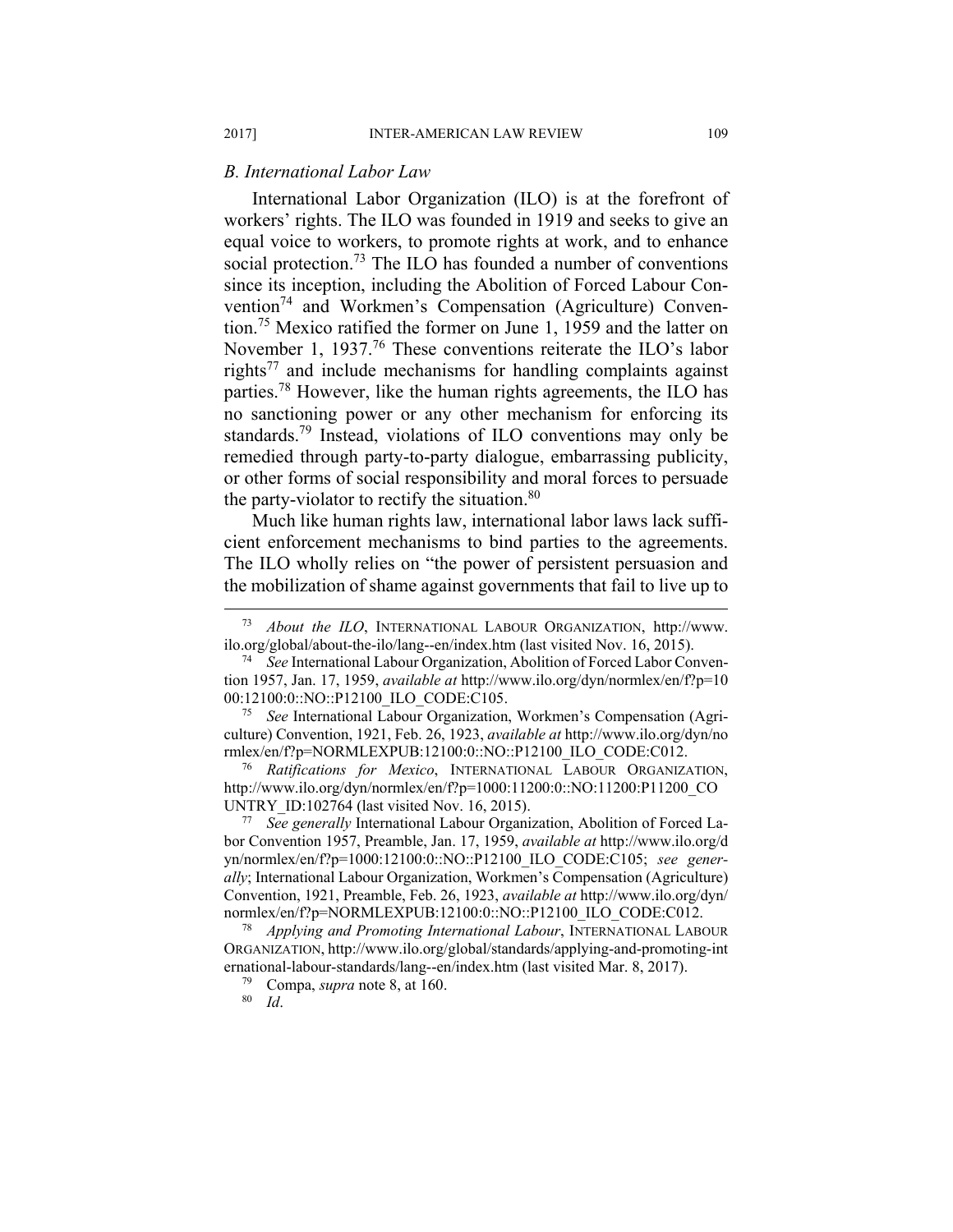the obligations they have voluntarily undertaken."81 Because of the ILO's lack of sanctioning power, labor laws may be most effective when coupled with trade laws, as discussed below.

#### *C. Global Trade Law*

Global trade law provides regulations and customs for trade between countries. Historically, international trade agreements left out provisions governing labor rights or human rights.<sup>82</sup> Thus, trade law and human rights or labor rights were in distinct spheres. Developing countries especially resisted linkage because of the comparative advantage that they have in cheap labor and production.<sup>83</sup>

Currently, the World Trade Organization (WTO) is the only global international organization dealing with trade between nations.84 The WTO's formal institution was the result of an overhaul of an international agreement, the General Agreement on Tariffs and Trade (GATT), and was established on January 1, 1995.<sup>85</sup> It is composed of 164 country-members, including Mexico.<sup>86</sup> The WTO is a negotiating forum and provides a place for member-governments to sort out trade disputes.<sup>87</sup>

For purposes of this paper, the most relevant agreement within the WTO is the Agriculture Agreement.<sup>88</sup> This agreement allows

 <sup>81</sup> James Mercury & Bryan Schwartz, Article, *Creating the Free Trade Area of the Americas: Linking Labour, the Environment, and Human Rights to the FTAA*, 1 ASPER REV.INT'L BUS. & TRADE L. 37, 46 (2001) (citing J.M. Vogelson, *American Bar Association Section of International Law and Practice Report the* 

*House of Delegates*, 30 INT'L LAW 653, 660 (1996)). 82 Thomas Cottier & Alexandra Caplazi, *Labour Standards and World Trade Law: Interfacing Legitimate Concerns* 17, *available at* http://www.humanrights. ch/upload/pdf/000303\_cottier\_caplazi.pdf ("It would seem that arguments against linking trade and social standards have prevailed so far."). 83 *Id.*

<sup>84</sup> *What is the WTO?* , WORLD TRADE ORGANIZATION, https://www.wto. org/english/thewto\_e/whatis\_e/whatis\_e.htm (last visited Nov. 16, 2015). 85 *What is the World Trade Organization?*, WORLD TRADE ORGANIZATION,

https://www.wto.org/english/thewto\_e/whatis\_e/tif\_e/fact1\_e.htm (last visited Nov. 16, 2015). 86 *Members and Observers*, WORLD TRADE ORGANIZATION, https://www.w

to.org/english/thewto\_e/whatis\_e/tif\_e/org6\_e.htm (last visited Nov. 16, 2015).<br><sup>87</sup> *What is the WTO?*, *supra* note 84.<br><sup>88</sup> Marrakesh Agreement Establishing the World Trade Organization, April

<sup>15, 1994, 1867</sup> U.N.T.S. 410.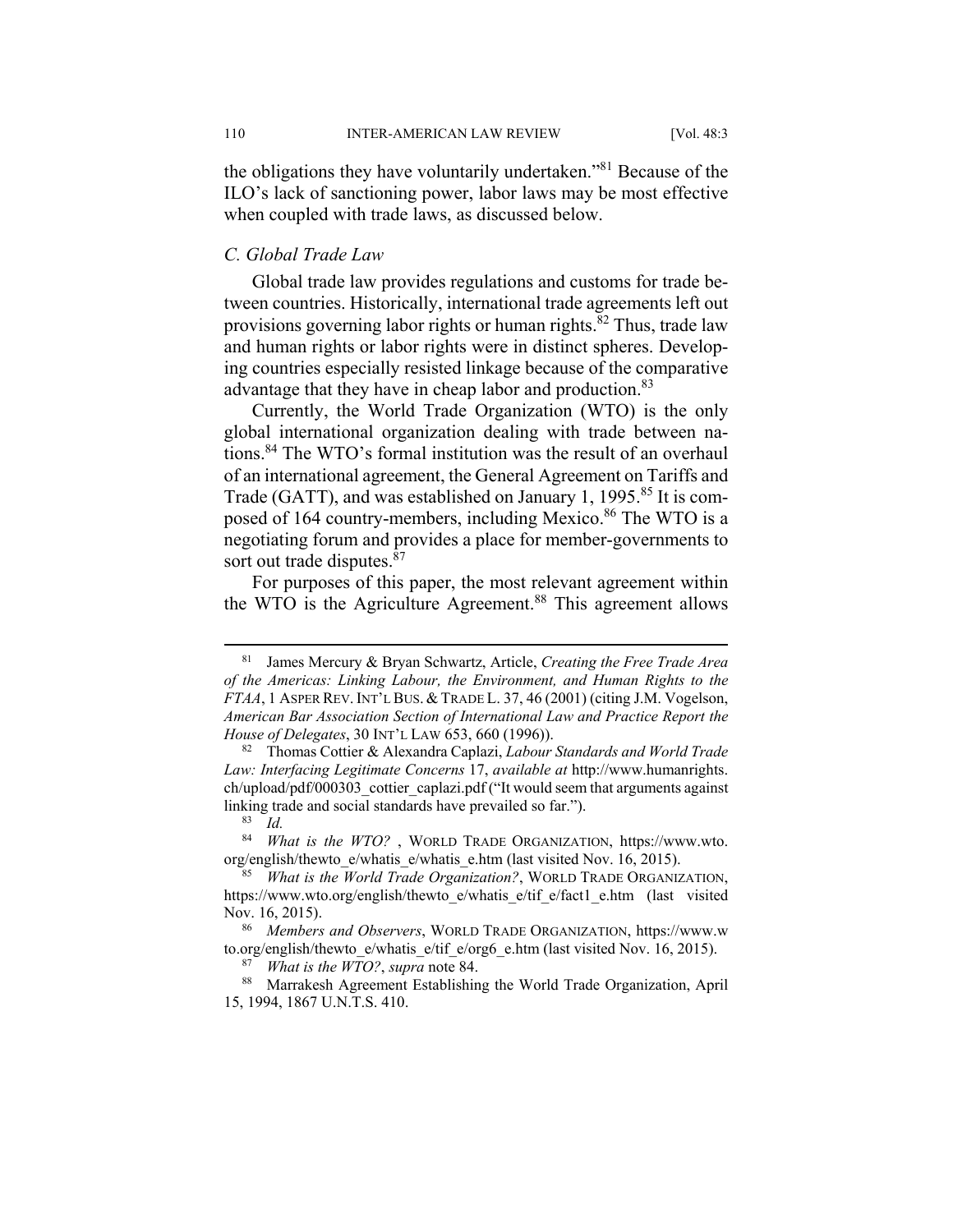governments to support their agricultural economies while improving market access and export subsidies. $89$  The objective of the agreement is to create a fair and market-oriented agricultural trading system.90 To do so, the agreement requires a reduction of the volume of, and expenditures on, subsidized exports.<sup>91</sup> Additionally, the agreement requires the countries to reduce trade-distorting domestic subsidies.<sup>92</sup> Notably, however, the Agriculture Agreement does not offer any labor protections for agricultural workers.

In the event of a dispute rising from the Agreement, a membergovernment may file a complaint against another member-government. Under the WTO's dispute resolution procedures, which include the establishment of a tribunal-like panel, dispute resolutions should occur within one year and three months of the initial complaint.93 However, no sanction or recommendation is binding upon the violating country.94 The only potential mechanism for enforcement under the WTO is for the complaining country to raise import duties ("within certain limits"),  $95$  which can only be done after WTO authorization and only for a "reasonable period of time."96 Additionally, because the WTO addresses trade issues rather than labor, this loose enforcement mechanism cannot be applied to violations of any labor law or international labor agreement.

 <sup>89</sup> *Agriculture: Fairer Markets for Farmers*, WORLD TRADE ORGANIZATION, https://www.wto.org/english/thewto\_e/whatis\_e/tif\_e/agrm3\_e.htm (last visited Nov. 16, 2015). 90 Carmen G. Gonzalez, *Institutionalizing Inequality: the WTO, Agriculture* 

*and Developing Countries*, 27 COLUM. J. ENVTL. L. 433. 438, 468(2002). 91 *Id.* at 452-53. 92 *Id.* 

<sup>93</sup> *Settling Disputes: A Unique Contribution, How Long to Settle a Dispute?*, WORLD TRADE ORGANIZATION, https://www.wto.org/english/thewto\_e/whatis\_e/ tif\_e/disp1\_e.htm (last visited Nov. 16, 2015).<br><sup>94</sup> Settling Disputes: A Unique Contribution, The Case Has Been Decided:

*What Next?*, WORLD TRADE ORGANIZATION, https://www.wto.org/english/thewto \_e/whatis\_e/tif\_e/disp1\_e.htm (last visited Nov. 16, 2015). 95 *Id.*

<sup>96</sup> *Id.*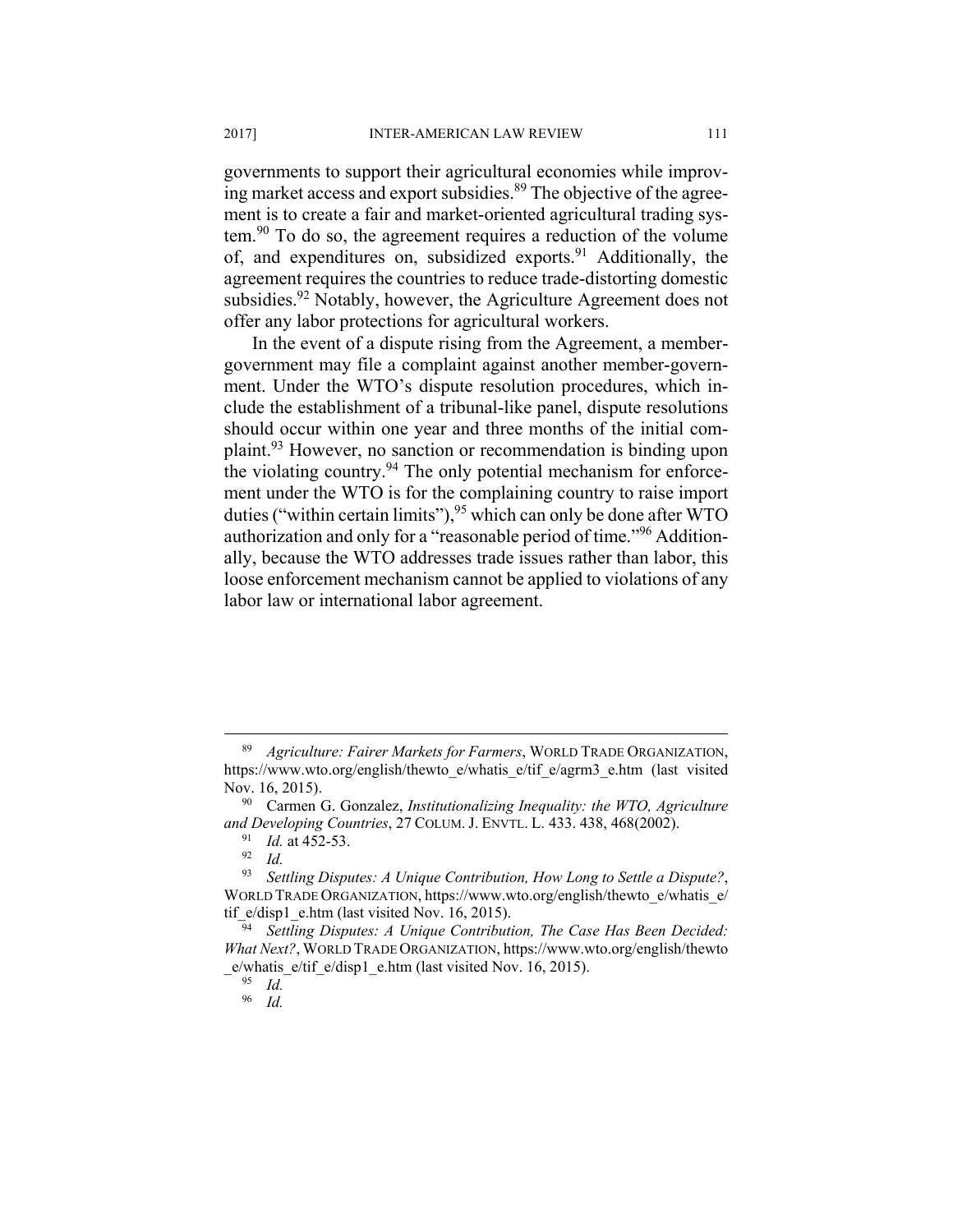#### IV. A COMPARATIVE ANALYSIS OF NAFTA AND THE TPP

#### *A. The North American Free Trade Agreement*

The North American Free Trade Agreement (NAFTA) is a trilateral agreement between the United States, Mexico, and Canada.<sup>97</sup> These three countries negotiated this agreement in an effort to improve free trade by eliminating barriers to trade and promoting conditions of fair competition.<sup>98</sup> For the United States, the impetus for NAFTA began in 1984 after the passing of the Trade and Tariff Act under President Ronald Reagan.<sup>99</sup> This Act grants the President the power to negotiate free trade agreements.<sup>100</sup> It also restricts Congress' power to change negotiating points in agreements and instead only permits final congressional approval or disapproval.<sup>101</sup> Five years after the Trade and Tariff Act was passed, the United States and Canada entered into the Canada-U.S. Free Trade Agreement,<sup>102</sup> which was the first agreement in North America to establish free trade between two nations through the "elimination of barriers to trade in goods and services."103 Four years after entering into this agreement, however, NAFTA effectively suspended the Canadian agreement.104 President George H.W. Bush, Mexican President Carlos Salinas de Gortari, and Canadian Prime Minister Brian Mulroney signed NAFTA on December 17, 1992 and it entered into force on January 1, 1994.<sup>105</sup> Trade among the NAFTA countries has tripled

<sup>&</sup>lt;sup>97</sup> North American Free Trade Agreement, U.S.-Can.-Mex., Dec. 17, 1992, 32 I.L.M. 289 (1993) [hereinafter NAFTA]. 98 *See id*. at art. 102. 99 Jillian S. Hishaw, *Mississippi is Burning Georgia's Peaches Because Ala-*

*bama is no Longer a Sweet Home: A Legislative Analysis of Southern Discomfort Regarding Illegal Immigration*, 58 S.D. L. REV. 30, 36 (2013).<br><sup>100</sup> *Id.* Kimberly Amadeo, *History of NAFTA and Its Purpose*, THE BALANCE

<sup>(</sup>Feb. 6, 2015), https://www.thebalance.com/history-of-nafta-3306272. 102 Hishaw, *supra* note 99, at 36. 103 United States-Canada Free Trade Agreement Implementation Act of 1988,

Pub. L. No. 100-449, § 2, 102 Stat. 1851.<br><sup>104</sup> North American Free Trade Agreement Implementation Act of 1993, Pub.

L. No. 103-182, § 107, 107 Stat. 2057. 105 *About the Agreement*, FOREIGN TRADE INFORMATION SYSTEM, http://www

<sup>.</sup>sice.oas.org/trade/nafta/naftatce.asp (last visited Apr. 5, 2016).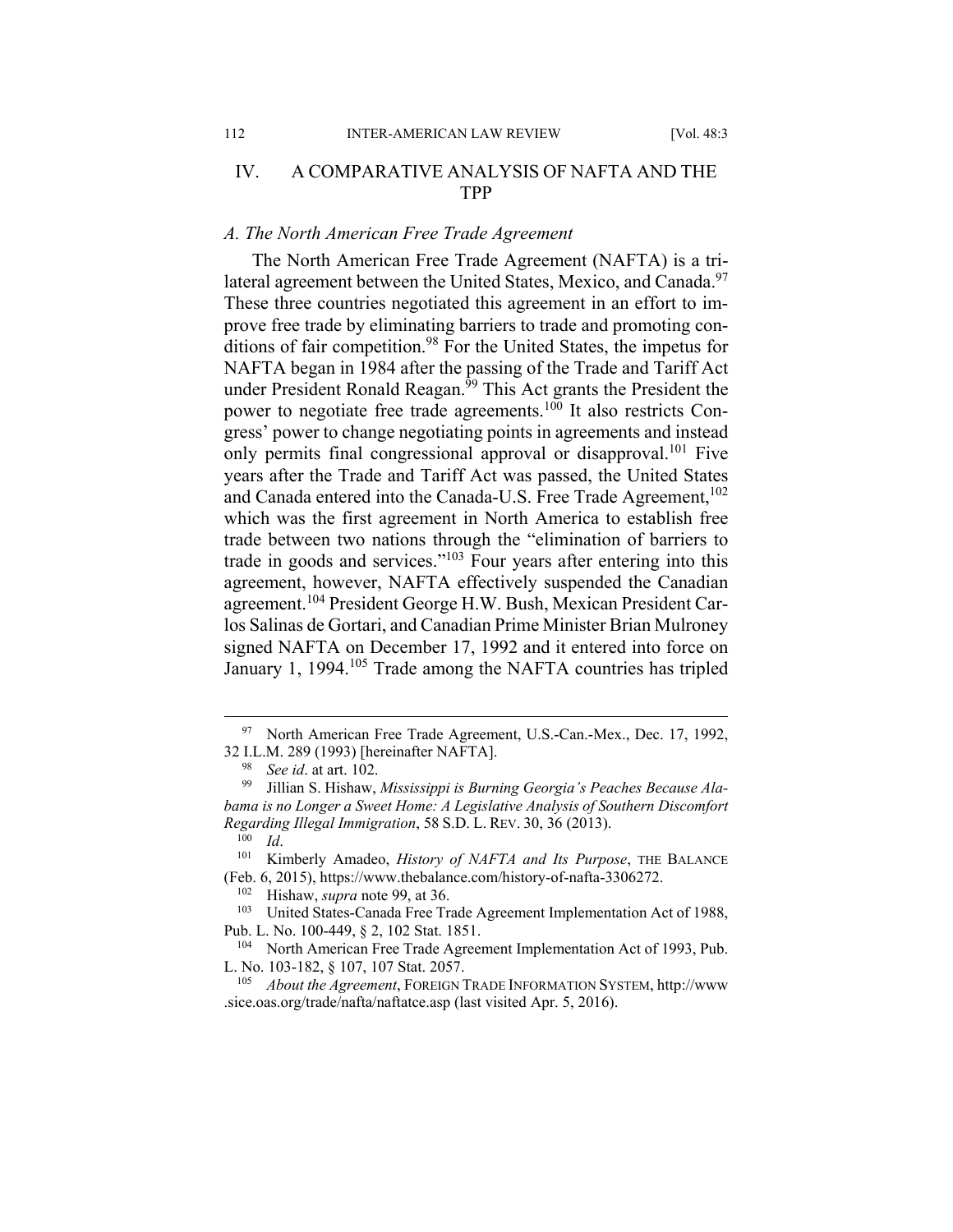since the agreement's signing<sup>106</sup> and has thus substantially expanded Mexican trade.<sup>107</sup> However, the trade agreement itself, as almost all trade agreements at this time did, failed to provide provisions that would protect labor rights. Instead, labor rights are addressed in the North American Agreement on Labor Cooperation (NAALC), a corollary to NAFTA.<sup>108</sup>

#### a. North American Agreement on Labor Cooperation

The NAALC was proposed by the United States<sup>109</sup> in order to substantiate NAFTA's initial goal to "protect, enhance and enforce basic workers' rights."110 Public attention concerning the lack of labor provisions in NAFTA materialized during the campaign of President Bill Clinton, who agreed to go further with NAFTA only if parallel accords on labor rights were negotiated with Mexico and Canada.111 The negotiations for the NAALC began on March 17, 1993 in Washington D.C.<sup>112</sup> Interestingly, during these negotiations, Mexico adamantly refused to classify labor standards as "obligations" and proposed that they instead be considered "objectives."<sup>113</sup> This was because Mexican leaders believed that a country should not be required to "harmonize their labor standards to [sic] those of another country."114 Though this could have been a warning to the United States and Canada that Mexico was not prepared to uphold labor rights, after about five more months of negotiations, the three countries signed the agreement on September 14, 1993<sup>115</sup> and it entered into force on January 1, 1994.<sup>116</sup>

<sup>106</sup> *Myths vs. Reality*, NAFTANOW.ORG, http://www.naftanow.org/myths/default\_en.asp (last visited Nov. 16, 2015). 107 Jorge G. Castañeda, *The View From Mexico*, FOREIGN AFFAIRS (Dec. 6,

<sup>2013),</sup> https://www.foreignaffairs.com/print/1113214.<br><sup>108</sup> North American Agreement on Labor Cooperation, U.S.-Can.-Mex., Sept.

<sup>13, 1993, 32</sup> I.L.M. 1499 [hereinafter NAALC].<br><sup>109</sup> NAALC, *supra* note 108.<br><sup>110</sup> NAFTA, *supra* note 97, at Preamble.<br><sup>111</sup> Compa, *supra* note 8, at 162.<br><sup>112</sup> Mark J. Russo, *NAALC: A Tex-Mex Requiem for Labor Protect* 

MIAMI INTER-AM. L. REV. 51, 58 (2002).<br><sup>113</sup> *Id.* at 58-59.<br><sup>114</sup> *Id.* at 59 (quoting MAXWELL A. CAMERON & BRIAN W. TOMLIN, THE

MAKING OF NAFTA 196 (2000)). 115 NAALC, *supra* note 108, at 1499 116 NAALC, *supra* note 108, at 1514.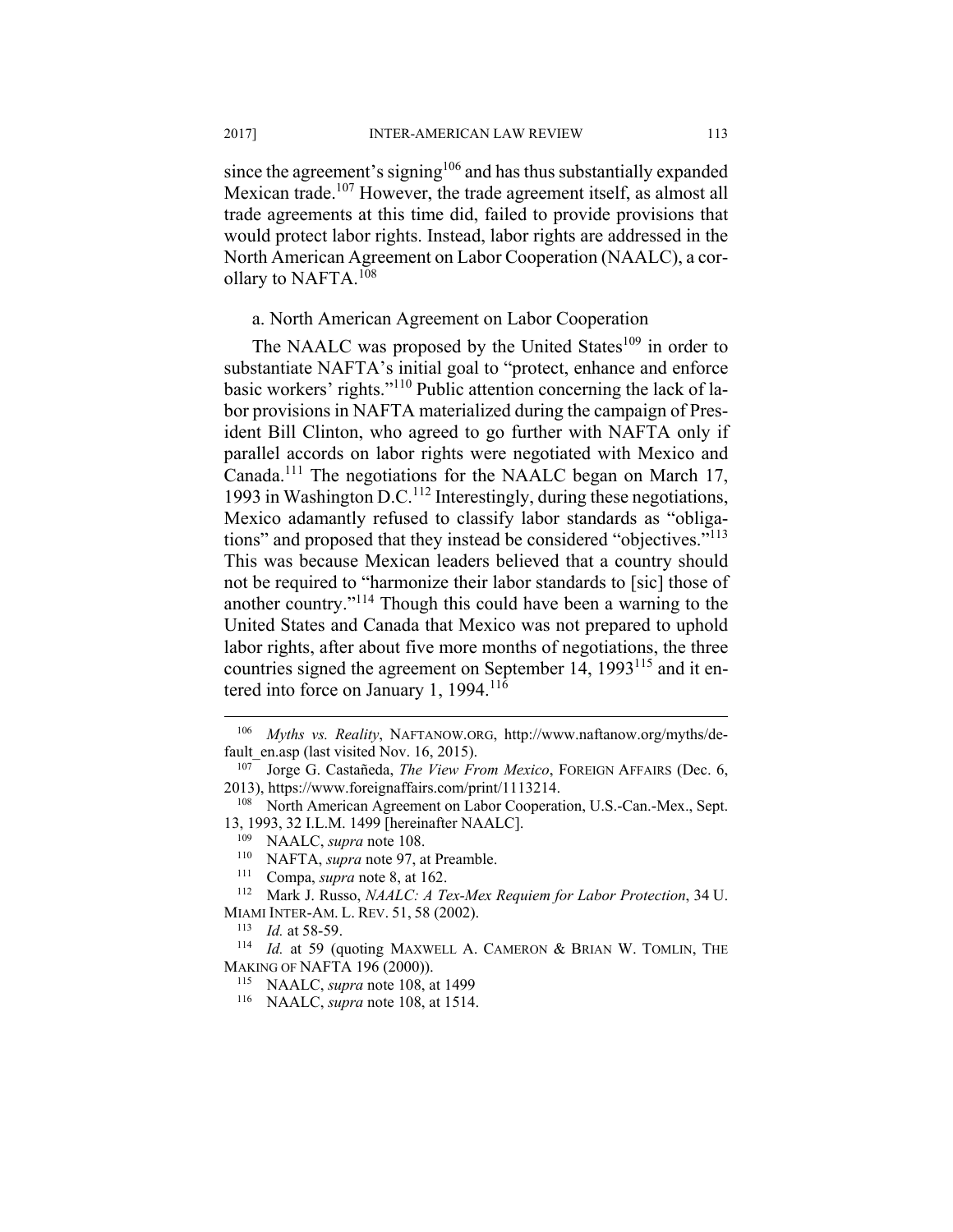The NAALC, as a labor side-agreement, was the first of its kind.<sup>117</sup> The purpose of the NAALC is to "improve working conditions and living standards in each Party's territory."118 However, this general goal did not include specifications as to how to meet it. For instance, the NAALC did not set a minimum wage by which the parties had to abide. Instead, it broadly provided that "each Party shall ensure that its labor laws and regulations provide for high labor standards"<sup>119</sup> and that "[e]ach Party shall promote compliance with  $\ldots$  its labor law."<sup>120</sup> This broad requirement provided little guidance as to what a country needed to do in order to abide by the NAALC. Another goal of the NAALC is to "promote, to the maximum extent possible, the labor principles set out in Annex 1."<sup>121</sup> Annex 1's guiding labor principles consist of:

- 1. Freedom of association and protection of the right to organize
- 2. The right to bargain collectively
- 3. The right to strike
- 4. Prohibition of forced labor
- 5. Labor protections for children and young persons
- 
- 6. Minimum employment standards
- 7. Elimination of employment discrimination
- 8. Equal pay for women and men
- 9. Prevention of occupational injuries and illnesses

1

<sup>117</sup> Maria T. Guerra & Anna L. Torriente, *The NAALC and the Labor Laws of Mexico and the United States*, 14 ARIZ. J. INT'L & COMP. L. 503, 503 (1997).<br><sup>118</sup> NAALC, *supra* note 108, at art .1.<br><sup>119</sup> *Id.* at art. 2.<br><sup>120</sup> *Id.* at art. 3.<br><sup>121</sup> *Id.* at art. 1.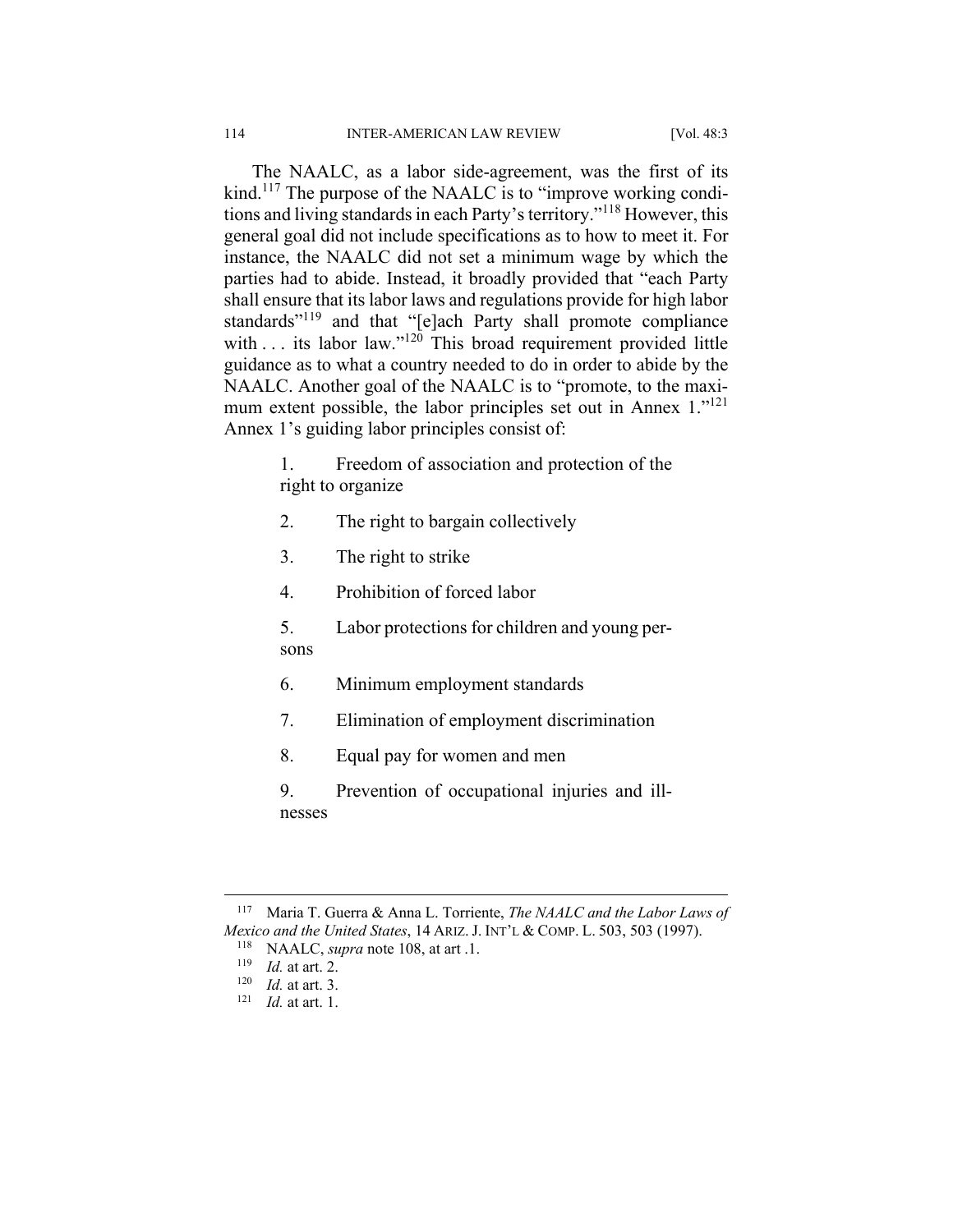10. Compensation in cases of occupational injuries and illnesses

#### 11. Protection of migrant workers<sup>122</sup>

In order to ensure that these labor principles are promoted, the parties agreed to each establish a National Administrative Office (NAO) that would serve as a point of contact between the national governments.123 Each NAO is charged with bringing labor complaints to the NAALC's Commission on Labor Cooperation and has the duty to review the labor laws in each country to evaluate whether a party has failed to comply with its obligations under the NAALC.<sup>124</sup>

#### b. Dispute Resolution under the NAALC

Dispute resolution under the NAALC is extremely complex and burdensome, mostly because of the Agreement's complicated categorization of the above eleven labor principles.125 The NAALC divides the principles into three groups: (1) Principles 1, 2, and 3;  $^{126}$ (2) Principles 4, 7, 8, 10, and  $11$ ;<sup>127</sup> and (3) Principles 5, 6, and 9.<sup>128</sup> Out of the three groups, this paper will only address Groups 2 and 3. Specifically, when comparing the NAALC to the TPP, this paper will cover violations of the prohibition of forced labor, labor protections of children and young persons, and minimum employment standards, as these issues represent the largest reported problems occurring on Mexican farms. Under all three groups, however, in the event of an alleged violation, the NAALC allows parties to talk with one another and to "establish consensual work programs to address the problem."<sup>129</sup>

<sup>122</sup> *Id.* at annex 1.<br>
<sup>123</sup> NAALC, *supra* note 108, at art. 16.<br>
<sup>124</sup> Sarah Lowe, Comment, *The First American Case Under the North American Agreement for Labor Cooperation*, 51 U. MIAMI L. REV. 481, 492 (1997).<br><sup>125</sup> *Id.* at 489. 126 *Trading Away Rights: The Unfulfilled Promise of NAFTA's Labor Side* 

*Agreement*, 1 HUMAN RIGHTS WATCH viii (Apr. 2001), *available at* https://www .hrw.org/reports/2001/nafta/nafta0401.pdf [hereinafter *Trading Away Rights*]. 127 *Id.*

 $\frac{128}{129}$  *Id. Id.* at 16.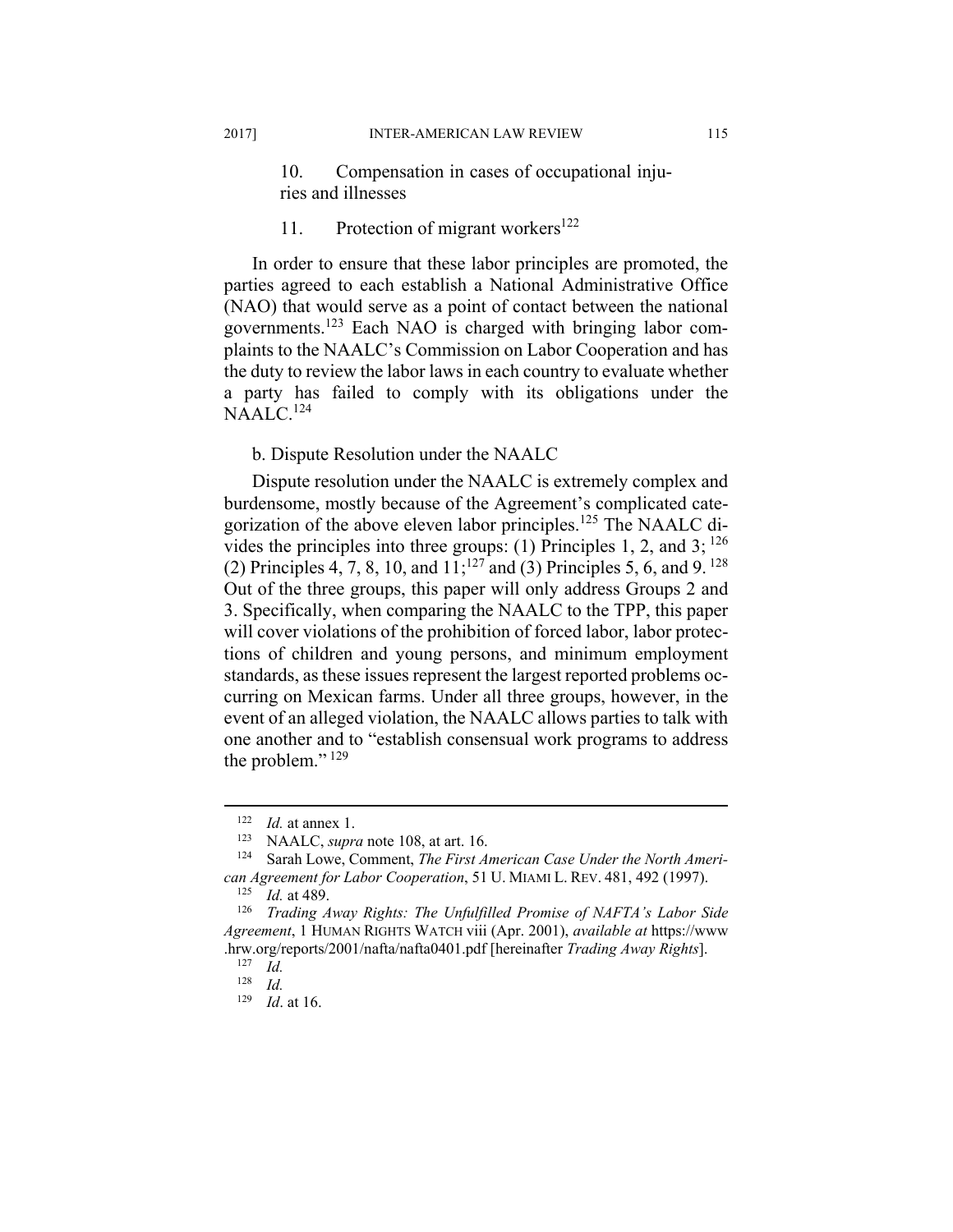Beyond these permitted discussions, the NAALC treats alleged violations differently based on which group the violation falls under. For instance, a violation of a principle in Group 1 is not subjected to an independent review procedure. 130 Thus, if the United States wanted to bring a claim against Mexico for violating workers' right to collectively bargain, the United States' only option to address this grievance would be to establish discussions and possible work programs with Mexico in order to resolve the dispute. On the other hand, the NAALC gives alleging parties more options to address a violation of a principle in Group 2. In the event of a violation of any of the principles in this group, the NAALC permits a grievance to go to an Evaluation Committee of Experts,131 further discussed below. Finally, the NAALC allows the most intervention for an allegation of a violation of any of the principles in Group 3. Under this group, alleging parties are able to initiate discussions, to take their grievance to an Evaluation Committee of Experts, or to bring the complaint to an arbitral panel.<sup>132</sup> If a violation of a principle in Group 3 is found, the violating party may also face sanctions.<sup>133</sup> However, violations of principles in Groups 1 and 2 are not subjected to these sanctions and countries are not permitted to bring the complaint to an arbitral panel.

#### c. Post-Consultation Dispute Resolution for Groups 2 and 3

If a dispute is not resolved through the initial permitted consultations discussed above, a party may then request the establishment of an Evaluation Committee of Experts (ECE).134 The ECE is comprised of three individuals with expertise in labor matters and who are prohibited from taking instructions from any party.135 Within 120 days after it is established, the ECE must present a draft report of the dispute.136 This report contains an assessment of the dispute,

<sup>130</sup> *Id.* at viii.<br>
131 *Trading Away Rights, supra* note 126.<br>
132 *Id.*<br>
134 Russo, *supra* note 112, at 65.<br>
135 NAALC, *supra* note 108, at art. 24.<br>
136 *Id.* at art. 25.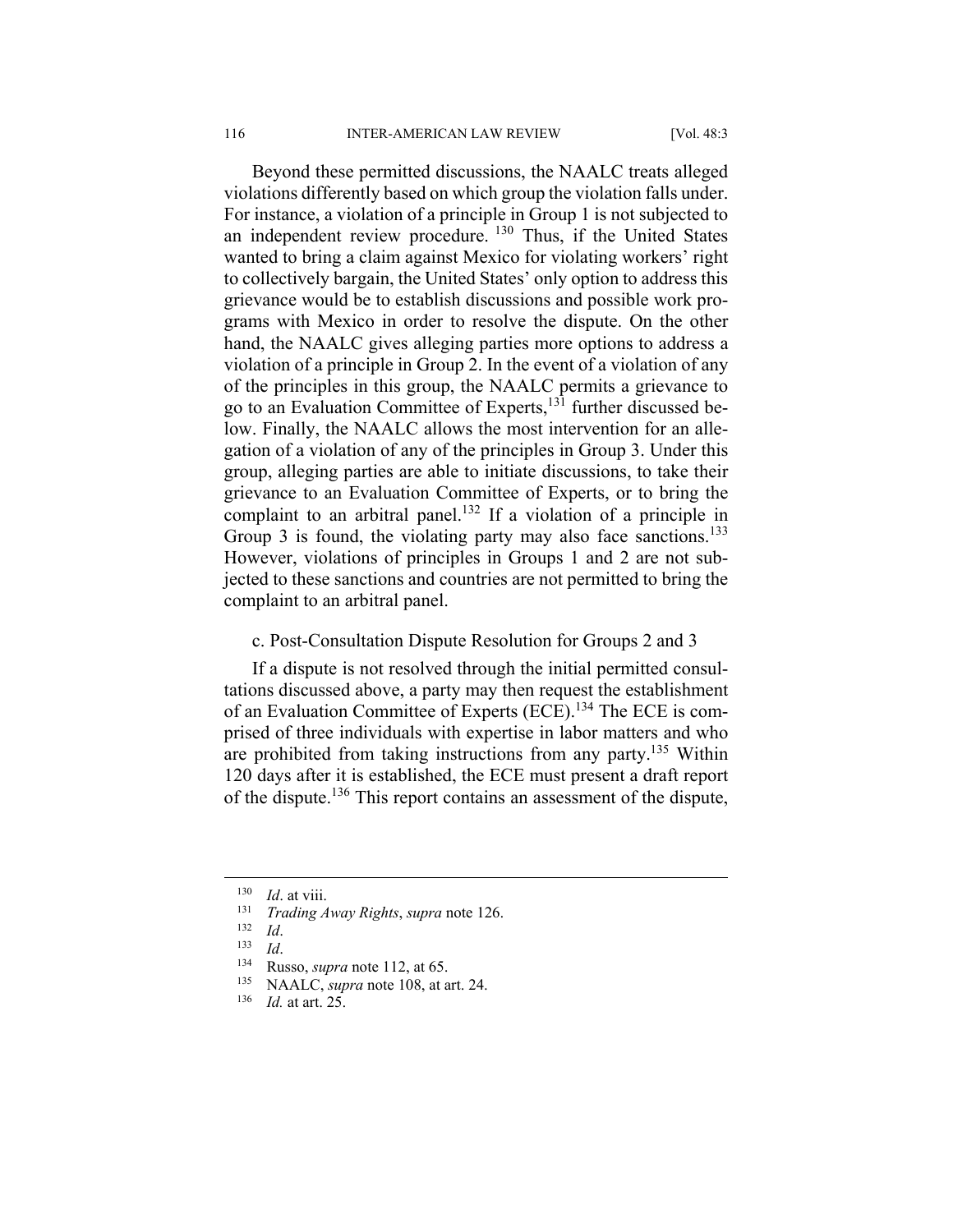the ECE's conclusions, and practical recommendations when appropriate.137 Then, 60 days after this draft report, the ECE must present a final report to the NAALC's Commission on Labor Cooperation.138 Importantly, the ECE can only conduct assessments and investigations of the issues and make recommendations. None of these recommendations are binding on a party.

After the ECE process, if the dispute involves a violation of any of the principles listed in Group 3, a Party may request another consultation with the other Party, but only if there "has been a persistent pattern of failure by that other Party to effectively enforce such standards."<sup>139</sup> Within 60 days of this request, if the Parties fail to resolve the issue, a Party may then request a special session with the Commission on Labor Cooperation, which will seek advice from technical advisors and then attempt to mediate and make recommendations.<sup>140</sup>

If this third attempt of reconciliation does not resolve the issue within 60 days, the Commission on Labor Cooperation may then establish an arbitral panel ("the Panel") after a two-thirds vote of the Parties.<sup>141</sup> The Panel is to consist of 45 willing individuals who have expertise in labor law, dispute resolution under international agreements, or other relevant professional experience.<sup>142</sup> Within 180 days after the last panelist is selected,<sup>143</sup> the Panel must present findings of fact and its determination as to whether there has been a persistent pattern of failure to the disputing parties, with a final report being presented within 60 days of the initial report.<sup>144</sup> If the complainedagainst Party fails to implement the plan presented by the Panel, the panel may impose a fine.<sup>145</sup> If the Party further fails to pay this assessment, the Panel may suspend the Party's NAFTA benefits, but only "in order to collect what is necessary to pay the assessment."<sup>146</sup>

<sup>&</sup>lt;sup>137</sup> *Id.*<br>
<sup>138</sup> *Id.* at art. 26.<br>
<sup>139</sup> *Id.* at art. 27.<br>
<sup>140</sup> Russo, *supra* note 112, at 67.<br>
<sup>141</sup> NAALC, *supra* note 108, at art. 30.<br>
<sup>142</sup> *Id.* at art. 30.<br>
<sup>143</sup> *Id.* at art. 36.<br>
<sup>143</sup> *Id.* at art. 37<br>
<sup></sup> *NAALC to Now*, 83 CHI.-KENT. L. REV. 1387, 1392 (2008).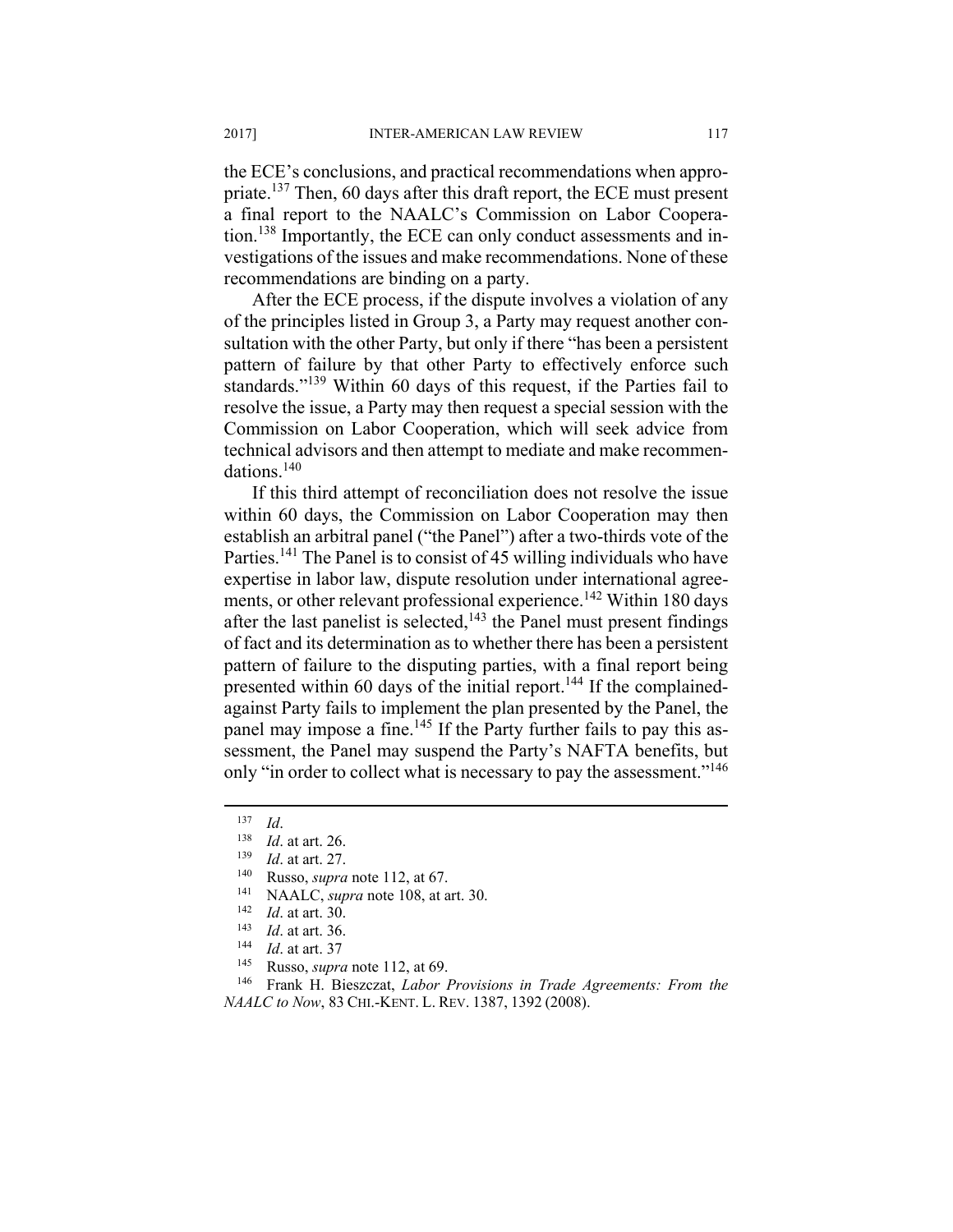This lengthy and complicated process allows about 1225 days from the initial complaint to a formal sanction for noncompliance.<sup>147</sup>

Though nongovernmental actors (NGOs) are permitted to bring a complaint to a government, the NAALC leaves the government with the sole right to raise the complaint internationally.<sup>148</sup> Notably, no complaint filed through the NAALC has advanced beyond the initial consultation level.<sup>149</sup> Though the NAALC requires that domestic labor laws be enforced, Mexico maintains a "hands-off" approach to enforcement of these laws.150 Additionally, there has been little effort on the part of the United States and Canada to verify accusations of lack of enforcement.<sup>151</sup> Of the three cases that were brought under the NAALC against Mexico, not one went further than the Ministerial Consultation stages and the government parties simply established reach-out programs to "resolve" the issues.<sup>152</sup>

Though the agreement was unprecedented in terms of a trade agreement with labor provisions, the NAALC has largely failed in its goal to protect labor rights. There are a few possible reasons for this failure. One reason could be that the dispute resolution procedures are so lengthy and complicated that would-be complaining parties simply do not have the time or patience to figure out the system and keep the complaint alive. Another possibility is that the United States and Canada have turned a blind eye to Mexico's violations in fear of retaliation or political discourse between the countries. Third, the NAALC may fall short simply because reports of violations fail to thoroughly address the issues and do not provide enough information to justify an assessment of sanctions against a country. Finally, and perhaps the most pessimistically, the NAALC

<sup>147</sup> *See* Garvey, J*., Trade Law and Quality of Life—Dispute Resolution under the NAFTA Side Accords on Labor and the Environment*, AMERICAN JOURNAL OF INTERNATIONAL LAW*,* 89(2), 439-453, *available at* https://www.cambridge.org/ core/journals/american-journal-of-international-law/article/trade-law-and-quality-of-lifedispute-resolution-under-the-nafta-side-accords-on-labor-and-the-environment/2AE0B9BAFD5E6C889CB9D384C39952B7.

<sup>148</sup> John H. Know, *Separated at Birth: The North American Agreements on Labor and the Environment*, 26 LOY. L.A. INT'L & COMP. L. REV. 359, 374 (2004).<br><sup>149</sup> Russo, *supra* note 112, at 53.<br><sup>150</sup> *Id.* at 109.<br><sup>151</sup> *Id.* 

<sup>152</sup> *Id.*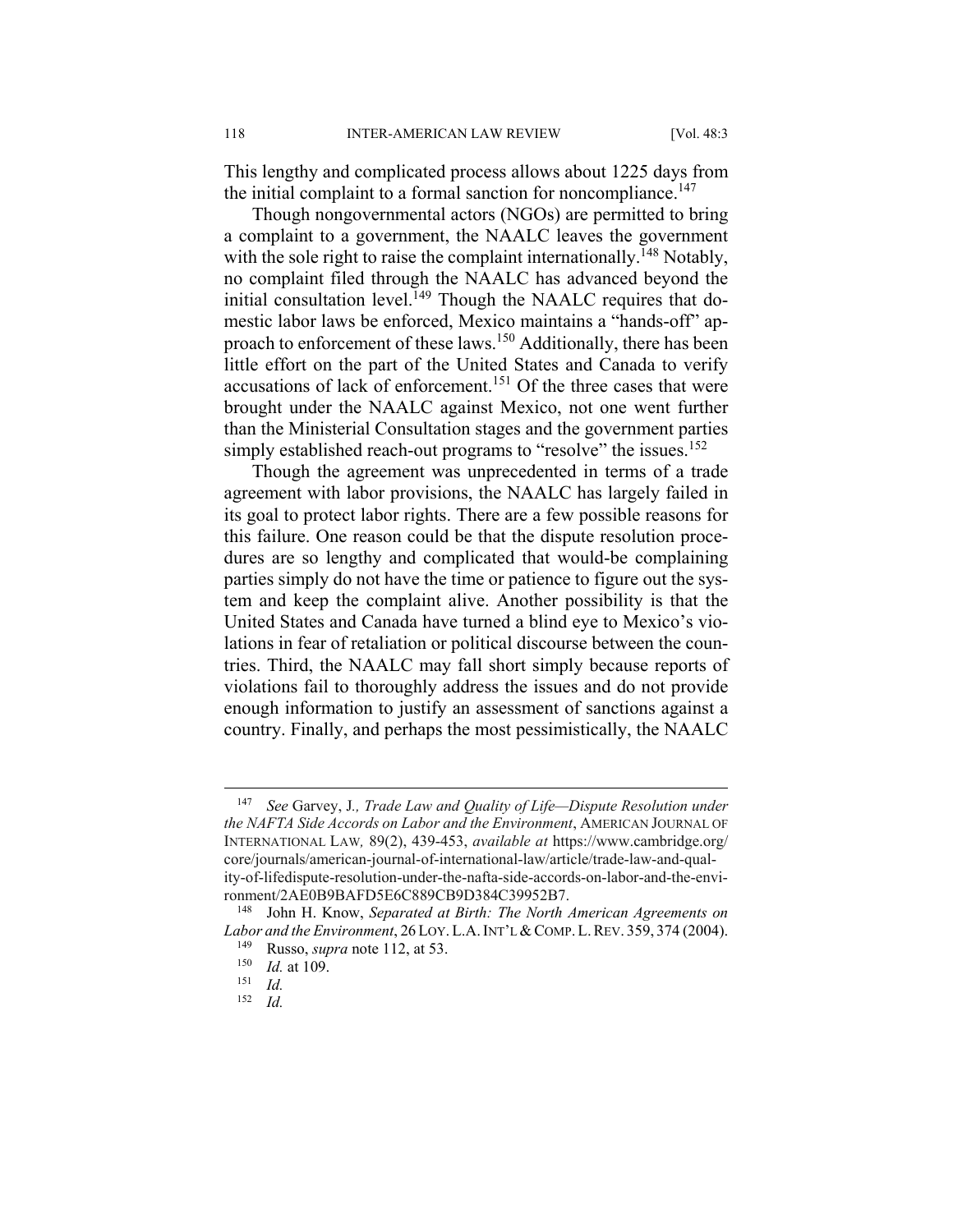may have failed because the United States and Canada simply refrain from bringing complaints because they have feel that they have nothing to gain from enforcing the labor rights of Mexican workers.

#### *B. Trans-Pacific Partnership*

The Trans-Pacific Partnership (TPP) is a recently negotiated treaty that aims to improve international trade between the United States and eleven other Pacific Rim nations, including Mexico.<sup>153</sup> Though newly elected U.S. President Trump withdrew from the treaty, the remaining countries have continued discussions.154 The TPP's thirty chapters address state-owned enterprises, intellectual property protection, environmental protection, and protection of labor rights.<sup>155</sup> In terms of labor rights, the TPP's purpose is to protect workers and to promote transparency in negotiations between countries.156

The precursor to the TPP was a 2002 tripartite agreement between New Zealand, Chile, and Singapore and later joined by Brunei Darussalam in 2005.<sup>157</sup> In February 2008, the United States joined the negotiations in order to improve trade relationships with Pacific Rim countries.158 Seven countries were later invited: Australia, Peru, and Vietnam in 2008, Malaysia in 2010, Canada and Mexico in 2012, and finally Japan in 2013.<sup>159</sup> Notably excluded from the negotiations was China, though the country remains a leader in international trade.<sup>160</sup>

<sup>153</sup> T Rajamoorthy, *The Origins and Evolutions of the Trans-Pacific Partnership (TPP)*, GLOBAL RESEARCH (Nov. 10, 2013), http://www.globalresearch.ca/the-origins-and-evolution-of-the-trans-pacific-partnershiptpp/5357495.

<sup>154</sup> Heraldo Muñoz, *Trade After the Trans-Pacific Partnership*, THE NEW YORK TIMES (Apr. 3, 2017), https://www.nytimes.com/2017/04/03/opinion/trade -after-the-trans-pacific-partnership.html.

<sup>155</sup> David A. Gantz, *The TPP and RCEP: Mega-Trade Agreements for the Pacific Rim,* 33 ARIZ. J. INT'L & COMP. L. 57, 60 (2016).<br><sup>156</sup> TPP *supra* note 9, at art. 19.<br><sup>157</sup> Rajamoorthy, *supra* note 153.<br><sup>158</sup> Id.<br><sup>159</sup> Id.<br><sup>160</sup> See generally Ming Du, Explaining China's Tripartite Strategy T

*Trans-Pacific Partnership Agreement*, 18 J. INT. ECONOMIC LAW 407 (2015). For further reading on the relationship between the TPP and China, see *id.*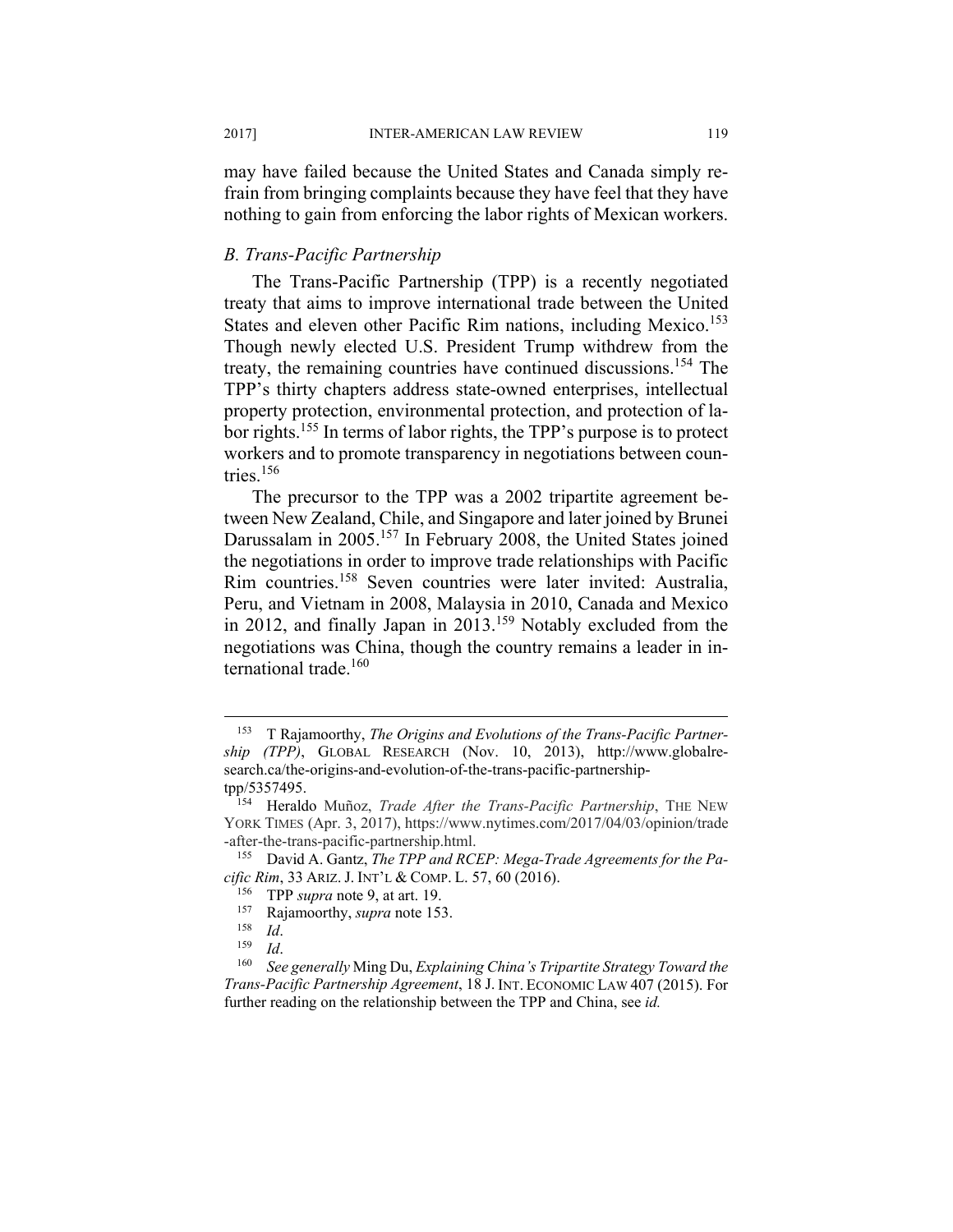The TPP aims to protect labor rights, while improving working conditions, and to strengthen cooperation between the Parties on labor issues.161 Article 19 of the TPP requires all Parties to adopt and maintain the fundamental labor rights as recognized by the ILO.  $^{162}$ Article 19.3 states that these labor rights consist of:

> (a) Freedom of association and the effective recognition of the right to collective bargaining;

> (b)The elimination of all forms of forced or compulsory labour;

> (c)The effective abolition of child labour, a prohibition on the worst forms of child labour and other labour protections for children and minors;

> (d)The elimination of discrimination in respect of employment and occupation; and

> (e)Acceptable conditions of work with respect to minimum wages, hours, of work, and occupational safety and health.<sup>163</sup>

Not only must Parties adopt and maintain laws in order to ensure that these rights are protected, $164$  they must also promote public awareness of their labor laws and compliance procedures. 165 Furthermore, Parties are forbidden from weakening protections given in each Party's labor laws in order to encourage trade.<sup>166</sup> To hold Parties accountable, the TPP also requires other Parties to discourage the importation of goods from sources using forced or compulsory labor.<sup>167</sup>

While the TPP, like NAFTA, only allows claims to be brought by countries, it does require each country to ensure that individuals have the ability to address their grievances within their respective

<sup>161</sup> TPP, *supra* note 9, at preamble. 162 TPP, *supra* note 9, at art. 19.3. 163 *Id.*

<sup>&</sup>lt;sup>164</sup> TPP, *supra* note 9, at art. 19

<sup>165</sup> *Id.* at art.19.8. 166 *Id.* at art. 19.4. 167 *Id*. at art. 19.6.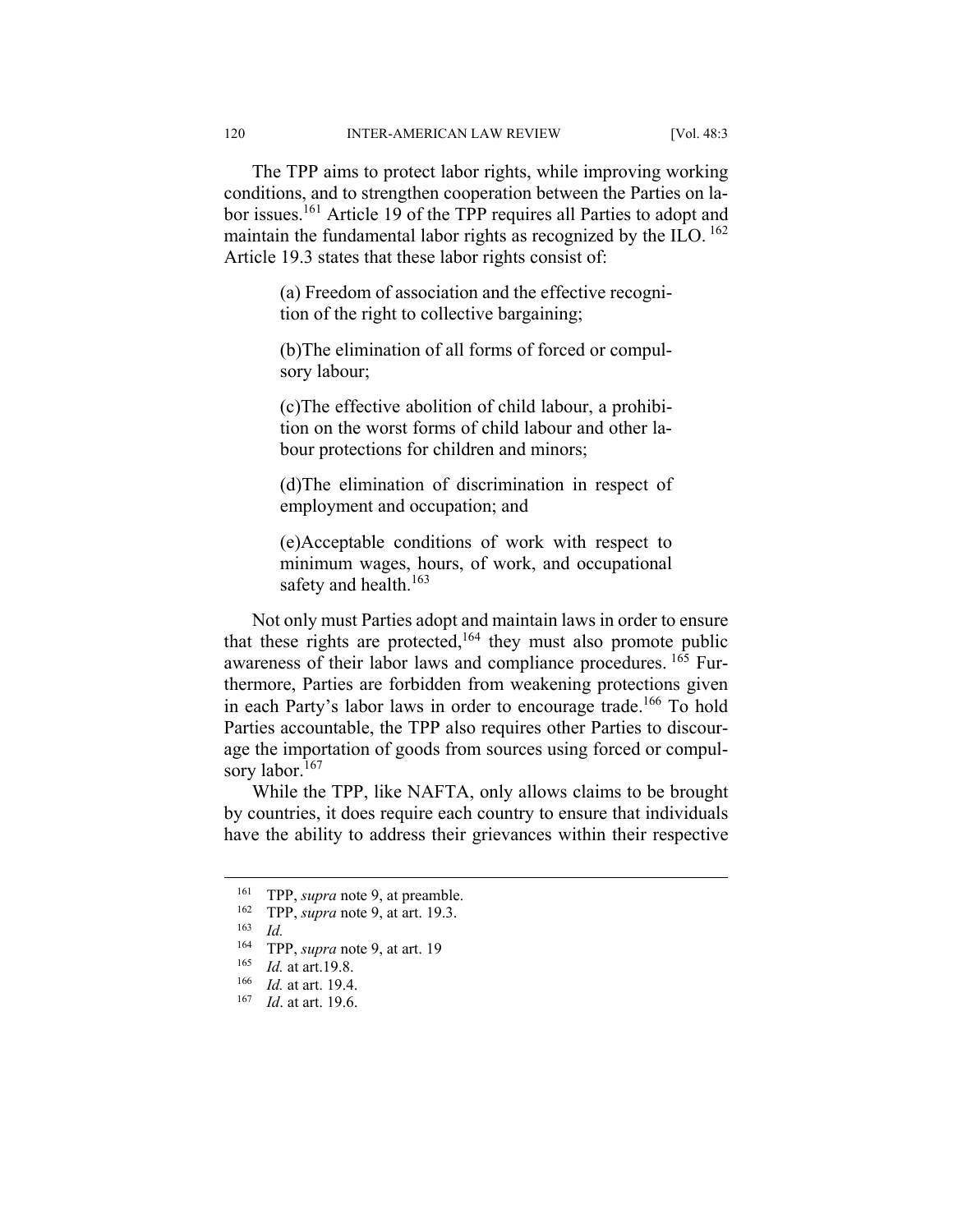countries. Article 19.8 requires each Party to allow an individual with standing to have access to an "impartial and independent tribunal for the enforcement of the Party's labour laws."168 These proceedings must be fair, adhere to due process, and give access to remedies in the event that they are needed.<sup>169</sup> However, these proceedings only affect a country's labor rights and not their obligations to the other party-countries of the TPP.

To monitor whether labor rights are being upheld within each country, the TPP established a Labour Council.170 The Labour Council is composed of senior government officials, chosen by each Party, and is required to meet every two years.<sup>171</sup> The Labour Council's duties involve discussing issues of mutual interest, facilitating public participation and awareness of the implementation of Chapter 19, and overseeing the general work program.172 The Labour Council is also required to work with what the TPP established as "Contact Points" of each country.173 These Contact Points are offices or individual officials, designated by each Party, who facilitate communication between the Parties and assist and report to the Labour Council.174 The Contact Points also act as a means for communication with their respective country's public and have the power to "develop and implement specific cooperative activities bilaterally or plurilaterally."175

#### a. Dispute Resolution under the TPP

As with the NAALC, cooperation between the TPP Parties is necessary to implement and enforce labor standards.<sup>176</sup> Additionally, like the initial dispute resolution mechanisms in the NAALC, Parties may deliver a written request to the other Party's Contact Point in order to initiate discussions concerning an alleged violation.177 If the issue is resolved during these discussions, the Parties

<sup>168</sup> *Id.* art. 19.8.<br>
<sup>169</sup> TPP, *supra* note 9, at art. 19.8.<br>
<sup>170</sup> *Id.* at art. 19.12.<br>
<sup>171</sup> *Id.* 

<sup>172</sup> *Id*. at art. 19.12. 173 *Id.* at art. 19.13. 174 TPP, *supra* note 9, at art. 19.13. 175 *Id*. 176 *Id*. at art, 19.10. 177 *Id*. at art. 19.11.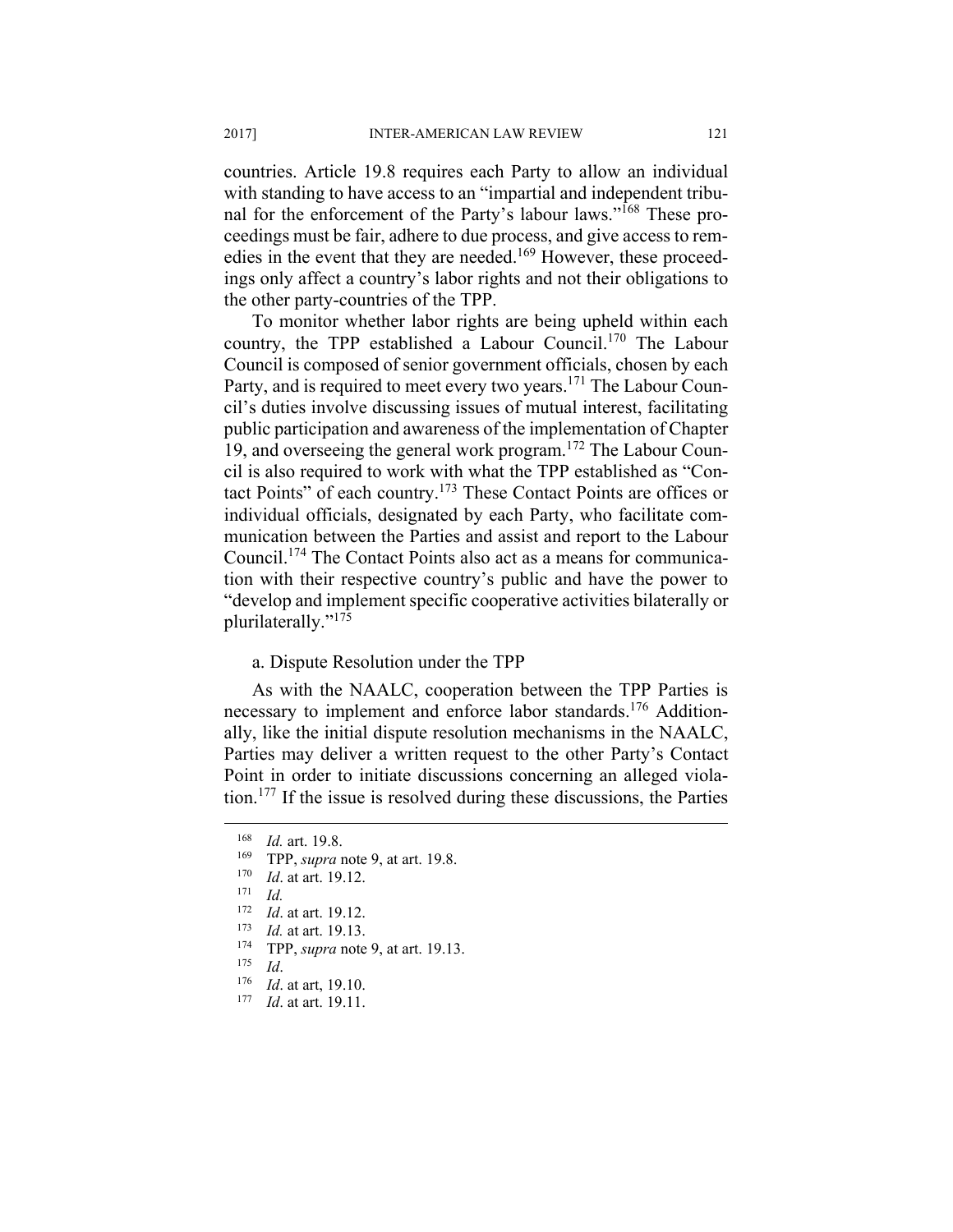document the outcome and make a report of it available to the public.178

However, if the issue fails to be resolved, the Parties are permitted to engage in labor consultations.<sup>179</sup> It is unclear exactly how these consultations would differ from the initial discussions, other than the requirement that labor consultation procedure must follow a specific timeline and that other Parties are informed of these consultations. To initiate a labor consultation, the requesting Party must include specific information that allows the responding Party to reply, and then must distribute the labor consultation request to the other Parties' Contact Points.180 The responding Party then must reply no more than a week later and distribute its response to the other Contact Points.181

Parties must begin labor consultations no later than 30 days after this response.182 In these consultations, the Parties must provide enough information to allow an examination of the issue in its entirety.183 To accomplish this, either Party may request independent experts or may request the presence of the other Party's government officials or agencies with expertise in the matter.184 After examining the issue, the Parties must "make every attempt to arrive at a mutually satisfactory resolution of the matter." $185$  In the event that they do not resolve the issue through these formal consultations, the Parties are able to turn to formal "Dispute Settlement," given in Article 28 of the TPP.186 However, the formal Dispute Settlement process is only available if the Parties were unable to resolve the issue within 60 days after the date of receipt of the initial request.<sup>187</sup> This is an interesting requirement because it seems as though a Party could simply procrastinate on the labor consultations in order to avoid going through a formal Dispute Settlement.

<sup>&</sup>lt;sup>178</sup> *Id.*<br>
<sup>179</sup> **TPP**, *supra* note 9, at art. 19.15<br>
<sup>180</sup> *Id.*<br>
<sup>181</sup> *Id.*<br>
<sup>182</sup> *Id.*<br>
<sup>184</sup> **TPP**, *supra* note 9, at art. 19.15.<br>
<sup>184</sup> **TPP**, *supra* note 9, at art. 19.15.<br>
<sup>186</sup> *See generally id.* at art. 2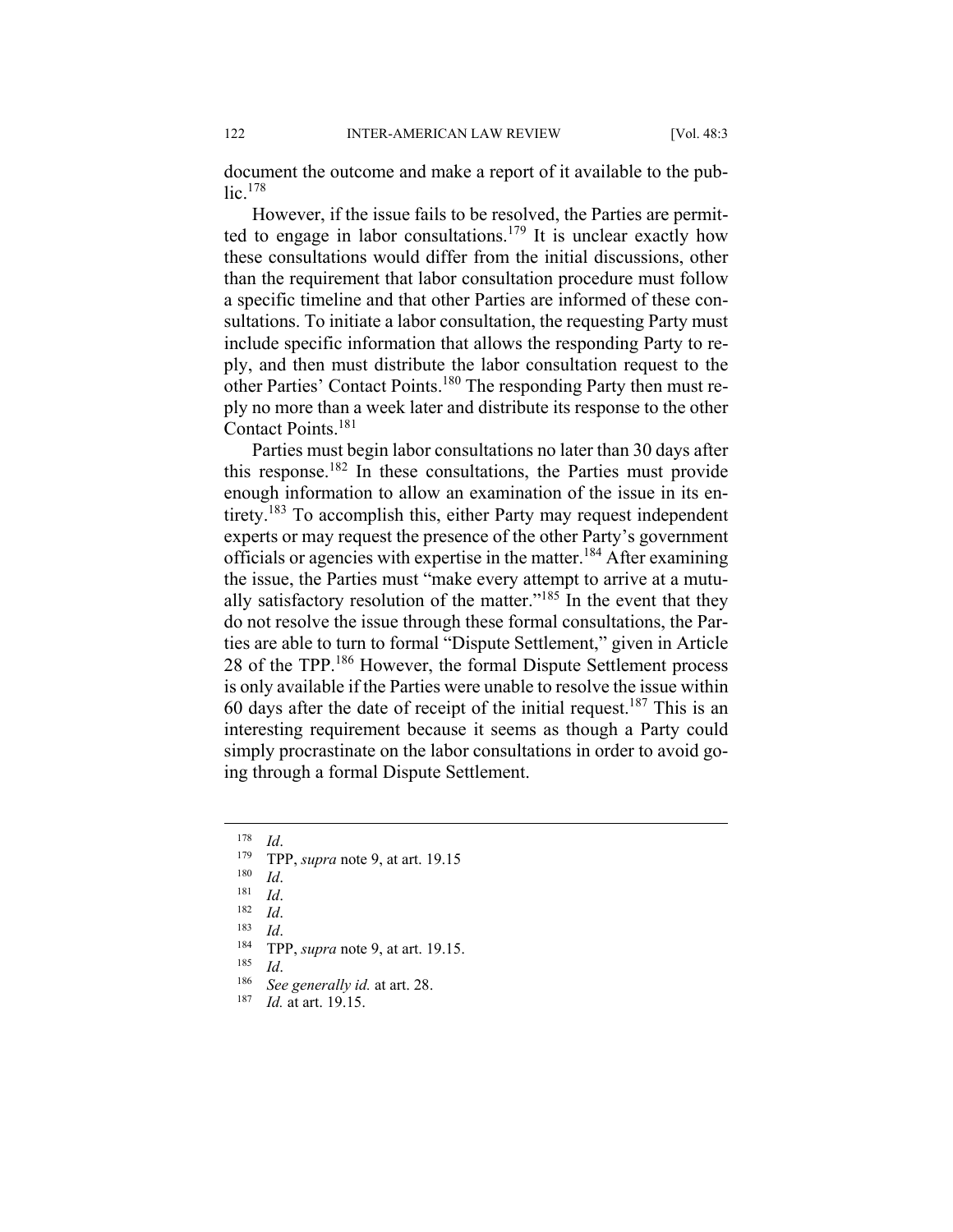Regardless, under Dispute Settlement procedures, the complaining-Party may request the creation of a panel, consisting of three people, in order to fully address the failed issue at hand.<sup>188</sup> When this occurs, both Parties must appoint a panelist within 20 days and agree on an appointment for a panel chair within 35 days.<sup>189</sup> These panelists must be objectively chosen, must be independent of any Party, must have expertise in the law or the resolution of disputes, and must comply with a laid out code of conduct.<sup>190</sup>

The panel's purpose is to objectively assess the matter and make findings and recommendations for the resolution of the dispute,  $^{191}$ using past WTO reports as persuasive, but not binding, precedent.<sup>192</sup> The panel must hold an initial hearing, which must be available to the public, and file an initial report no later than 150 days after the final panelist is appointed.<sup>193</sup> This report must include findings and determinations, as well as the reasoning thereof.<sup>194</sup> No later than 30 days after this initial report, the panel must present a final report to the Parties, which must be released to the public within 15 days after receiving the final report.<sup>195</sup>

Finally, this final report must be implemented within a "reasonable time," which the TPP states is no later than 15 months from receipt of the final report, though the Parties may agree on a shorter or longer time depending on the circumstances.196 In the event that the responding Party fails to implement the terms of the final report's recommendations within 30 days, the complaining Party is authorized to use "trade retaliation" (suspension of benefits or payment of a monetary assessment).<sup>197</sup> The suspension should entail the same subject matter that was in dispute, but may entail different subject matter in the event that the grievance is severe enough.<sup>198</sup> However, though these foreign sanctions can be imposed, "nothing in the

- <sup>188</sup> TPP, *supra* note 9, at art. 28.9.<br>
<sup>189</sup> *Id.*<br> *Id.* at art. 28.10.<br>
<sup>191</sup> *Id.* at art. 28.2.<br>
<sup>192</sup> *Id.*<br>
<sup>193</sup> *Id.*<br>
<sup>193</sup> *Id.*<br> *Id.*<br> *Ifd.* at art, 28.17.<br>
<sup>196</sup> *Id.* at art. 28.18.<br>
<sup>197</sup> *Id.* at art.
- 
- 
- 
- 
-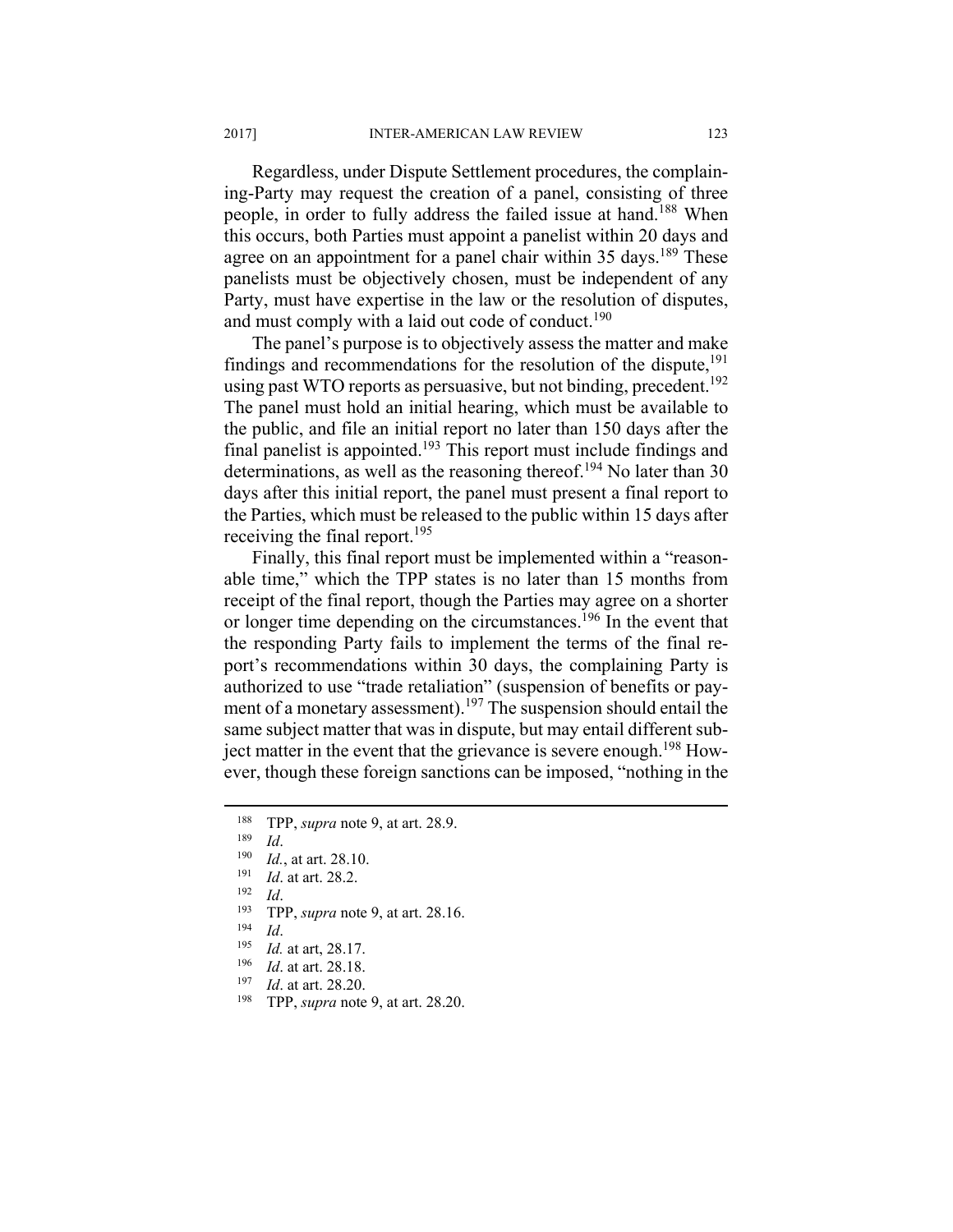Agreement can require the United States or other Parties to change a law or regulation" domestically.<sup>199</sup>

#### *C. Comparing NAALC and the TPP*

The Obama Administration argued that the TPP was a significant improvement on NAFTA $^{200}$  and agreed that, "[p]ast trade agreements haven't always lived up to the hype."<sup>201</sup> Though the NAALC helped to bring attention to labor rights by being the first trade agreement to include labor provisions, $2\overline{02}$  it inevitably proved to be inefficient because of its lack of effective enforcement mechanisms.203 Another shortcoming of the NAALC is its over-reliance on governmental action.204 As discussed below, this does not seem to be completely alleviated by the TPP. In concluding this, it is necessary to first analyze how the protections of labor rights differ under each agreement, and whether the enforcement mechanisms of the TPP will be more successful in protecting those rights.

#### a. Forced Labor and Child Labor

Both Annex 1 of the NAALC<sup>205</sup> and Article 19 of the TPP<sup>206</sup> prohibit forced labor. However, they differ as to their protections of child labor. The NAALC states that each party must have "labor protections" for children and young persons as one of the standard labor principles, which are simply "guiding principles" and do not "establish common minimum standards for their domestic laws." 207

 $\frac{199}{200}$  *Id.* 

<sup>200</sup> *Upgrading the North American Free Trade Agreement (NAFTA),* OFFICE OF THE U.S.TRADE REPRESENTATIVE, https://ustr.gov/sites/default/files/TPP-Upg rading-the-North-American-Free-Trade-Agreement-NAFTA-Fact-Sheet.pdf (last visited Mar. 9, 2017).

<sup>201</sup> THE WHITE HOUSE PRESIDENT BARACK OBAMA, https://obamawhitehouse.archives.gov/issues/economy/trade (last visited Mar. 31, 2017). 202 Ranko Shiraki Oliver, *Mexico's Dilemma: Workers' Rights or Workers'* 

*Comparative Advantage in the Age of Globalization?*, 25 PAC. MCGEORGE GLOBAL BUS. & DEV. L.J. 195, 226 (2012).<br><sup>203</sup> *NAALC*, INT'L LABOR RIGHTS FORUM, http://old.laborrights.org/creating-

a-sweatfree-world/changing-global-trade-rules/naalc (last visited Mar. 9, 2017).<br>
<sup>204</sup> Bieszczat, *supra* note 146, at 1394.<br>
<sup>205</sup> NAALC, *supra* note 108, at Annex 1(4)-(5).<br>
<sup>206</sup> TPP, *supra* note 9, at art. 19.3(1)(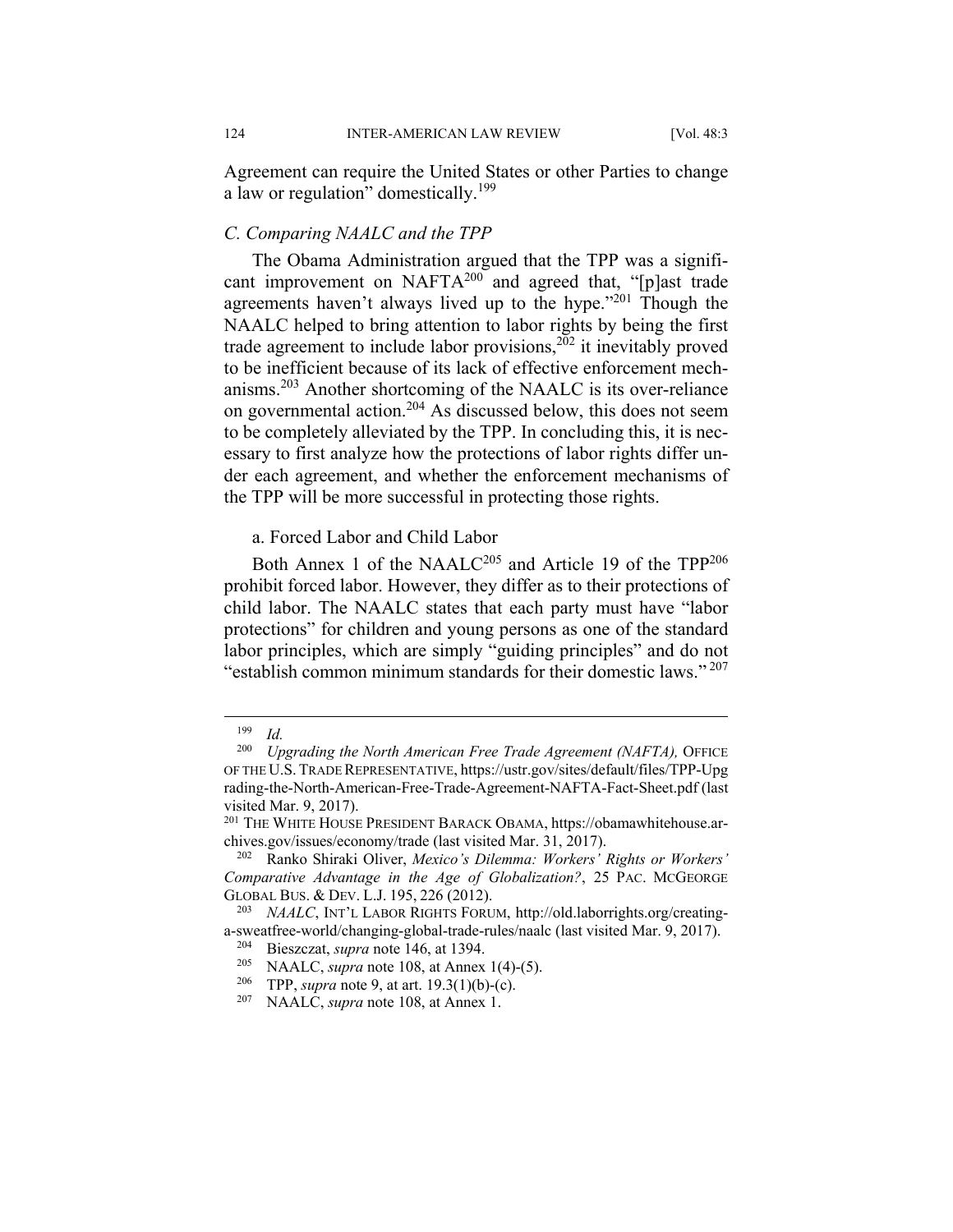The TPP, on the other hand, provides for the *abolition* of child labor,<sup>208</sup> rather than simply child labor "protections." The specific requirement for parties to maintain regulations that effectively abolish child labor in the TPP, rather than simply stating that the country must protect against child labor as the NAALC does, helps to clarify the obligations of the signing parties.

Additionally, in regard to forced labor and child labor, though the NAALC only requires countries to enforce their own existing labor laws,<sup>209</sup> the TPP commits all parties involved to the ILO's standards on labor and requires them to adopt laws in adherence to ILO's fundamental labor rights.<sup>210</sup> Furthermore, unlike the NAALC, the TPP specifically forbids weakening protections to drive down prices and therefore encourage trade amongst the countries.211 Finally, the TPP furthers these workers' rights by requiring parties to commit to discourage importation of goods that are produced by forced labor or child labor.<sup>212</sup> This requirement holds all parties accountable in eliminating child or forced labor.

#### b. Minimum Employment Standards

Both Annex 1 of the NAALC<sup>213</sup> and Article 19 of the  $TPP^{214}$ protect minimum employment standards for workers, including minimum wage and overtime pay. However, only the TPP requires the parties to establish regulations concerning hours of work, $215$ while the NAALC simply leaves those standards to be bargained for under the protection of the labor principle of the right of workers to bargain collectively.<sup>216</sup> This important difference places responsibility on the party, rather than placing the burden on workers to fight for minimum standards, because it requires the party to adopt new

<sup>208</sup> TPP, *supra* note 9, at art. 19.3(c). 209 Oliver, *supra* note 202, at 226 (explaining that the NAALC is "weak and non-invasive because it does not require its members to adopt any new worker laws or conform to international standards to be followed by all members").<br>
<sup>210</sup> TPP, *supra* note 9, at art. 19.3.<br>
<sup>211</sup> Id. at art. 19.4.<br>
<sup>212</sup> Id. at art. 19.6.<br>
<sup>213</sup> NAALC, *supra* note 108, at Annex 1(6).<br>
<sup>214</sup>

employment fall under the right to bargain collectively).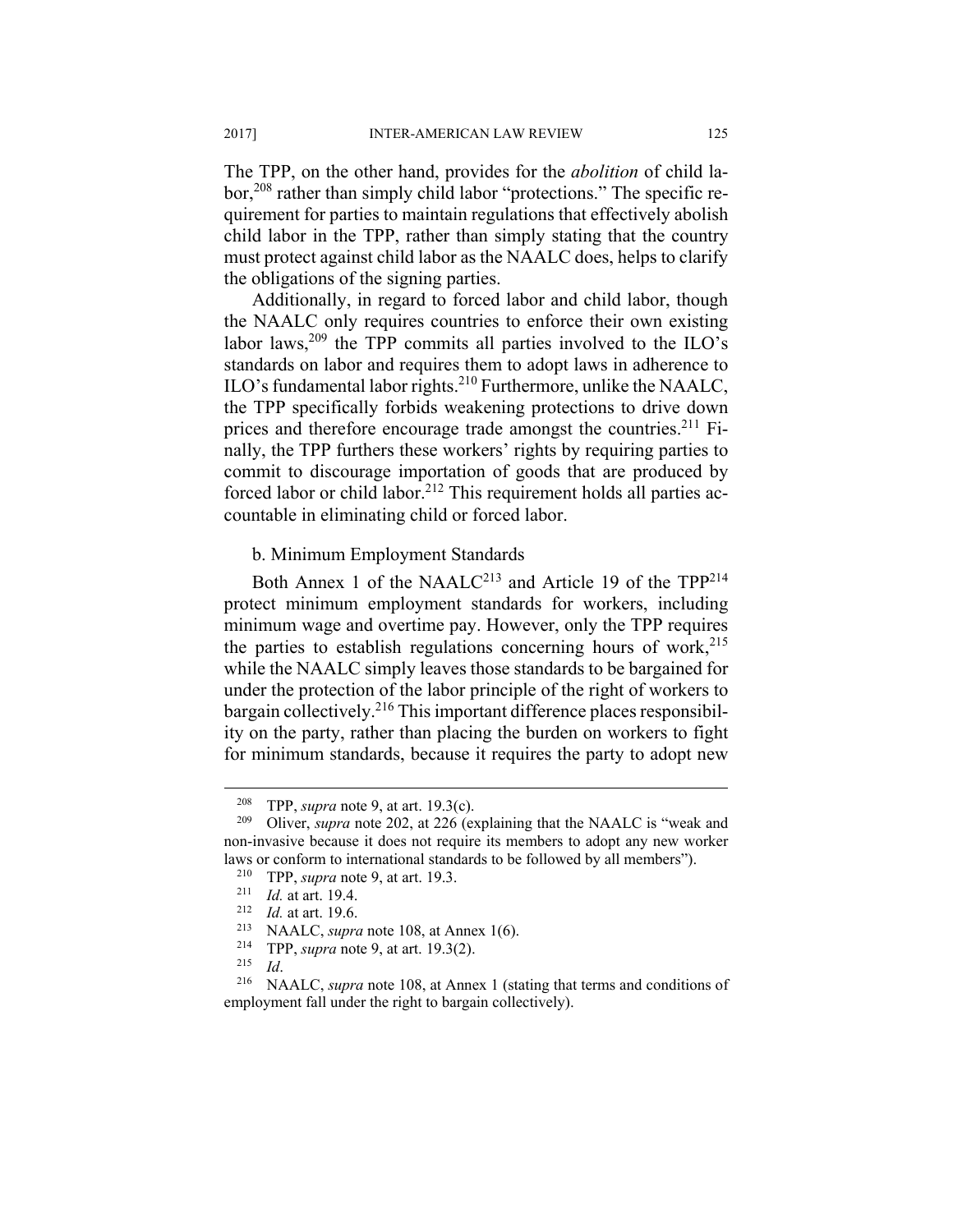regulations in the event that those minimum standards are not being effectively enforced. This is important because, though Mexico already has laws in place that govern these issues, the system is in dire need of reform or at the very least, implementation. To combat this, the United States' commentary to the TPP stated that Mexico's plan to implement a new system is forthcoming, an agreement that is discussed further below.217 This commitment to address already-present issues is wholly absent from the NAALC.

c. Dispute Resolution

The clarity of the TPP's dispute resolution mechanisms likewise improves upon the NAALC's provisions. While the NAALC provides complicated tiers and different procedures to bring a dispute under each tier,  $2^{18}$  the TPP provides the same mechanisms to resolve any labor dispute under Article 19.<sup>219</sup> As discussed above, dispute resolution must be completed within 37 days of an initial complaint<sup>220</sup> or, if the parties choose to invoke Article 28, the process must be completed within 215 days.<sup>221</sup> This timeline is a significant improvement on the 1225-day dispute resolution procedure that may occur under the NAALC timeline.222

While the NAALC relies on country parties themselves to resolve a dispute, $2^{23}$  the TPP provides an independent tribunal, in the form of a panel, which is available if parties are unable to settle disputes.224 This independent tribunal consists of three panelists who must have expertise in "law, international trade, other matters covered by this agreement, or the resolution of disputes arising under

<sup>217</sup> *See The Trans-Pacific Partnership, supra* note 19. 218 *Trading Away Rights*, supra note 126, at ix-1. 219 TPP, *supra* note 9, at art. 19.15 (stating that any Party is permitted to request labor consultations with another Party regarding any provision in Article 19). 220 *Id.* 

<sup>&</sup>lt;sup>221</sup> TPP, *supra* note 9, at art. 28.17.<br><sup>222</sup> Jack I. Garvey, *Current Development: Trade Law and Quality of Life*— *Dispute Resolution Under the NAFTA Side Accords on Labor and the Environment*, 89 A.J.I.L. 439, 444 (1995). 223 Bieszczat, *supra* note 146, at 1394. 224 *Dispute Settlement,* OFFICE OF THE U.S. TRADE REPRESENTATIVE, https://u

str.gov/trade-agreements/free-trade-agreements/trans-pacific-partnership/tppchapter-chapter-negotiating-15 (last visited Mar. 9, 2017).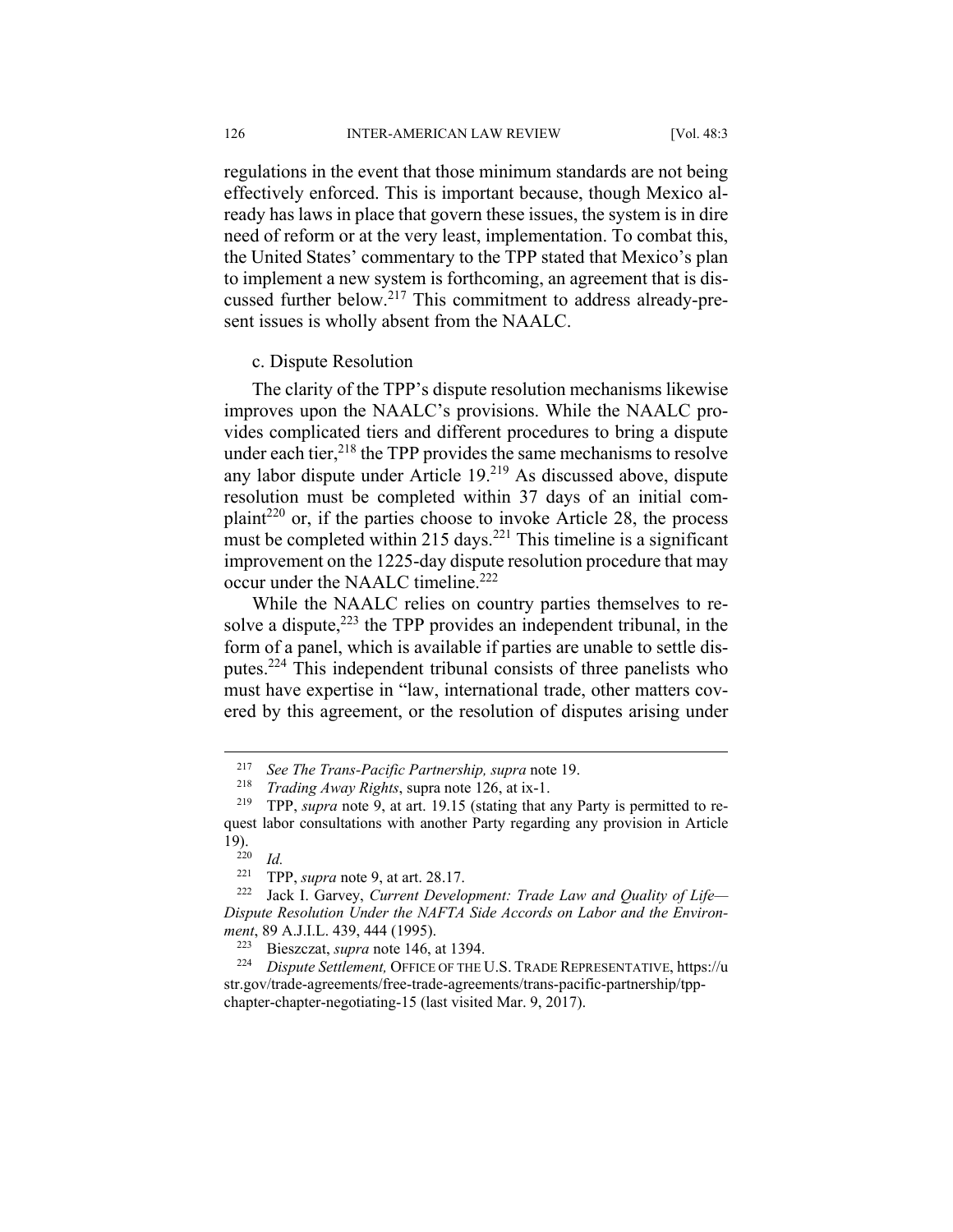international trade agreements."<sup>225</sup> The panelists must also be independent of, and not affiliated with, any party, and chosen "strictly on the basis of objectivity, reliability, and sound judgment."226 The existence of an objective third party to settle disputes is critical to ensuring that complaints are properly dealt with and that sanctions or recommendations further the purpose of the TPP.<sup>227</sup> Under the NAALC, countries had little to no outside pressure to resolve disputes and were dissuaded to enforce the Agreement lest the complained-against Party filed a retaliatory action against the complaining-Party.228 Under the TPP, however, many more countries are party to the agreement, and thus it is possible that there may therefore be more pressure amongst the parties to uphold the agreement. Additionally, the most noticeable difference between the TPP and the NAALC is that, under the TPP, countries may now enforce trade sanctions against one another in the event of a violation of the labor provisions.

Finally, all written dialogues, labor consultations, and Panel decisions must be made available to the public under the TPP.229 This allows interested members of the public to have access to records of how their country handles a dispute, or what, if any, action they take against a party in clear violation of the Agreement's labor provisions. This requirement furthers transparency and accountability, as public awareness places outside pressure on the Party.<sup>230</sup>

#### *D. Does One Agreement Supersede the Other?*

Because Mexico and the United States are parties to NAFTA and, assuming Mexico and the United States may be parties to the TPP or to a substantially similar agreement, it is imperative to analyze whether such an agreement will supersede NAFTA and thus the NAALC. If not, countries that are party to both treaties would be inclined to treaty shop depending on which agreement's dispute mechanisms would result in a more favorable outcome.

<sup>225</sup> TPP, *supra* note 9, at art. 28.10. 226 *Id.* 

<sup>227</sup> *Id*. 228 Bieszczat, *supra* note 146, at 1394. 229 TPP, *supra* note 9, at art. 19.10. 230 *See* Bieszczat, *supra* note 146, at 1397 (explaining that enforcement may rely "on strong and continued public pressure").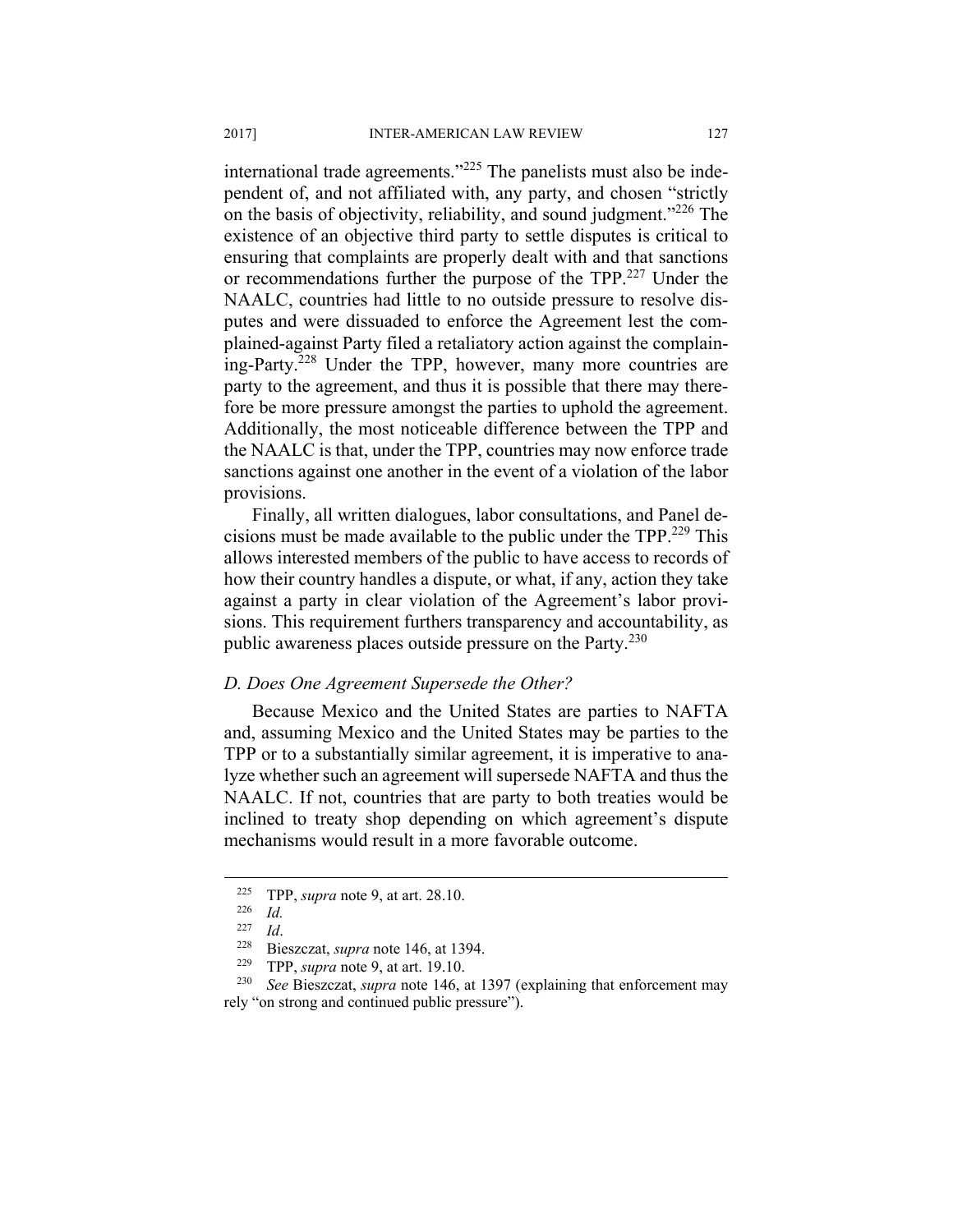The United States' commentary to the Article specifically states that the TPP's labor chapter will "broaden or improve upon NAFTA."231 Article 1 of the TPP addresses concerns of overlapping agreements.232 The Agreement provides that, in the event of a discrepancy between agreements, Parties must request consultations with another Party to discuss the inconsistency and attempt to reach a "mutual satisfactory solution."233 This solution would likely be a mutual decision determining under which treaty the parties agree to seek dispute resolution.

However, a footnote in Article 1.2 explicitly states, "[f]or purposes of application of this Agreement, the Parties agree that the fact that an agreement provides more favourable treatment of . . . *persons* than that provided for under this Agreement *does not mean* that there is an inconsistency within the meaning of paragraph 2.<sup>"234</sup> This means that even if the TPP provides more stringent standards in terms of labor rights than NAFTA/NAALC, or another treaty that Mexico is party to, Mexico and a complaining-Party are under no obligation to discuss the inconsistency between the agreements and do not have to attempt to reach a mutual satisfactory solution.

This issue is addressed later in the TPP Article 28. Under the TPP's Choice of Forum provision, the Parties agree that in the event a dispute arises under both the TPP and under another international trade agreement (such as NAFTA), the *complaining* Party chooses which forum to use to settle the dispute.<sup>235</sup> Additionally, the Article provides that once the complaining Party chooses the forum and once they have requested the establishment of a panel, "the forum selected shall be used to the exclusion of other fora."<sup>236</sup> Thus, while the TPP will not effectively supersede NAFTA or the NAALC, Mexico must still implement the labor standards outlined in the TPP and, if a dispute arises, a Party may choose TPP over NAFTA and the NAALC (or another agreement) to resolve the issue. Because the TPP has stricter labor standards, it is likely that a Party would choose the TPP over NAFTA. Additionally, the complainant-Party will

<sup>231</sup> TPP, *supra* note 9, at art. 19.<br>
<sup>232</sup> *Id.* at art. 1.<br>
<sup>233</sup> *Id.* at art, 1.2(2) n.1 (emphasis added).<br>
<sup>235</sup> TPP, *supra* note 9, at art, 28.4.<br>
<sup>236</sup> *Id.*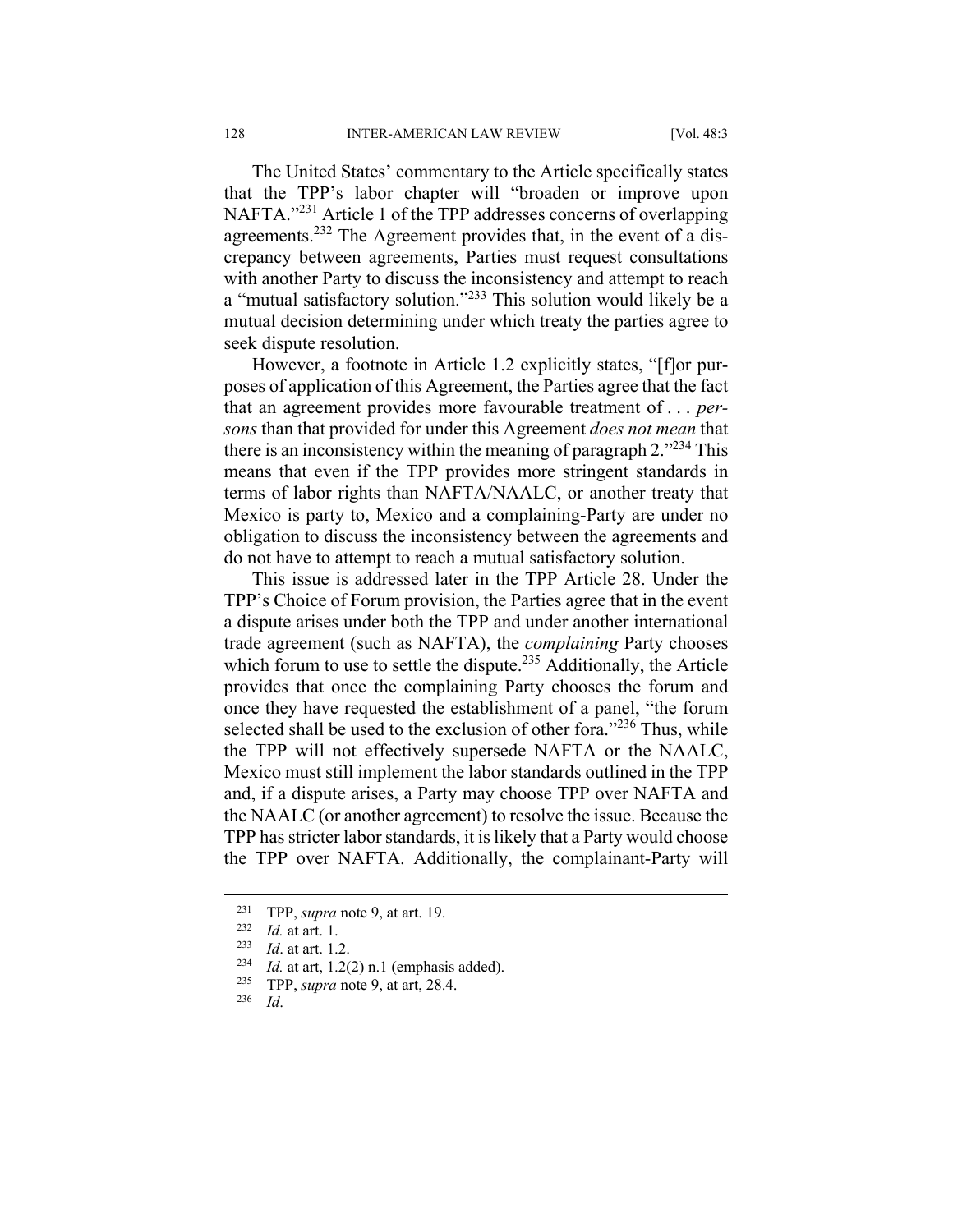likely choose the TPP because of its stronger method of recourse to resolve the issue through more methodical dispute resolution procedures.

#### *E. Will the TPP Effectuate Change?*

Trade agreements in the past have ultimately failed at protecting labor rights, $237$  and complaints relating to labor rights have rarely been filed.<sup>238</sup> The main issue for Mexican farmworkers is that Mexico does have rather strong labor laws, yet they have rarely been enforced.239 Article 123 of the 1917 Mexican Constitution contains a compilation of workers' rights. 240 This Article was codified as federal law in 1931 and has been supplemented by an extensive labor decree, the Mexican Federal Labor Law of 1970.<sup>241</sup> Rights granted to workers through Article 123 include maximum work schedules of six eight-hour workdays per week for blue-collar workers.<sup>242</sup> Additionally, the Article establishes that the minimum age to work is sixteen-years-old.<sup>243</sup> These provisions fit within the labor standards required by both the NAALC and the TPP. However, though the NAALC's purpose was to help protect these rights, the Agreement was ineffective in fulfilling this goal—mostly as a result of its onerous enforcement provisions and its inability to impose effective sanctions.244 Between the NAALC's entry into force, only

<sup>237</sup> Leonard Bierman & Rafael Gely, *NAFTA at Age One: A Blueprint for Hemispheric Integration?: II. The Labor Side Agreement: The North American Agreement on Labor Cooperation: A New Frontier in North American Labor Relations*, 10 CONN. J. INT'L L. 533, 561 (stating that "the NAALC is in many respects a quite limited document. The Agreement itself is a sort of administrative agreement, with no real force of law.").<br><sup>238</sup> Franz Christian Ebert, Labour Standards in Mega-Regional Trade Agree-

ments: the Case of TPP and TTIP 27 (Nov. 20, 2015) (Max Planck Institute for Comparative Public Law and International Law, Working Paper), *available at*

http://ssrn.com/abstract=2696713.<br>
<sup>239</sup> Oliver, *supra* note 202, at 213.<br>
<sup>240</sup> Id. at 213 (citing STEPHEN ZAMORA ET AL., MEXICAN LAW 415-16 (2004)).<br>
<sup>241</sup> Id. at 202.<br>
<sup>242</sup> Id. at 203.<br>
<sup>243</sup> Id. at 204 (citing *Mexi* 

MEXCONNECT (Jan. 1, 2006), www.mexconnect.com/articles/196-mexico-s-labor -market-and-laws). 244 *Id*. at 227.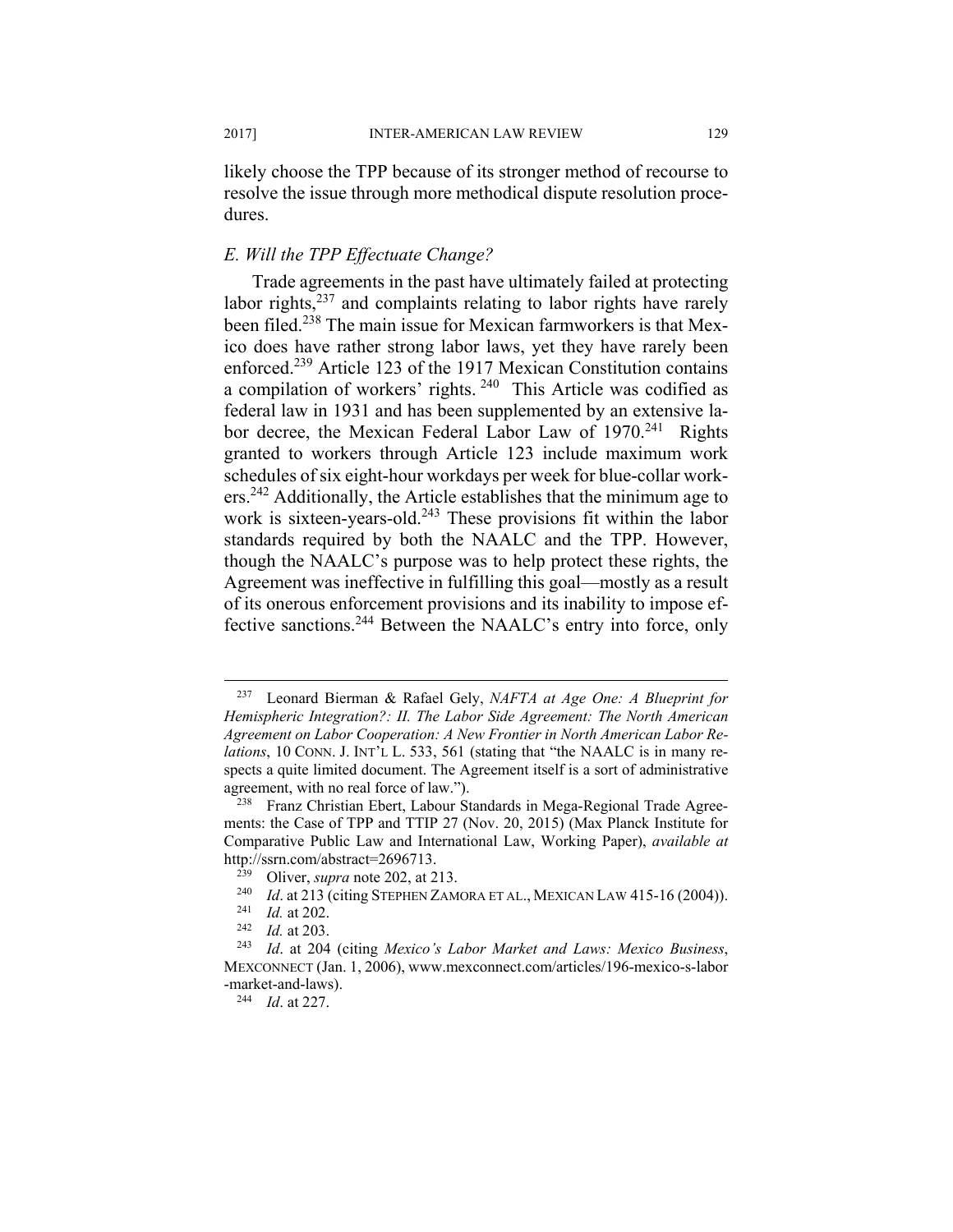40 complaints have been filed between 1994 and  $2015$ ,  $245$  with 24 being directly filed against Mexico; however, no case has ever passed beyond Ministerial Consultations.246 Though the NAALC requires Mexico to enforce its own labor laws, the requirement has failed to be effectively enforced, mostly due to lack of reporting on labor violations based on "the traditional weakness of Mexican unions and the nature of the average Mexican worker."247 Most Mexican farmworkers have come from disadvantaged regions and are largely ignorant of their rights and the labor laws in the country.<sup>248</sup>

Like the NAALC, the TPP's labor provisions only allows for actions to be brought by Parties, meaning States. While this is typical for labor agreements, it is clearly not enough. As stated above, a glaring shortcoming of the NAALC was the over-reliance on governmental action, which would also be the case for the TPP without an avenue for individuals or NGOs to bring claims. Frustratingly, while the TPP does not allow outside organizations to bring labor claims, it does allow outside organizations to bring intellectual property claims. Under Article 18 of the TPP, investors are permitted to bring disputes under intellectual property rights. Companies and investors will be permitted to challenge regulations and government actions through a TPP claim—without any governmental intervention to bring the suit.<sup>249</sup> The question remains as to why investors have the option to bring a TPP claim, yet labor organizations, such as AFL-CIO, and farmworkers, are unable to. It seems as though investors get real relief, while workers must depend on the good graces of a government.

To be sure, however, the signing of the TPP will not transform the nature of the average Mexican farmworker nor will they automatically become informed of their labor rights and begin to demand them. Indeed, though these rights were loosely addressed through

<sup>245</sup> Ebert, *supra* note 238, at 27. 246 Oliver, *supra* note 202, at 226 n. 236 (citing MARY JANE BOLLE, CONG. RESEARCH SERV., 97-861, NAFTA LABOR SIDE AGREEMENT: LESSONS FOR THE WORKER RIGHTS AND FAST-TRACK DEBATE 17 (Oct. 9, 2001).<br><sup>247</sup> *Id.* at 229.<br><sup>248</sup> *Id. FACT SHEET: Investor-State Dispute Settlement (ISDS)*, OFFICE OF THE

UNITED STATES TRADE REPRESENTATIVE, https://ustr.gov/about-us/policy-offices/press-office/fact-sheets/2015/march/investor-state-dispute-settlement-isds (last visited April 5, 2017).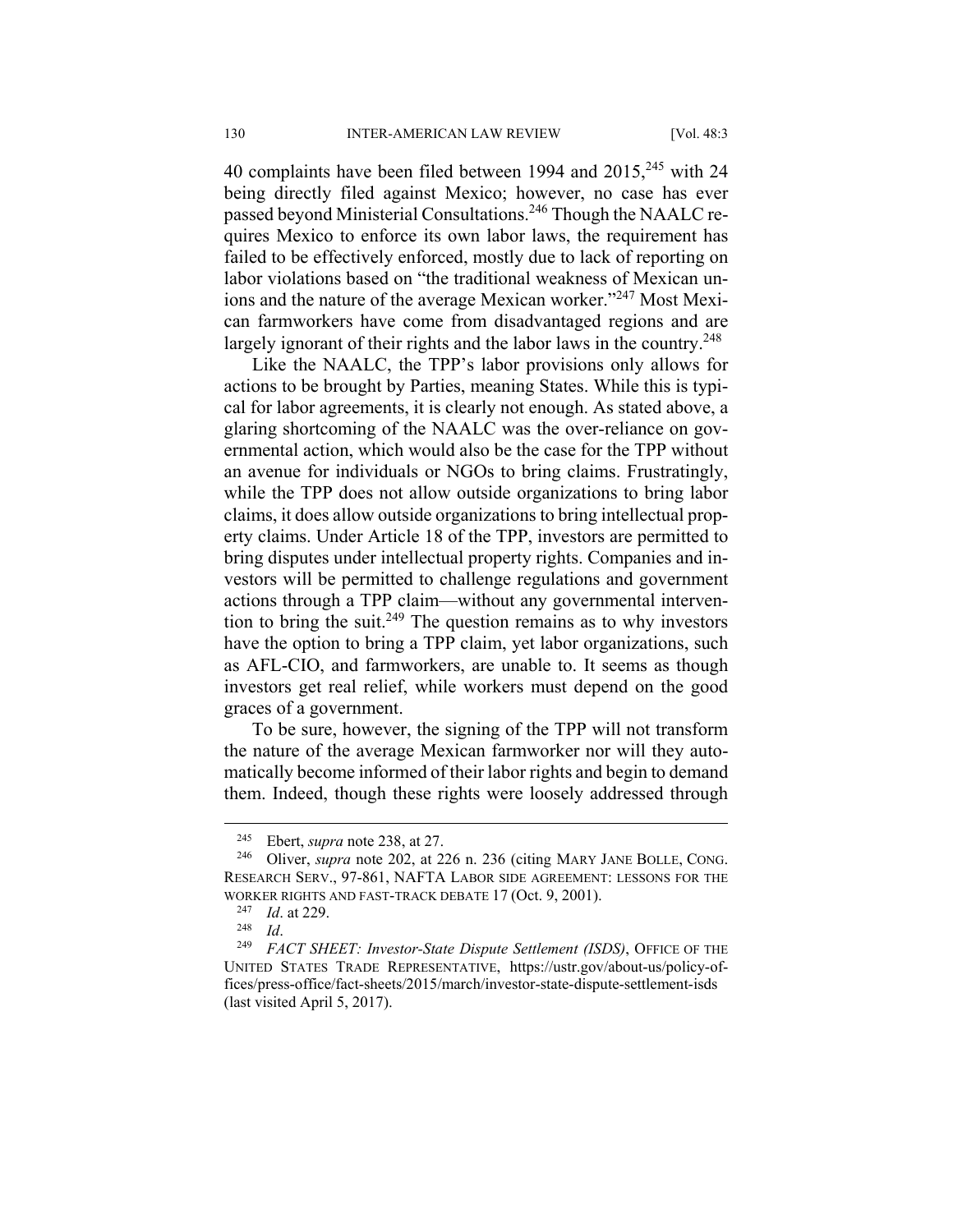NAFTA, the number of children employed in child labor still had the slowest rate of decline in the Latin and Central American regions while NAFTA was in force.<sup>250</sup> It is clear then that NAFTA fell short of its goal to eliminate child labor, though it should be noted that Mexico is but one country in the aforementioned region. However, the TPP does seem to improve upon the faulty framework of the NAALC and is, if nothing more, a step in the right direction for Mexican farmworkers. This is evidenced by the differing standards, accountability requirements, and enforcement procedures of the TPP. For instance, not only is Mexico required to maintain the ILO's labor rights within its own laws, other Parties are now *required* to hold the country accountable if it fails to do so. Each Party to the TPP is required to discourage importation of goods from Mexico that are produced through forced labor or child labor, "through initiatives it considers appropriate."251 It remains to be seen whether countries will do this at the expense of having to then import likely more expensive goods; however, the transparency provisions of the TPP may induce outside pressure from the Party's constituents. Under the TPP, Parties are now required to allow the public to submit grievances regarding labor rights.<sup>252</sup> Once a Party receives such a submission, the Party must make the submission, and the results of its considerations, public.<sup>253</sup> These transparency and accountability mechanisms do provide hope that Parties will uphold their responsibilities and obligations under the TPP.

Additionally, while sanctions for violating NAALC obligations have failed to be effective,<sup>254</sup> the TPP's ability to effectuate change through possible trade sanctions provides a more concrete method of enforcing TPP obligations. This ability of the TPP is unprecedented for Mexico in regard to labor rights and allows a direct hit on a violating country's economy.<sup>255</sup>

<sup>250</sup> INTERNATIONAL LABOR ORGANIZATION, *Marking Progress Against Child Labour: Global Estimates and Ttrends 2000-2012*, 28 (2013), *available at* http:// www.ilo.org/wcmsp5/groups/public/---ed\_norm/---ipec/documents/publica-

tion/wcms\_221513.pdf<br>
<sup>251</sup> See TPP, supra note 9, at art. 19.16.<br>
<sup>252</sup> Id. at art. 19.8.<br>
<sup>253</sup> Id.<br>
<sup>254</sup> Bieszczat, *supra* note 146, at 1393.<br>
<sup>254</sup> Labor, TPP MADE IN AMERICA, https://ustr.gov/sites/default/files/TP Chapter-Summary-Labour-1.pdf (last visited Mar. 31, 2017).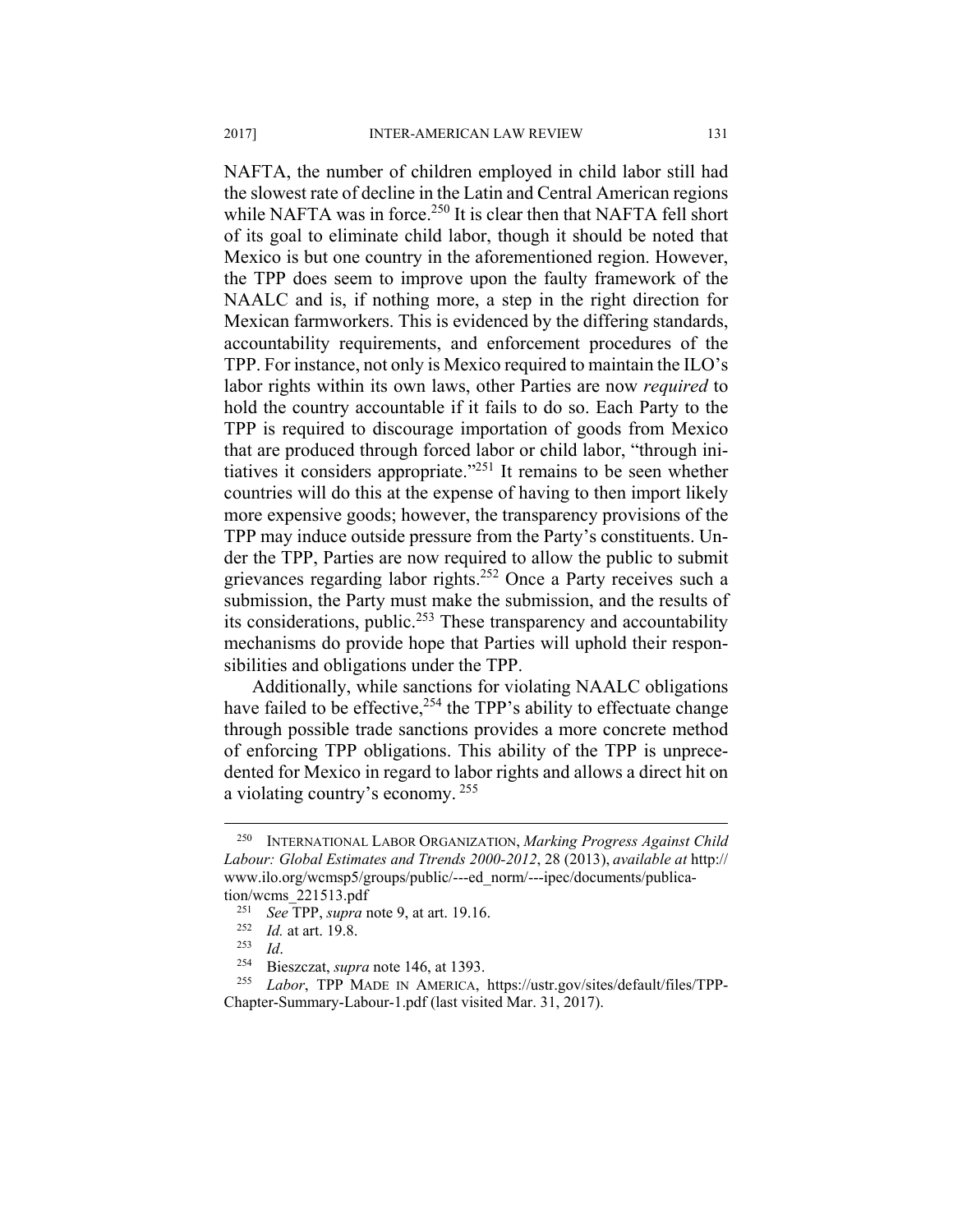Finally, and perhaps the most promising, was the purported establishment of a bilateral implementation plan between the United States and Mexico to ensure labor reform and cooperation thereof.<sup>256</sup> As stated above, because U.S. President Trump withdrew from the TPP, the below bilateral plans serve as an example of how trade agreements could affect labor in regions that direly need a change. This implementation plan would have been subject to the same dispute resolution mechanisms that the rest of the Agreement entails, including possible trade sanctions.<sup>257</sup> Mexico's plan was said to follow the commitments that the United States had already made with Vietnam, Malaysia, and Brunei Darussalam. The already-negotiated plans with those countries included allowing independent unions and requiring the countries to enforce prohibitions on forced labor.258 Essentially, the plans required these countries, which either lack labor laws or lack effective enforcement mechanisms, to implement or revise laws to rectify the issues. These changes were to have been made before the countries were allowed to export goods dutyfree to the United States.259 Additionally, the plans gave the United States the right to "withhold or suspend tariff reductions" for the country in the event that the country did not comply with the agreement within five years.<sup>260</sup>

Mexico's plan was purported to reform "its system for protecting collective bargaining and union representation rights."261 Additionally, if Mexico's plan followed that of the aforementioned countries, implementation of this plan will enable the United States to monitor and report on the progress of Mexico's reform and withhold

<sup>&</sup>lt;sup>256</sup> *Id.* (stating "Mexico is in the process of developing parallel reforms including concerning its system for protecting collective bargaining and union representation rights."). 257 *See id.* ("The commitments in the implementation plans are subject to TPP

dispute settlement procedures, meaning they are fully enforceable and backed by trade sanctions."). 258 *Id.*

<sup>259</sup> The Editorial Board, *Pacific Trade and Workers Rights*, NEW YORK TIMES (Nov. 21, 2015), http://www.nytimes.com/2015/11/22/opinion/sunday/pacifictrade-and-worker-rights.html. 260 *Labour: New Features*, OFFICE OF THE UNITED STATES TRADE REPRESENT

ATIVE, https://ustr.gov/sites/default/files/TPP-Chapter-Summary-Labour-1.pdf (last visited April 5, 2017). 261 *Id.*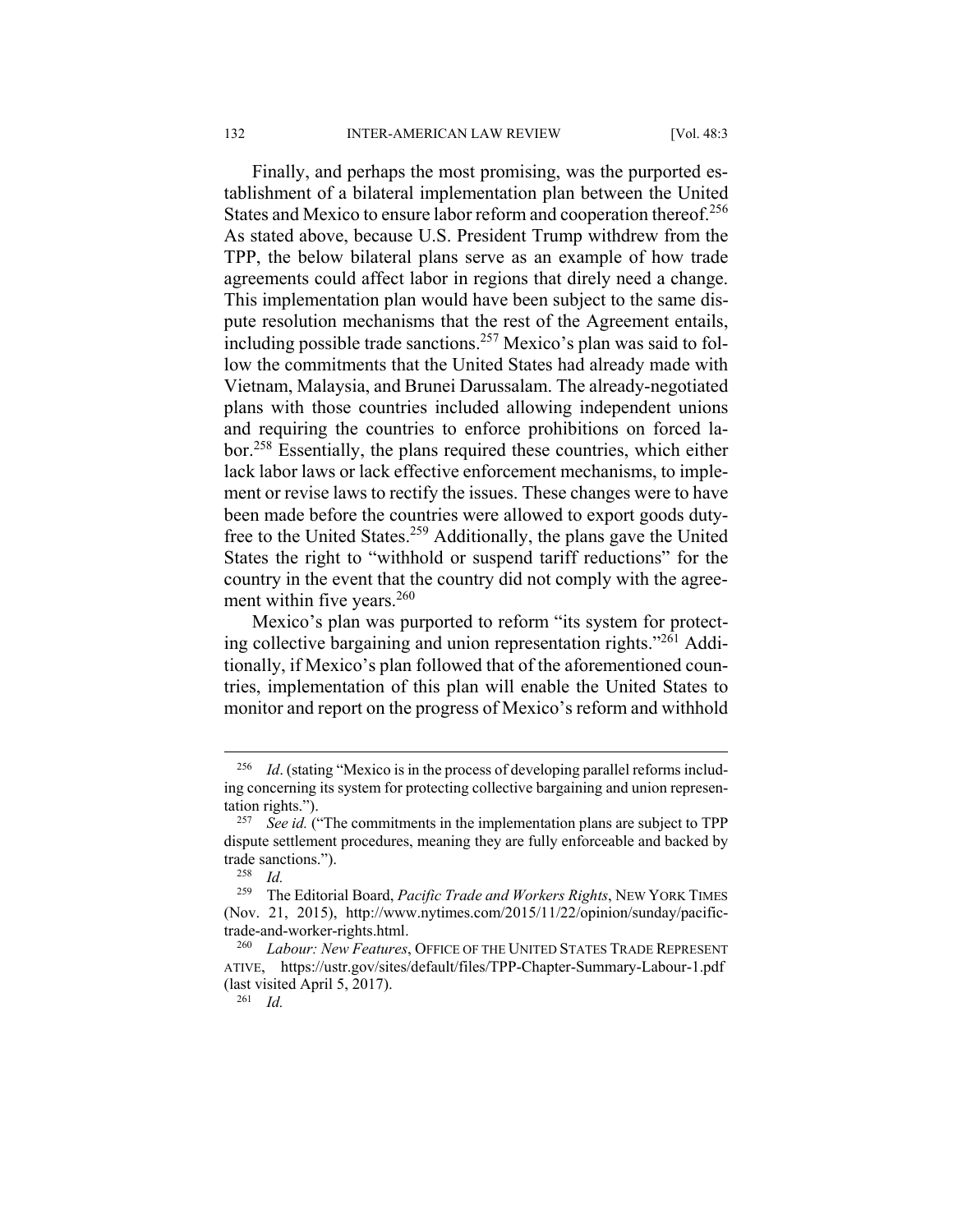tariff reductions in the event that it was not successful.<sup>262</sup> In regard to the current issues occurring on Mexican farms, the surveillance of the United States in ensuring that Mexico implements the provisions of the TPP seemed to be promising. If the Mexican plan had modeled the Vietnam, Malaysia, and Brunei Darussalam plans, the Mexican government would have been required to enforce its existing laws on minimum working age requirements and maximum work schedules. Additionally, as discussed further below, the TPP, through this plan, would have given workers the protection they need to establish effective unions. This would give the workers a platform to shed light on the atrocities that they face on the farms.

While these plans seemed promising, the question remains as to whether they would have been abided by and, if not, whether the United States would have done anything about it. Interestingly, the United States recently faced a similar issue in 2014. Stemming from an allegation that Guatemala failed to effectively enforce its own labor laws, on August 9, 2011, the United States requested the establishment of an arbitral panel under the Dominican Republic-Central America-United States Free Trade Agreement (CAFTA-DR).<sup>263</sup> The two countries agreed to suspend the implementation of the arbitral panel pending negotiations of and implementation of an Enforcement Plan (similar to the above-discussed plans).<sup>264</sup> The plan was signed in April 2013.<sup>265</sup> However, because Guatemala had still not met the requirements of the Enforcement Plan seventeen months later, the United States chose to proceed with the dispute settlement process.266 This case marked the first and only time the United States has brought a case against another country for a labor violation under a free trade agreement.<sup>267</sup>

<u>.</u>

 $\frac{262}{263}$  *Id.* 

<sup>263</sup> *United States Proceeds with Labor Enforcement Case Against Guatemala*, OFFICE OF THE U.S. TRADE REPRESENTATIVE, https://ustr.gov/about-us/policy-offices/press-office/press-releases/2014/September/United-States-Proceeds-with-Labor-Enforcement-Case-Against-Guatemala (last visited Dec. 10, 2015).<br><sup>264</sup> *Id.*<br><sup>265</sup> *Id* 

 $\frac{265}{266}$  *Id.* 

 $\frac{266}{267}$  *Id.* 

<sup>267</sup> *Q&A: The Trans-Pacific Partnership*, HUMAN RIGHTS WATCH, https://www.hrw.org/news/2016/01/12/qa-trans-pacific-partnership (last visited Dec. 12, 2015).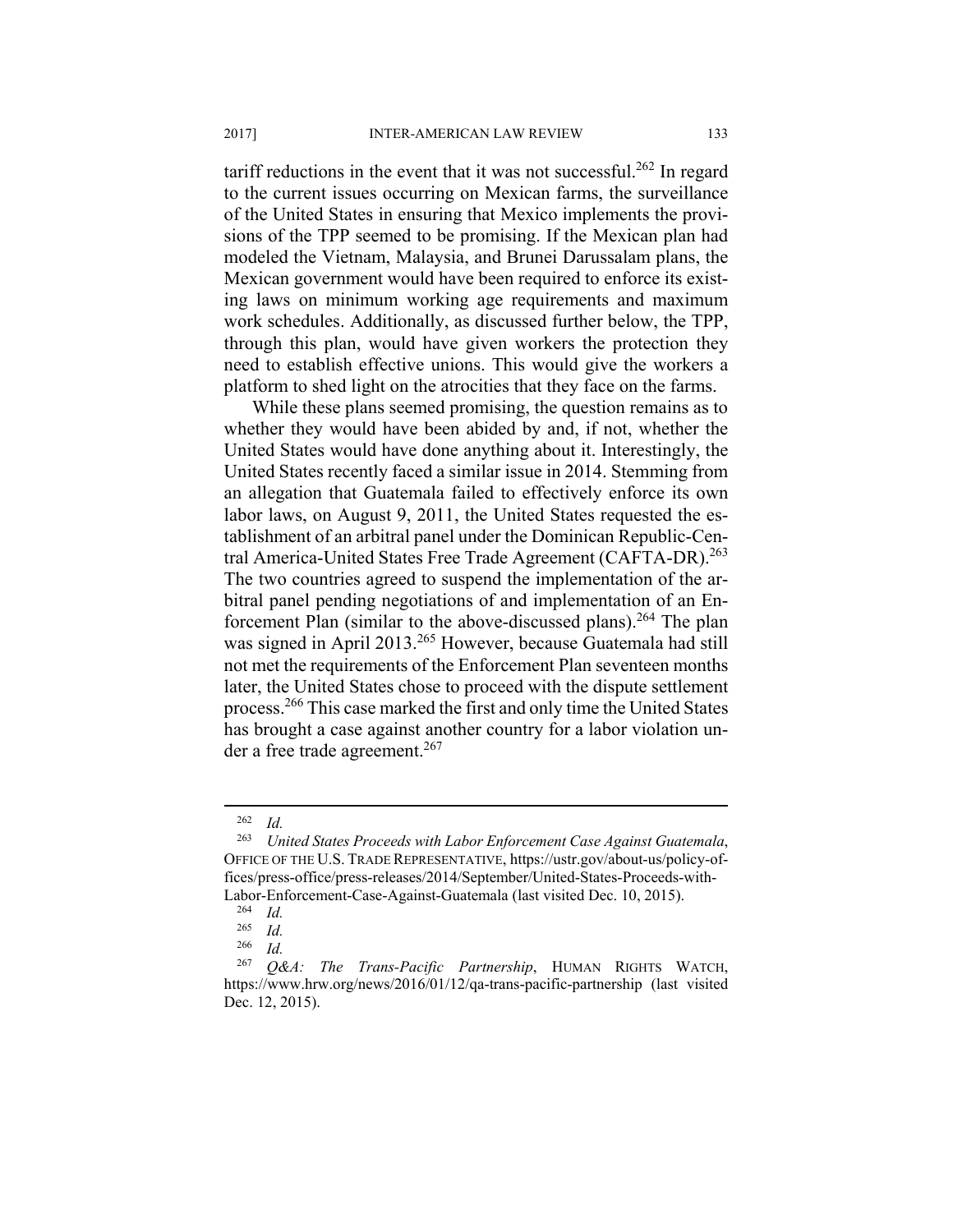In sum, the problem does not rest with the TPP. The provisions of the Agreement are the strictest that Mexico has ever been party to and the dispute resolution mechanisms provide a more methodical and time-sensitive manner to address labor violations. However, the problem largely rests with party-countries that fail to enforce agreements. While this problem will likely remain, the recent case against Guatemala provides hope that the United States is ready to begin enforcing provisions of their labor agreements. Hopefully then, under the TPP, the United States or other party-countries will feel prepared to enforce possible violations against Mexico.

#### V. ADDITIONAL RECOMMENDATIONS

While the TPP sets a higher bar for labor rights than other free trade agreements have, it is naïve to believe that the new agreement will completely resolve the outstanding labor issues occurring on Mexican farms. Though there is likely no end-all solution, utilizing a bottom-up approach would help generate outside pressure from consumers (the demand side of business), unions, and individual workers (the supply side of business) on the Mexican government and the farm-owners.<sup>268</sup> A bottom-up approach utilizes education of workers and consumers to place pressure on the suppliers and government and could aid in enforcing Mexico's new obligations under the TPP by holding the country accountable for its agreements.

#### *Generating Pressure from the "Supply Side"*

As previously explained, many, if not all, of the workers on Mexican farms come from impoverished regions and are largely uneducated. Unfortunately, this leaves the enforcement of workers' labor rights in the hands on the farm-owners or the government. The farm-owners have little reason to ask their employees to work fewer hours (in order to meet the maximum hours worked law) or to increase their employees' wages (as doing so would decrease the amount of money going to the owner himself). Additionally, until the Mexican government agrees to an implementation plan with the United States under the TPP, it is unlikely that they will begin to enforce their labor laws because they have not done so previously.

<sup>268</sup> Oliver, *supra* note 202, at 230, n. 267.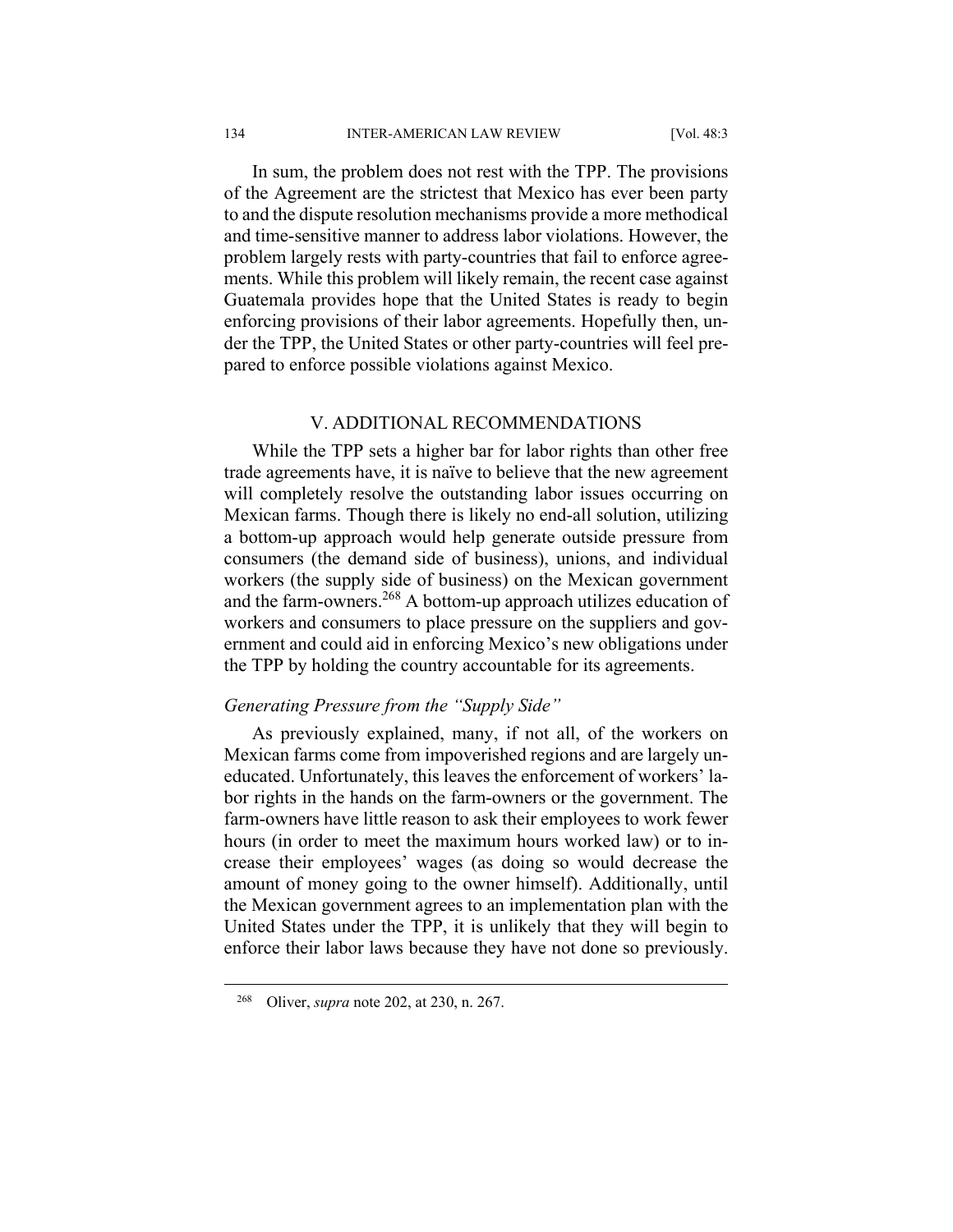Thus, in order to institute this bottom-up approach, it is imperative that the workers become educated and form unions and NGOs to push for their rights.

This is not out of reach for Mexican farm workers. For instance, in June of 2015, a group of farmworkers organized a strike in Baja California that resulted in wage increases of up to 50% as well as the securing of government-required benefits.<sup>269</sup> The strike, initiated in part by labor leaders who had experience with farm labor unions in the United States, lasted for about three months and caused about \$80 million in losses to the industry.<sup>270</sup> Though somewhat successful, many workers remain frustrated with the system.<sup>271</sup> Continuing to ensure that labor standards are upheld, and fighting for labor rights beyond minimum wage and benefits, will require further persistence and determination on the part of the workers.

As one example on the effectiveness of determination within worker education and unions, in the wake of a similar situation that the Baja California workers faced, a group of workers in Florida collectively formed a NGO, called the Coalition of Immokalee Workers (CIW) in 1993.<sup>272</sup> At that time, wages of workers on Florida's tomato fields were declining and forced labor was the norm.<sup>273</sup> After discussing what could be done to implement change, the workers effectuated "three community-wide work stoppages with intense public pressure- including an unprecedented month-long hunger strike" by 1998.<sup>274</sup> Notably, this organization was formed through the dedication of the workers themselves and had no intervention or help from the government or legal system in its inception.<sup>275</sup> Additionally, as a result of this pressure on Florida farm owners, the CIW secured raises of 13-25% across the industry and obtained political and social awareness and respect.<sup>276</sup> As of 2015, the CIW has

<sup>269</sup> Richard Marosi, *Baja Farmworkers Win Raises, Benefits in Landmark Deal*, LOS ANGELES TIMES (June 5, 2015), http://www.latimes.com/world/mexico-americas/la-fg-baja-farm-labor-20150604-story.html. 270 *Id*. 271 *Id*. 272 *See generally About CIW*, COALITION OF IMMOKALEE WORKERS, http://

www.ciw-online.org/about/ (last visited Mar. 9, 2017). 273 *Id.*

<sup>274</sup> *Id*. 275 *Id.* 

<sup>276</sup> *Id*.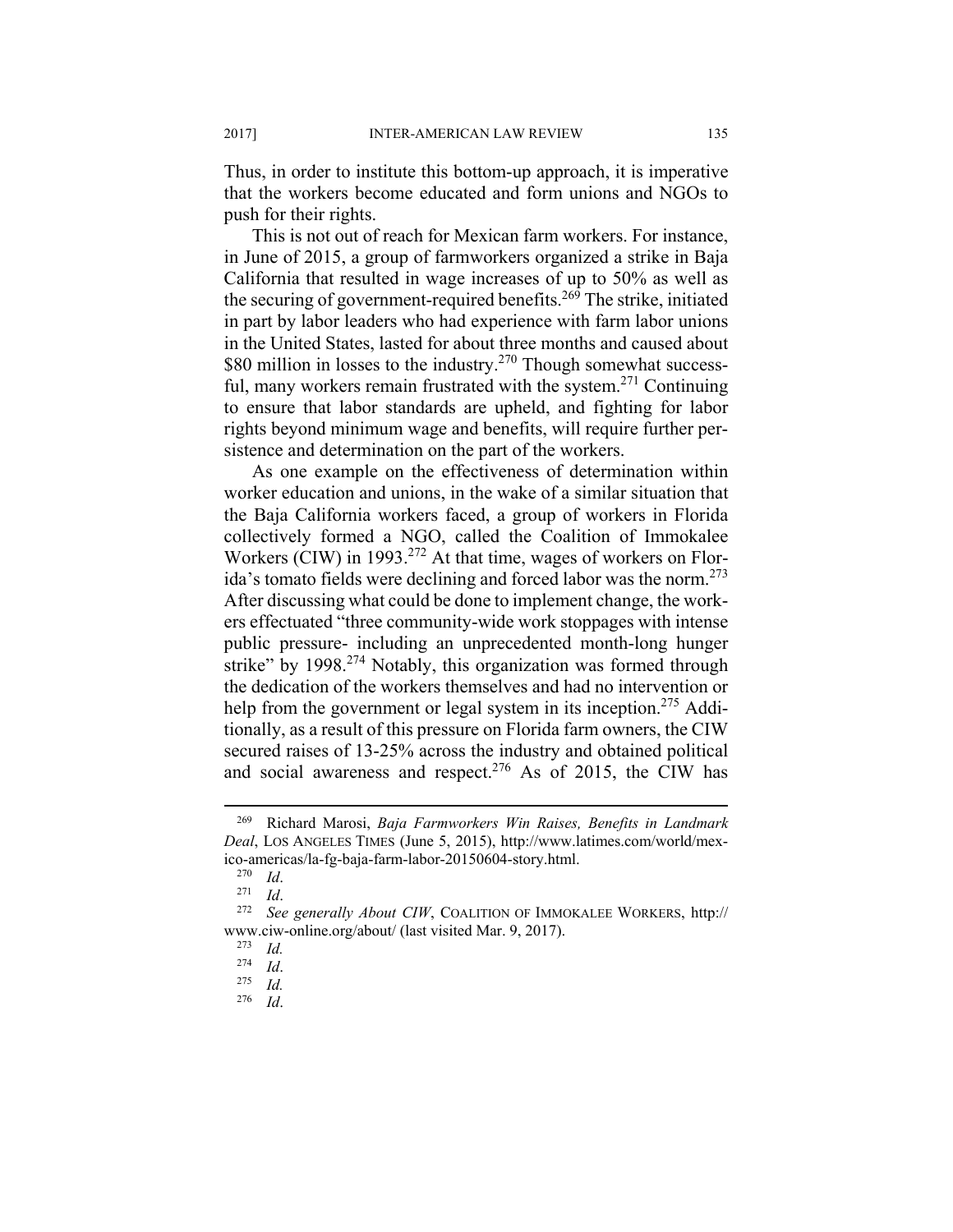worked with food giants such as Taco Bell, Burger King, and Chipotle, all of which have agreed to abide by the CIW's standards, including "improv[ing] wages and working conditions for Florida tomato pickers in its supply chains."277

Additionally, the CIW has created the Fair Food Program, "which uses farmworkers' legal rights as a baseline and then establishes crucial additional protections . . . ."278 Through this program, the CIW provides critical worker-to-worker education that educates farmworkers of their rights.<sup>279</sup> The CIW also provides a 24-hour complaint line and complaint investigation and resolution process, giving the workers a protected way to file complaints before the issue escalates.<sup>280</sup> Additionally, under the Fair Food Program, farms are subjected to independent audits in order to ensure that the farms are complying with the Program's standards.<sup>281</sup> Finally, as further discussed below, the Fair Food Program is able to provide "enforcement through market consequences," holding the farm directly accountable for their actions.282

Ideally, new provisions in the TPP will help to provide these Mexican farmworkers with the ability to form these unions or NGOs. Notably, the purported main goal of the implementation plan was to develop reforms concerning its system for protecting collective bargaining and union representation rights.<sup>283</sup> Additionally, the TPP requires countries to promote public awareness of its labor laws.284 Knowing that they have the capability to exercise their rights could give farmworkers the power they need to form a NGO. This NGO could mirror the CIW and further aid in implementing change across the farms. If the farmworkers were to model the CIW, as they seem to be beginning to do with the help of farmworkers previously working in the United States, there could be enough pressure, by these NGOs, on the government to effectuate change.

<sup>277</sup> *About CIW*, *supra* note 272. 278 Greg Asbed & Sean Sellers, *The Fair Food Program: Comprehensive, Verifiable and Sustainable Change for Farmworkers*, 16 U. PA. J.L. & SOC. CHANGE 39, 45 (2013). 279 *Id* at 46. 280 *Id.*

<sup>281</sup> *Id*. 282 *Id*. 283 *Labor: New Features*, supra note 260. 284 TPP, *supra* note 9, at art. 19.8.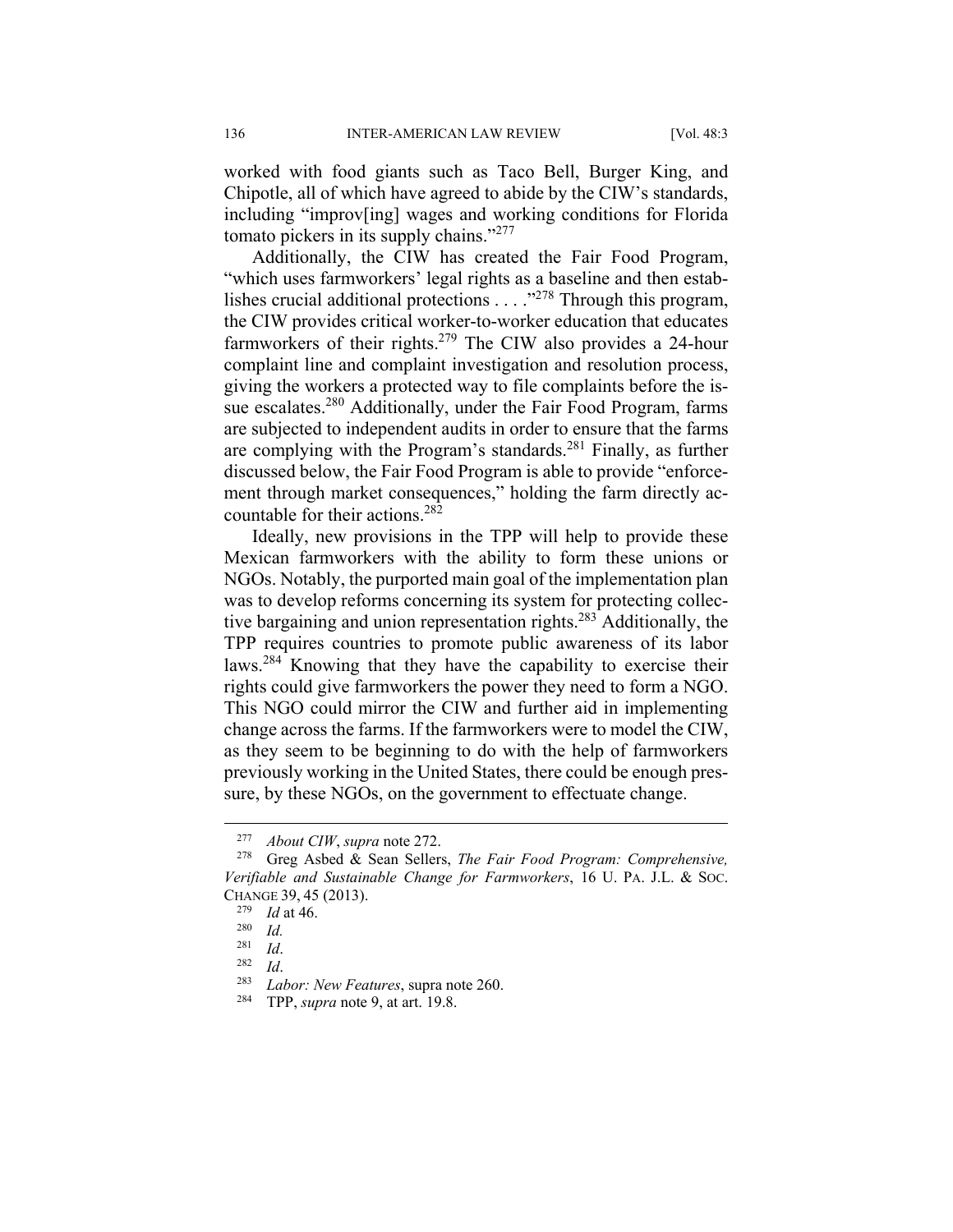A cross-border alliance would not be unprecedented. For instance, in 1994, Mexico's Authentic Labor Front and the United States-based United Electrical, Radio, and Machinist Workers ("UE") joined forces to file a petition to the United States government, in order to pressure the United States to file a claim against Mexico.285 While this petition was ultimately deemed insufficient to substantiate a claim that Mexico was violating NAFTA, it showed the power of NGOs to influence the government to initiate claims. These cross-border alliances are important, however, because Mexican farmworkers cannot bring a claim against Mexico and because it is unlikely that they would be large enough or persuasive enough to pressure another country to bring a claim against Mexico. Similar to the UE petition, a cross-border alliance may have the scope and effectiveness to pressure a country, such as the United States, to file a claim against Mexico under the stricter TPP standards.

Unfortunately, farmworkers would be starting on a much worse footing than the farmworkers who started CIW. While the CIW was established in response to wage and working hour issues, a Mexican NGO would be responding to repeat and egregious child labor, forced labor, and deplorable working conditions. Additionally, though they have been done before, cross-border alliances are an optimistic, and rather unlikely, hope for farmworkers because the workers are restricted to remaining in their camps when these violations are occurring. Realistically, Mexican laborers have many obstacles to overcome before a farmworker NGO would be large enough and powerful enough to join with a United States NGO—let alone to effectuate change. However, if successful, this bottom-up approach on the supply-side leaves the Mexican government pressured to protect its export economy and thus to respond to the labor violations—a huge step in the right direction for the protection of the workers' rights.

#### *Generating Pressure from the "Demand Side"*

In order to support the farmworkers protesting on the supplyside, consumers must continue demanding their food coming from

<sup>285</sup> Jonathan Graubart, *Politicizing a New Breed of "Legalized" Transnational Political Opportunity Structures: Labor Activists Uses of NAFTA's Citizen-Petition Mechanism*, 26 BERKELEY J. EMP. & LAB. L. 97, 110-11 (2005).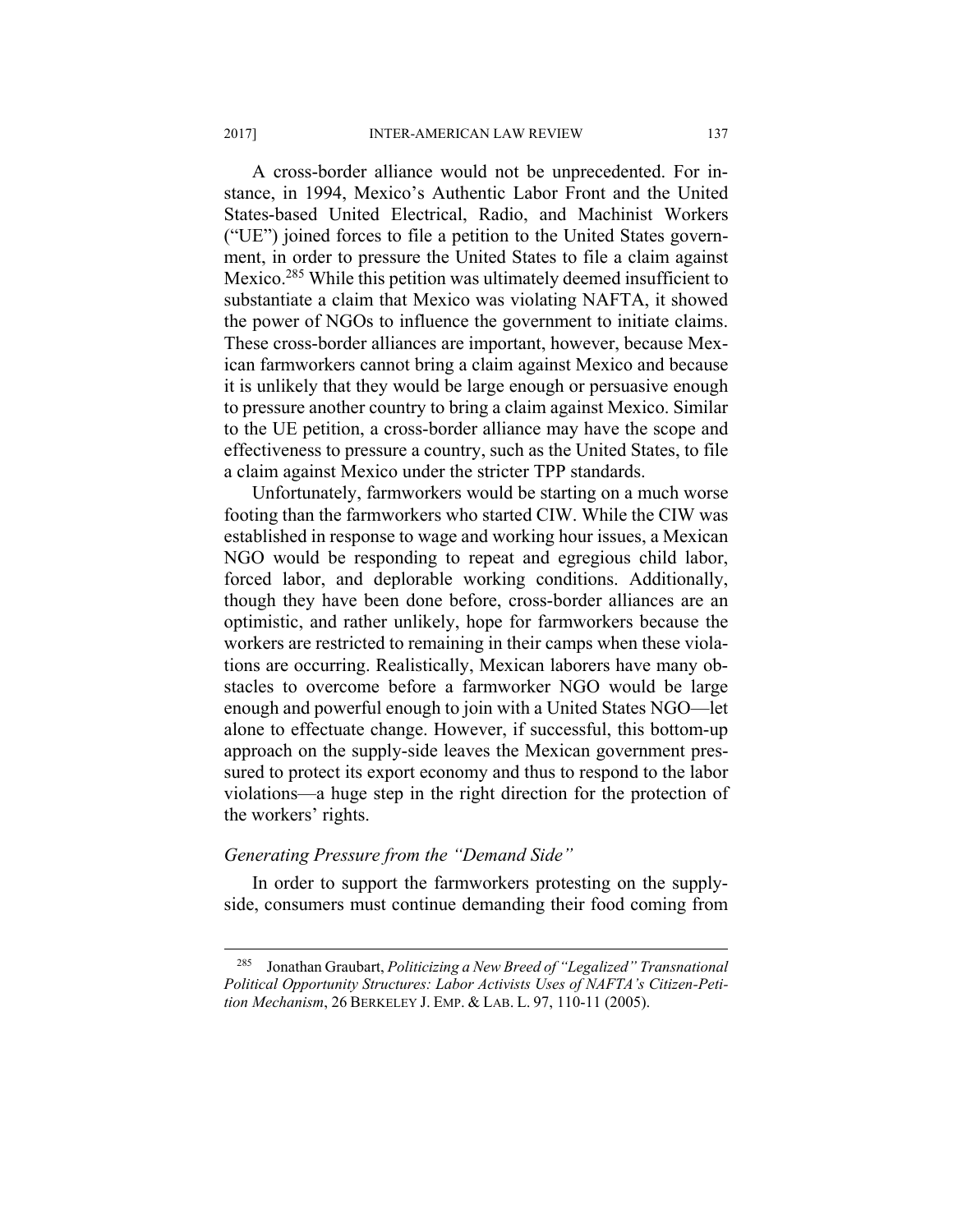Mexico be ethically sourced—something that began to occur as a result of June's strike.286 Consumer-driven enforcement mechanisms demand socially responsible products and help to present "labor rights as human rights."287 A main element of the consumerdriven model is the assumption that consumers will pay extra for decent working conditions.<sup>288</sup> A survey conducted by the National Bureau of Economic Research found that consumers were willing to pay more for goods produced under decent working conditions and that they would require a steep discount in order to buy products produced in poor conditions.<sup>289</sup> With enough consumer demand, producers have to would race to the top to compete with other companies for public favor and consumer money.<sup>290</sup>

Awareness of the exploitation of these workers should invoke strong reactions within consumers, and thus elicit strong demand, once they are educated on the horrific conditions occurring at the farms they purchase food from. This awareness would not spread by the TPP, but rather through exposés of the conditions, such as the aforementioned investigation conducted by Richard Marosi of the Los Angeles Times.<sup>291</sup> This revolution will come slowly, but organizations have already been formed in the United States with the aim of educating consumers on what exactly it takes to produce their produce. For instance, as described above, the Fair Food Program has promoted awareness of farm conditions across the United States. Similar organizations such as Fair Trade USA<sup>292</sup> have been instrumental in educating consumers and workers alike about farmworkers' labor rights.293 As a third-party auditor of farms, Fair Trade

 $\overline{a}$ 

usa.org/about-fair-trade-usa (last visited Mar. 9, 2017). 293 *See generally Impact*, FAIR TRADE USA, http://fairtradeusa.org/what-isfair-trade/impact (last visited Mar. 9, 2017).

<sup>286</sup> *Id*. 287 Andrew Herman, *Reassessing the Role of Supplier Codes of Conduct: Closing the gap Between Aspirations and Reality*, 52 VA. J. INT'L. 445, 470 (2012). 288 Valkyrie Hanson, Note, *A Social Label for Social Dialogue: A Proposal to* 

*Improve Working Conditions for Women in the Guatemalan Apparel Industry*, 10 GEO J. GENDER & L. 125, 160 (2009).<br><sup>289</sup> *Id.* 

<sup>290</sup> Jessica Karbowski, *Grocery Store Activism: A WTO Compliant Means to Incentivize Social Responsibility*, 49 VA. J. INT'L L. 727, 749 (2009).<br><sup>291</sup> *Hardship on Mexico's Farms*, *supra* note 1.<br><sup>292</sup> *See generally About Fair Trade USA*, FAIR TRADE USA, http://fairtrade-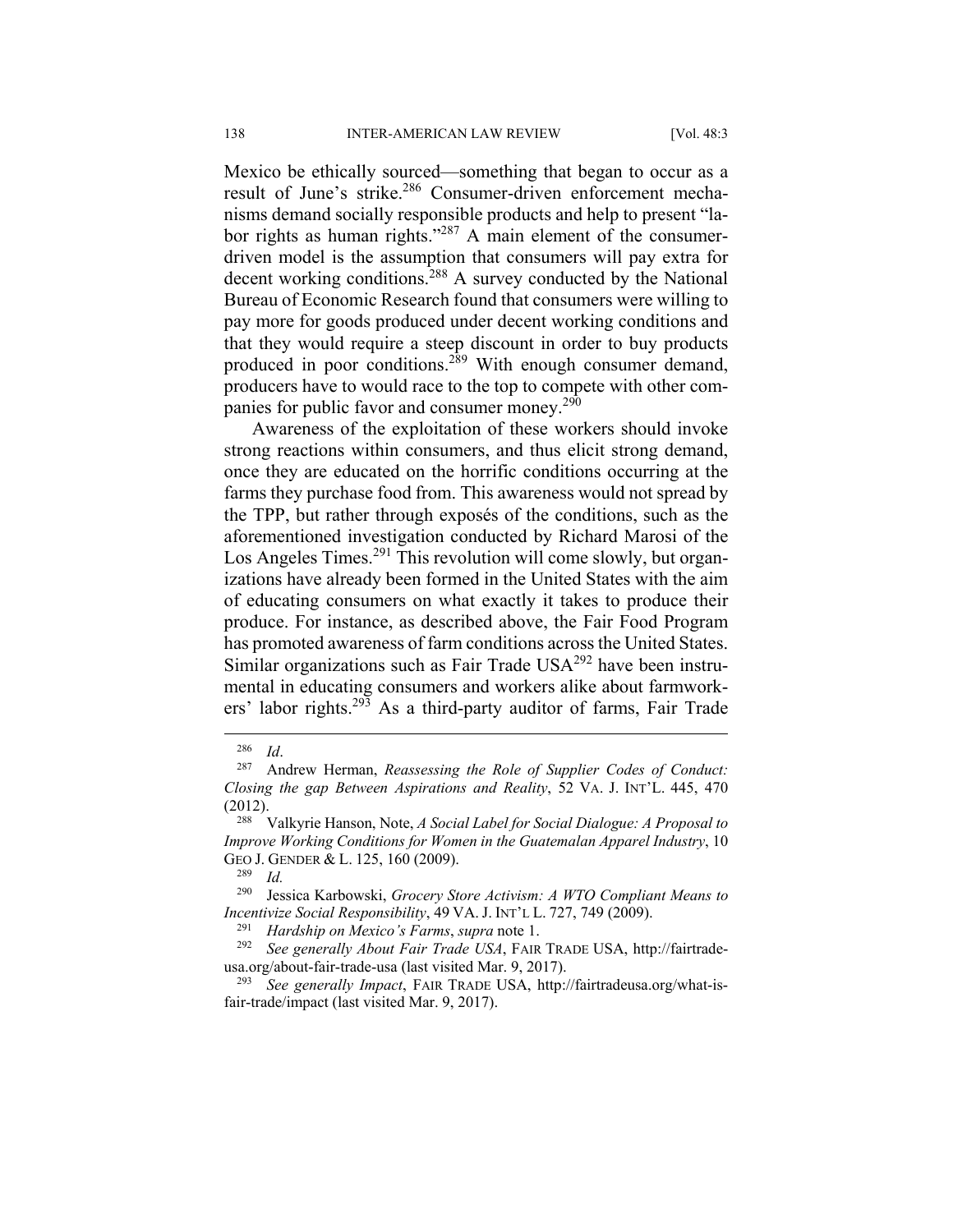USA's core values include ensuring a democratically run farm, fair working conditions (including a strict prohibition of forced and child labor), and sustainable wages.<sup>294</sup> Once a product is approved by the organization, a sticker is placed on the product for consumers to see that it has met the program's standards. This program utilizes consumer awareness and a demand-side approach to affecting the decisions on companies regarding where to purchase their goods from and strives to bring about "a social movement that brings strength, hope and real choice to the world's consumers."<sup>295</sup> Whenever a consumer purchases a product with a label such as this, the consumer is effectively using his buying power to "vote in favor of socially responsible production."<sup>296</sup> These third-party auditors are critical, because promises from companies and retailers to purchase products from ethical sources have largely fallen short without any third party watching over them.<sup>297</sup>

The main issues with this approach are a possible lack of consistency and a question of effectiveness.<sup>298</sup> Because these labels and information systems are given by the private sector, it is often difficult for a consumer to know whether the information is based on independent evaluation or rather on a specific manufacturer's subjective claim.<sup>299</sup> Additionally, the necessity of an individual evaluation of each company wishing to be labeled as socially responsible is a costly endeavor for the evaluator. This requires both consumer awareness and consumer demand to remain high enough to prefer products produced under decent conditions to such a degree that the consumer remains willing to pay a higher cost for the product.<sup>300</sup> In the event of a collapse of consumer demand for these ethically sourced goods, it would be necessary to reevaluate how to ensure that goods are being produced through socially responsible means.

<sup>294</sup> *Mission/Values*, FAIR TRADE USA, http://fairtradeusa.org/about-fair-tradeusa/mission (last visited Mar. 9, 2017).<br><sup>295</sup> *Id.* Karbowski, *supra* note 289, at 729.<br><sup>297</sup> Rachel Abrams, *Retailers like H&M and Walmart Fall Short of Pledges to* 

*Overseas Workers*, THE NEW YORK TIMES (May 31, 2016), http://www.nytimes.com/2016/05/31/business/international/top-retailers-fall-short-of-commitments-to-overseas-workers.html?\_r=0.<br><sup>298</sup> *Id.* at 740.<br><sup>299</sup> *Id.*<br><sup>300</sup> Herman *supra* pote 287 at 466

Herman, *supra* note 287, at 466.